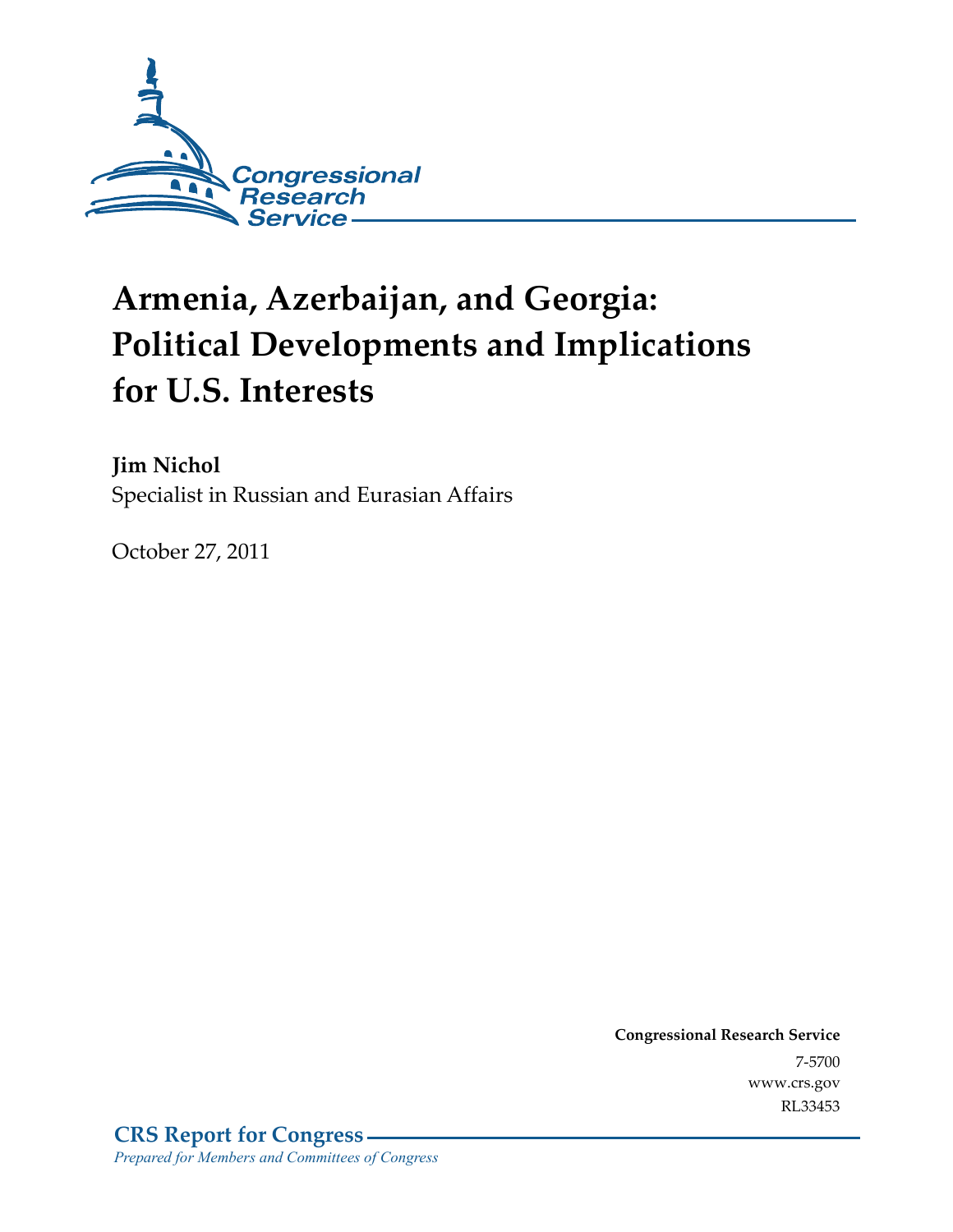## **Summary**

The United States recognized the independence of Armenia, Azerbaijan, and Georgia when the former Soviet Union broke up at the end of 1991. The United States has fostered these states' ties with the West in part to end their dependence on Russia for trade, security, and other relations. The United States has pursued close ties with Armenia to encourage its democratization and because of concerns by Armenian Americans and others over its fate. Close ties with Georgia have evolved from U.S. contacts with its pro-Western leadership. Successive Administrations have supported U.S. private investment in Azerbaijan's energy sector as a means of increasing the diversity of world energy suppliers. The United States has been active in diplomatic efforts to resolve regional conflicts in the region. As part of the U.S. global counter-terrorism efforts, the U.S. military in 2002 began providing equipment and training for Georgia's military and security forces. Troops from all three regional states have participated in stabilization efforts in Afghanistan and Iraq. The South Caucasian troops serving in Iraq departed in late 2008. The regional states also have granted transit privileges for U.S. military personnel and equipment bound for Afghanistan.

Beginning on August 7, 2008, Russia and Georgia warred over Georgia's breakaway regions of Abkhazia and South Ossetia. Russian troops quickly swept into Georgia, destroyed infrastructure, and tightened their de facto control over the breakaway regions before a ceasefire was concluded on August 15. The conflict has had long-term effects on security dynamics in the region and beyond. Russia recognized the independence of Abkhazia and South Ossetia, but the United States and nearly all other nations have refused to follow suit. Russia established bases in Abkhazia and South Ossetia—in violation of the ceasefire accords—that buttress its long-time military presence in Armenia. Although there were some concerns that the South Caucasus had become less stable as a source and transit area for oil and gas, Kazakhstan and Turkmenistan are barging oil across the Caspian Sea for transit westward, and the European Union still plans to build the so-called Nabucco pipeline to bring Azerbaijani and other gas to Austria.

Key issues in the  $112<sup>th</sup>$  Congress regarding the South Caucasus may include Armenia's independence and economic development; Azerbaijan's energy development; and Georgia's recovery from Russia's August 2008 military incursion. At the same time, concerns may include the status of human rights and democratization in the countries; the ongoing Armenia-Azerbaijan conflict over the breakaway Nagorno Karabakh region; and ongoing threats posed to Georgia and the international order by Russia's 2008 incursion and its diplomatic recognition of South Ossetia and Abkhazia. Congress may continue to oversee the region's role as part of the Northern Distribution Network for the transit of military supplies to support U.S. and NATO operations in Afghanistan. Some Members of Congress and other policymakers believe that the United States should provide greater support for the region's increasing role as an east-west trade and security corridor linking the Black Sea and Caspian Sea regions, and for Armenia's inclusion in such links. They urge greater U.S. aid and conflict resolution efforts to contain warfare, crime, smuggling, and terrorism, and to bolster the independence of the states. Others urge caution in adopting policies that will increase U.S. involvement in a region beset by ethnic and civil conflicts.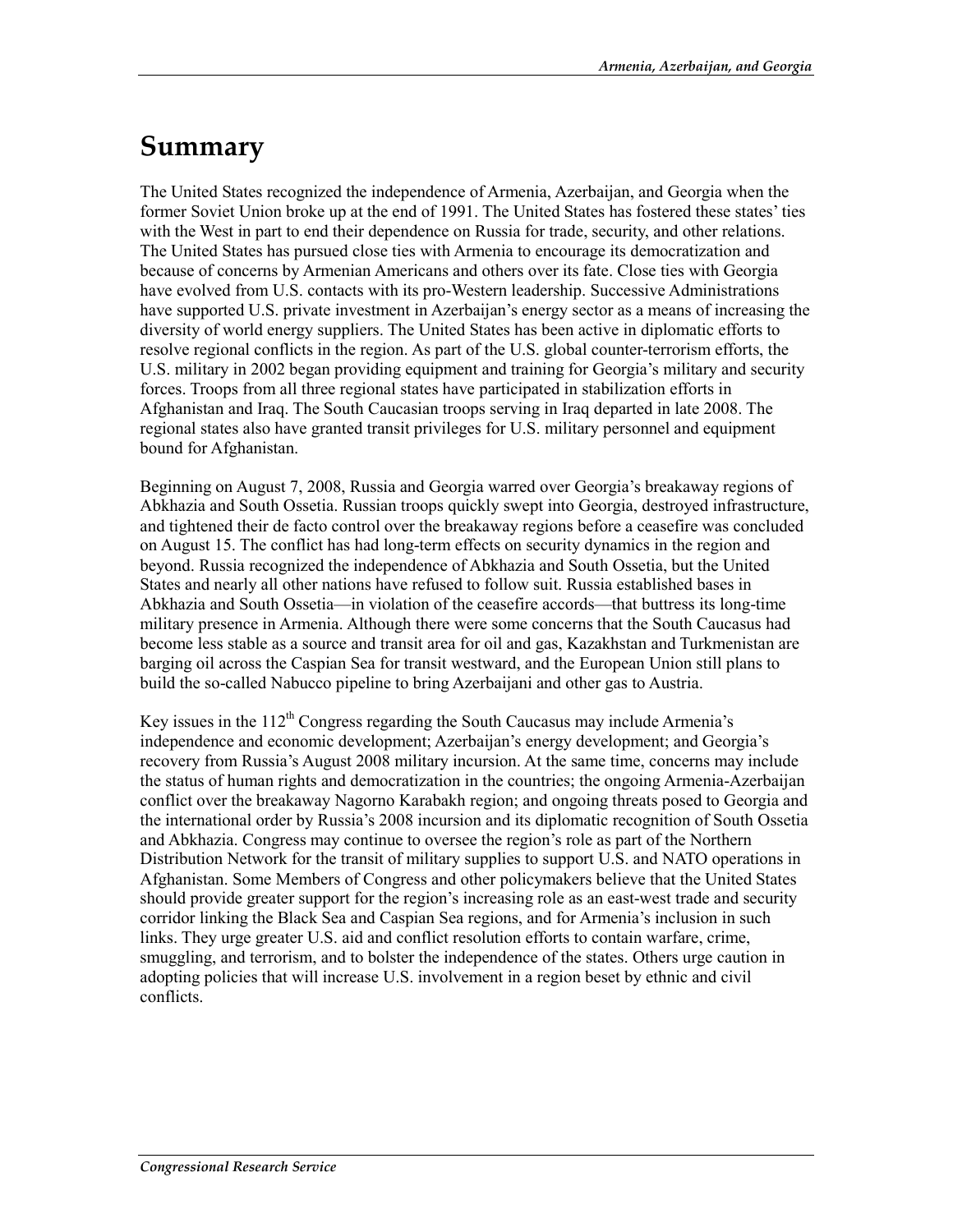## Contents

| Regional Responses After the September 11, 2001, Terrorist Attacks on the |  |
|---------------------------------------------------------------------------|--|
|                                                                           |  |
|                                                                           |  |
|                                                                           |  |
|                                                                           |  |
|                                                                           |  |
|                                                                           |  |
|                                                                           |  |
|                                                                           |  |
|                                                                           |  |
|                                                                           |  |
|                                                                           |  |
|                                                                           |  |
|                                                                           |  |
|                                                                           |  |
|                                                                           |  |
|                                                                           |  |
|                                                                           |  |
|                                                                           |  |
|                                                                           |  |
|                                                                           |  |
|                                                                           |  |
|                                                                           |  |
|                                                                           |  |
|                                                                           |  |
|                                                                           |  |
|                                                                           |  |
|                                                                           |  |
|                                                                           |  |
|                                                                           |  |

## Figures

|--|--|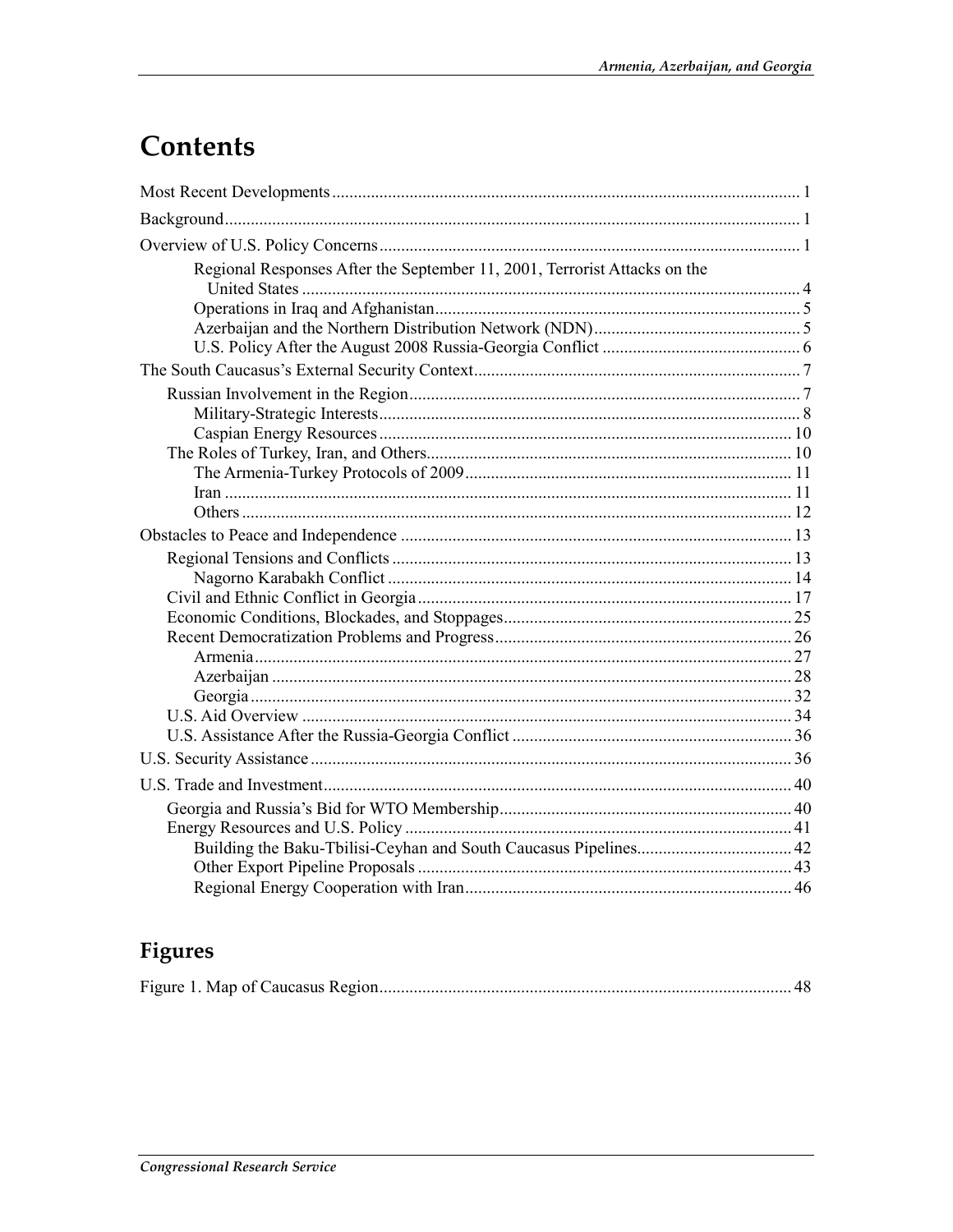## **Tables**

| Table 1. U.S. Foreign Aid to the South Caucasus States, FY1992 to FY2011, and the                                                                                   |  |
|---------------------------------------------------------------------------------------------------------------------------------------------------------------------|--|
| Table 2. U.S. Humanitarian Assistance to Nagorno Karabakh Provided by the U.S.<br>Agency for International Development and Other Agencies, and Totals for Budgeted, |  |
|                                                                                                                                                                     |  |

### **Contacts**

|--|--|--|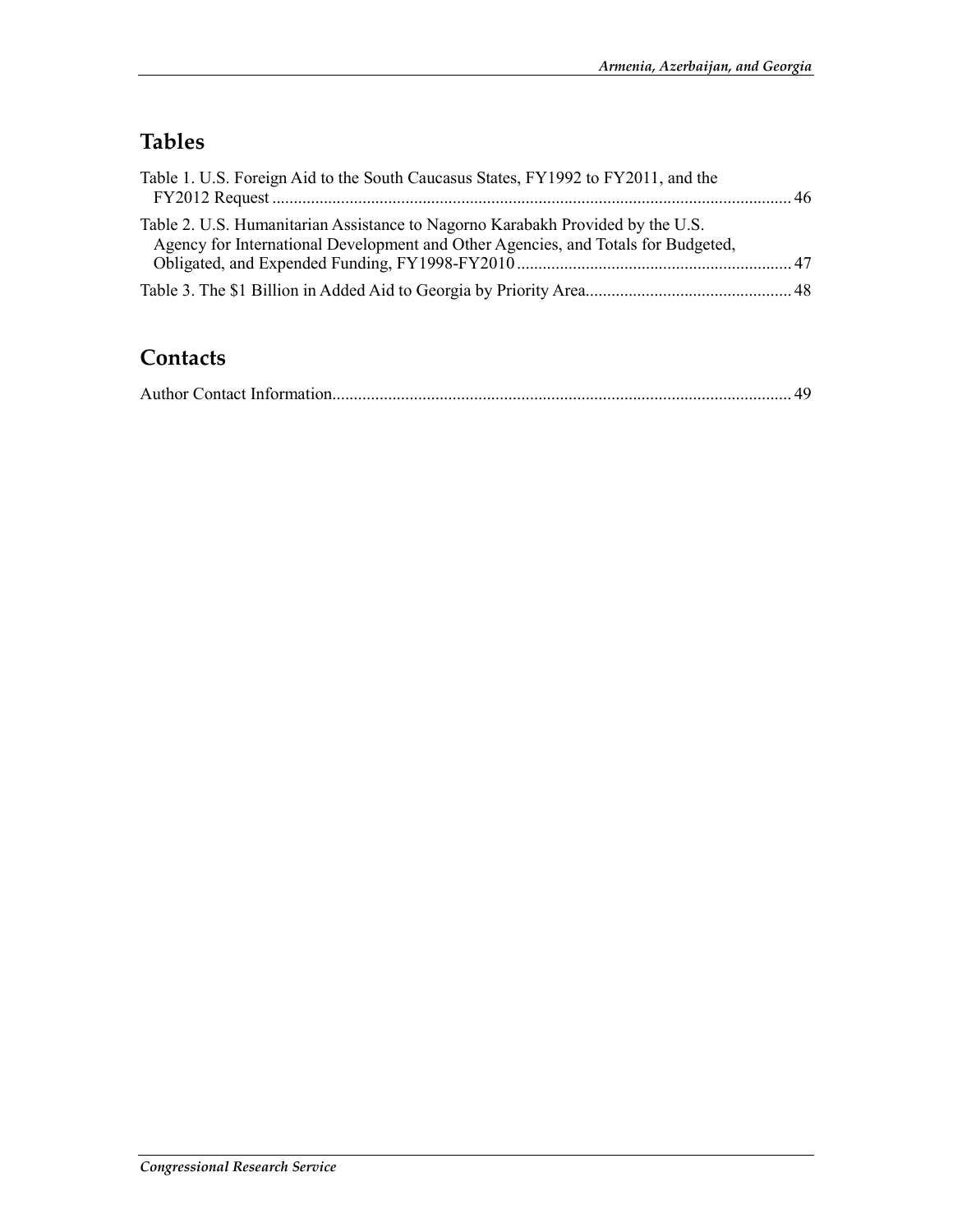## **Most Recent Developments**

At the October 25, 2011, Swiss-moderated Russia-Georgia meeting to resolve issues blocking Russia's accession to the World Trade Organization (WTO), Georgia reportedly accepted the latest Swiss proposals for international monitoring of Russia's borders with Georgia's breakaway regions of Abkhazia and South Ossetia. The Russian Foreign Ministry announced that Russian authorities were studying the Georgian move. Some in Russia may be concerned that any Georgian or international role along Russia's borders with Georgia's breakaway regions might affect Russia's total control over their economies (see below, "Georgia and Russia's Bid for WTO Membership").

## **Background**

Armenia, Azerbaijan, and Georgia are located south of the Caucasus Mountains that form part of Russia's borders (see **Figure 1**). The South Caucasus states served historically as a north-south and east-west trade and transport "land bridge" linking Europe to the Middle East and Asia, over which the Russian Empire and others at various times endeavored to gain control. In ancient as well as more recent times, oil and natural gas resources in Azerbaijan attracted outside interest. All three peoples can point to periods of past autonomy or self-government. After the Russian Empire collapsed in 1917, all three states declared independence, but by early 1921 all had been reconquered by Russia's Red (Communist) Army. They regained independence when the Soviet Union collapsed at the end of  $1991<sup>1</sup>$ 

## **Overview of U.S. Policy Concerns**

By the end of 1991, the United States had recognized the independence of all the former Soviet republics. The United States pursued close ties with Armenia, because of its profession of democratic principles, and concerns by Armenian-Americans and others over its fate. The United States pursued close ties with Georgia after Eduard Shevardnadze (formerly a pro-Western Soviet foreign minister) assumed power there in early 1992. Faced with calls in Congress and elsewhere for a U.S. aid policy for the Eurasian states, then-President George H. W. Bush sent the FREEDOM Support Act to Congress, which was signed with amendments into law in October 1992 (P.L. 102-511). Appropriations under the authority of the FREEDOM Support Act are currently included in the State Department's Assistance to Europe, Eurasia, and Central Asia (AEECA) Account.

<sup>1</sup> For background, see CRS Report RS20812, *Armenia Update*, by Carol Migdalovitz; CRS Report 97-522, *Azerbaijan: Recent Developments and U.S. Interests*, by Jim Nichol; and CRS Report 97-727, *Georgia [Republic]: Recent Developments and U.S. Interests*, by Jim Nichol*.*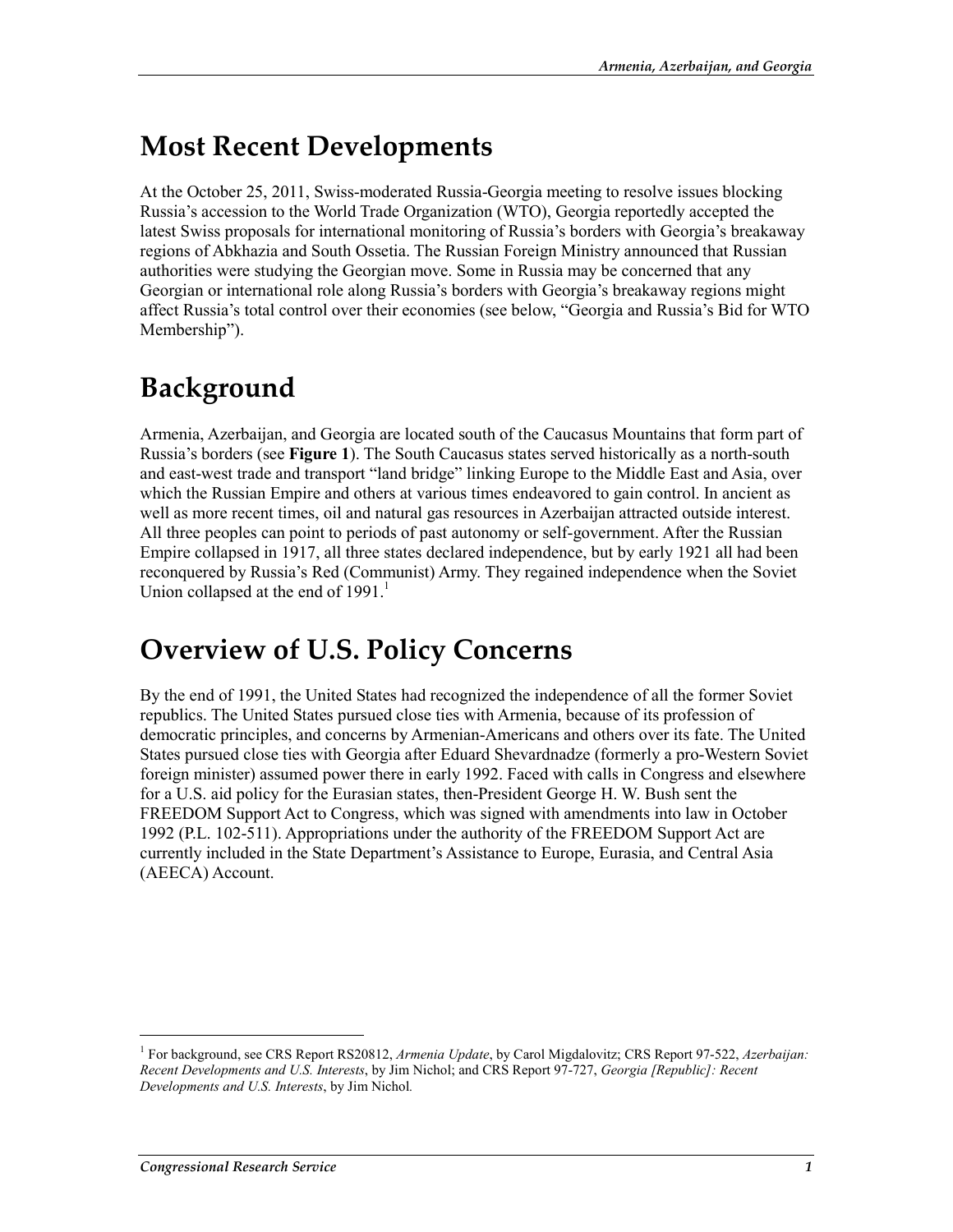U.S. policy toward the South Caucasus states has included promoting the resolution of conflicts between Armenia and Azerbaijan over Azerbaijan's breakaway Nagorno Karabakh (NK) region and between Georgia and its breakaway regions of Abkhazia and South Ossetia (resolving these latter conflicts became much more difficult following the August 2008 conflict; see "The August 2008 Russia-Georgia Conflict," below). Since 1993, U.S. emissaries have been detailed to try to settle these conflicts. Congressional concerns about the NK conflict led to the inclusion of Section 907 in the FREEDOM Support Act,

#### **The Caucasus Region: Basic Facts**

**Area**: The region is slightly larger than Syria: Armenia is 11,620 sq. mi.; Azerbaijan is 33,774 sq. mi.; Georgia is 26,872 sq. mi.

**Population**: 15.93 million, slightly more than Kazakhstan; Armenia: 2.97 m.; Azerbaijan: 8.37 m.; Georgia: 4.59 m. (CIA, *The World Factbook*, July 2011 est.). Over 1 million people from the region are migrant workers in Russia and elsewhere.

**GDP**: \$129.8 billion: Armenia: \$17.3 b.; Azerbaijan: \$90.2 b.; Georgia: \$22.3 b. (CIA, *The World Factbook*, 2010 est., purchasing power parity).

which prohibits U.S. government-to-government assistance to Azerbaijan, except for nonproliferation and disarmament activities, until the President determines that Azerbaijan has taken "demonstrable steps to cease all blockades and other offensive uses of force against Armenia and NK." Provisions in FY1996, FY1998, and FY1999 legislation eased the prohibition by providing for humanitarian, democratization, and business aid exemptions (on waiver authority enacted in 2002, see "Regional Responses After the September 11," below).

Some observers argue that developments in the South Caucasus are largely marginal to U.S. strategic interests. They urge great caution in adopting policies that will heavily involve the United States in a region beset by ethnic and civil conflicts, and some argue that, since the European Union has recognized the region as part of its "neighborhood," it rightfully should play a major role. Some observers argue that the U.S. interest in democratization and human rights should not be subordinated to interests in energy and anti-terrorism.<sup>2</sup>

Other observers believe that U.S. policy requires more active engagement in the region. They urge greater U.S. aid and conflict resolution efforts to contain warfare, crime, smuggling, and Islamic extremism and to bolster the independence of the states. Some argue that such enhanced U.S. relations also would serve to "contain" Russian and Iranian influence and that close U.S. ties with Azerbaijan could benefit U.S. relations with other Islamic countries. They also point to the prompt support offered to the United States by the regional states in the aftermath of the September 11, 2001, attacks by Al Qaeda on the United States. Some argue that energy resources in the Caspian region are a central U.S. strategic interest, because Azerbaijani and Central Asian oil and natural gas deliveries could somewhat lessen Western energy dependency on Russia and the Middle East (see below, "Caspian Energy Resources").

In recent months, the United States has endeavored to reassure Azerbaijan that it continues to be a "strategic partner" in counter-terrorism cooperation and energy security and has appeared to balance these U.S. interests against its concerns about democratization in Azerbaijan. According to some views, relations between the United States and Azerbaijan had cooled after the Administration supported efforts in 2009-2010 by Armenia and Turkey to improve relations that Azerbaijan opposed and after President Aliyev was not invited to the U.S. Nuclear Security

<sup>&</sup>lt;sup>2</sup> U.S. House of Representatives. Committee on Foreign Relations. Subcommittee on International Organizations, Human Rights, and Oversight. *Ideals vs. Reality in Human Rights and U.S. Foreign Policy: The Cases of Azerbaijan, Cuba, and Egypt*, July 12, 2007; U.S. Commission on Security and Cooperation in Europe. *Energy and Democracy*, July 23, 2007.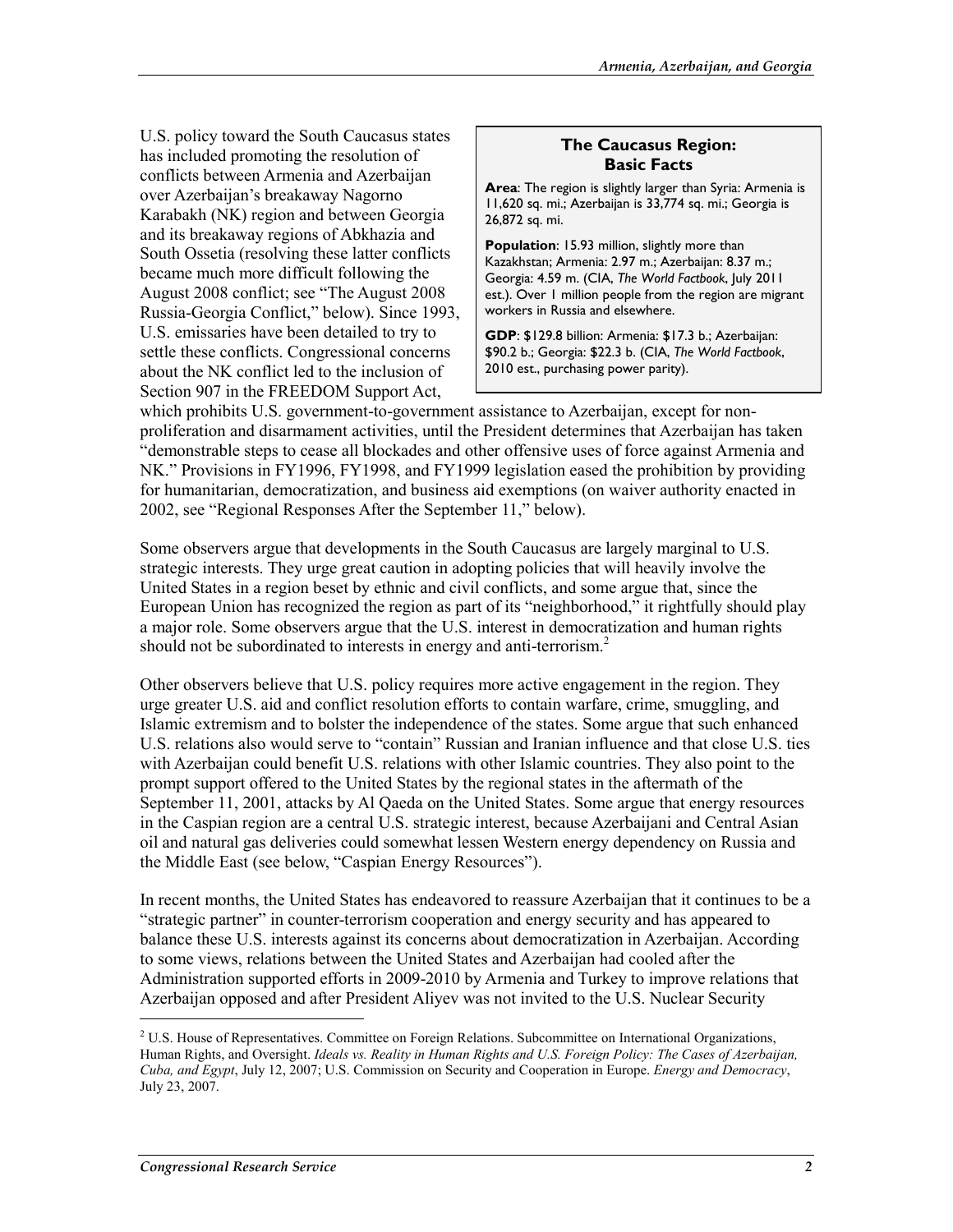Summit in April 2010. Azerbaijan canceled a military computer exercise with the United States in May 2010, a move some viewed as a sign of cooling ties. At the same time, however, Azerbaijan continues troop support for NATO operations in Afghanistan (see below, "Operations in Iraq and Afghanistan") and has played an increasingly significant role as part of the Northern Distribution Network for the transit of U.S. and NATO supplies to Afghanistan. Also, Azerbaijan has reiterated its intentions to step up supplies of oil and gas to Europe, including gas shipments through the prospective Nabucco pipeline.

To improve U.S.-Azerbaijan relations, then-Secretary of Defense Robert Gates visited Azerbaijan in June 2010 and Secretary of State Hillary Clinton visited in July 2010, and President Obama met with President Aliyev on the sidelines of the U.N. General Assembly in September 2010. On December 15, 2010, purportedly to discount some adverse Wikileaks press reports, Secretary Clinton reportedly called President Aliyev to reassure him that the United States continues to view Azerbaijan as its important strategic partner and is determined to deepen bilateral ties.

During her July 4, 2010, visit to Azerbaijan, Secretary Clinton stressed that Azerbaijan was an important bilateral partner of the United States. She claimed that Azerbaijan had made "tremendous progress" in democratization and respect for human rights since its independence, but that "there is a lot of room for improvement" on such problems as restrictions on the media and civil society. She argued that such progress also has been a slow and incomplete process in the United States. She stated that "speaking personally, for myself, I would like to see [Section 907] repealed, but that's up to the [U.S. Congress]. And until the Congress agrees, then we will continue to waive its effects on Azerbaijan."<sup>3</sup> President Obama also stressed the importance of U.S.-Azerbaijani relations when he met with President Aliyev on September 24, 2010. President Obama expressed his appreciation for Azerbaijan's contributions to supporting the NATO mission in Afghanistan. The two presidents discussed regional security issues and ongoing energy cooperation and pledged to develop closer bilateral ties. In his speech to the U.N. General Assembly, President Obama called for Azerbaijan to implement democratic reforms and increase protections for human rights, including by releasing two Internet bloggers jailed for hooliganism in November 2009 (they were released in November 2010).<sup>4</sup>

Visiting Armenia on July 4-5, 2010, after visiting Azerbaijan, Secretary Clinton hailed President Sargisyan's efforts to advance Armenia-Turkey rapprochement and called for further democratization and the establishment of a more inviting business and investment climate.<sup>5</sup> In both Armenia and Azerbaijan, she stated that NK conflict settlement efforts were discussed. She also paid a six-hour visit to Georgia on July 5 (see below, "U.S. Policy After the August 2008 Russia-Georgia Conflict").

U.S.-Azerbaijani relations appeared to improve in 2011 with the recess appointment of Ambassador to Azerbaijan Matthew Bryza, after more than a year without an ambassador. However, perhaps reflecting tensions associated with U.S. criticism of human rights developments, in April 2011 Azerbaijan canceled participation in the U.S.-Azerbaijani military

<sup>3</sup> U.S. Department of State. *Remarks by Secretary Clinton: Joint Press Availability With Azerbaijani Foreign Minister Mammadyarov*, July 4, 2010. She did not directly respond to a question about why she thought democratization was advancing rather than declining.

<sup>4</sup> The White House, Office of the Press Secretary, *Read-out of President Obama's Meeting with Azerbaijani President Ilham Aliyev*, September 24, 2010.

<sup>5</sup> U.S. Department of State. *Remarks by Secretary Clinton: Joint Press Availability With Armenian Foreign Minister Eduard Nalbandyan*, July 4, 2010; *Meeting With Staff of Embassy Yerevan and Their Families*, July 5, 2010.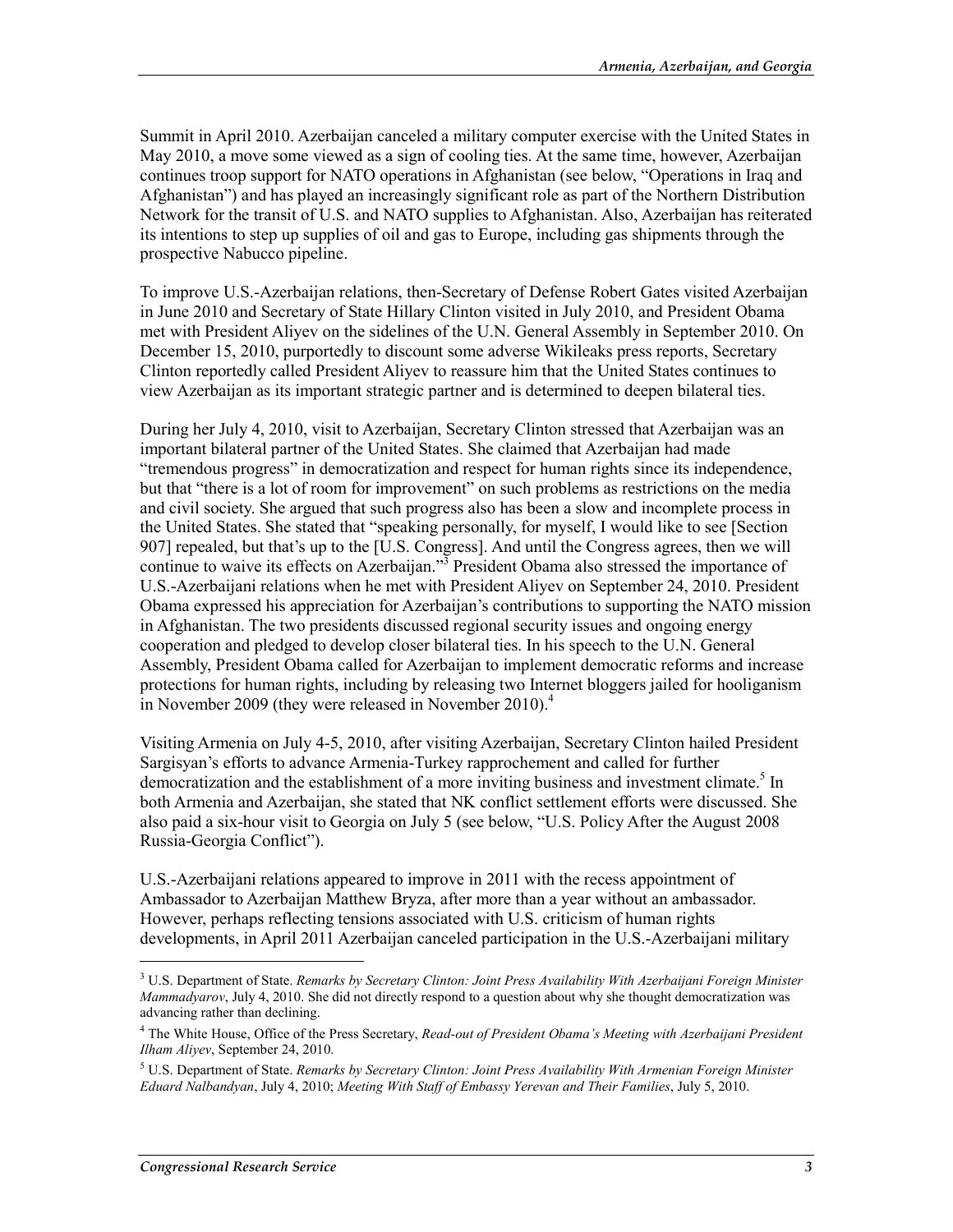exercise Regional Response, planned for May 2011 (similarly, a 2010 military exercise was cancelled for reasons also subject to speculation of being linked to the status of bilateral ties). However, Azerbaijani Deputy Foreign Minister Araz Azimov and Assistant Secretary of State Andrew Shapiro met in Baku in June 2011 for the  $12<sup>th</sup>$  session of the U.S.-Azerbaijan security dialogue. Also, Azerbaijan participated in Romania in early August 2011 with U.S. forces in Black Sea Rotational Force training activities, and then in San Antonio, TX, in training for infantry officers.<sup>6</sup> In October 2011, Deputy Secretary of State William Burns visited the three South Caucasian states. In Baku, he reportedly stated that "Azerbaijan is an important U.S. ally," praised Azerbaijan's troop support in Afghanistan and its important role in the diversification of energy exports to Europe, and stressed that resolving the NK conflict is a priority U.S. interest, since "the status-quo in the conflict is not sustainable."<sup>7</sup>

In his annual worldwide threat assessment, Director of National Intelligence James Clapper testified in February 2011 that Russia's continued military presence in South Ossetia and Abkhazia and Georgia's countervailing outreach to ethnic groups in Russia's North Caucasus area were major sources of tension in Eurasia. Another flashpoint, he averred, was the "frozen Nagorno Karabakh conflict," in which "heightened rhetoric and distrust on both sides and violent incidents along the Line of Contact throughout last summer increase the risk that minor military exchanges could lead to miscalculations that could escalate the situation with little warning." In his testimony to the committee on worldwide threats, FBI Director Robert Mueller stated that Russia had a formidable cyber-warfare capability, which was demonstrated in 2008 during the run-up to the August Russia-Georgia conflict, when "it is no secret that they went a far ways to dismantling the command-and-control capabilities of the Georgian authorities."8

In testimony in March 2011, Assistant Secretary Gordon stated that the "steadfast engagement and generous assistance" of the United States "has aided in transforming Georgia into an aspiring democracy and important partner to NATO in Afghanistan." He pledged that "with our European partners, we will maintain our support for Georgia's territorial integrity." He stated that the United States and the EU would continue to "encourage normalization between Turkey and Armenia, and increase our engagement through the Minsk Group to help Armenia and Azerbaijan find a peaceful settlement to the NK conflict." He stressed that the United States and the EU would continue to support conflict resolution and "help the countries in the region move towards a democratic future that includes peace and greater prosperity."9

#### **Regional Responses After the September 11, 2001, Terrorist Attacks on the United States**

In the wake of the September 11, 2001, terrorist attacks in New York and Washington, DC, the former Bush Administration obtained quick pledges from the three South Caucasian states to

 $\overline{a}$ 

<sup>6</sup> U.S. Embassy in Baku, Azerbaijan, Office of Public Affairs, *Media Advisory: Azerbaijani, U.S. Troops Train Side-by-Side in Romania*, August 3, 2011.

<sup>7</sup> Open Source Center, *Central Eurasia: Daily Report* (hereafter *CEDR*), October 19, 2011, Doc. No. CEP-950087.

<sup>8</sup> U.S. Senate, Select Committee on Intelligence, *Statement of James R. Clapper, Director, National Intelligence: Worldwide Threat Assessment of the United States Intelligence Community*, February 16, 2011; *Testimony: FBI Director Robert Mueller*, February 16, 2011.

<sup>&</sup>lt;sup>9</sup> U.S. House of Representatives, Committee on Foreign Affairs, Subcommittee on Europe and Eurasia, Hearing on U.S. Relations with Europe and Eurasia, *Testimony by Philip Gordon, Assistant Secretary, Bureau of European and Eurasian Affairs*, March 10, 2011.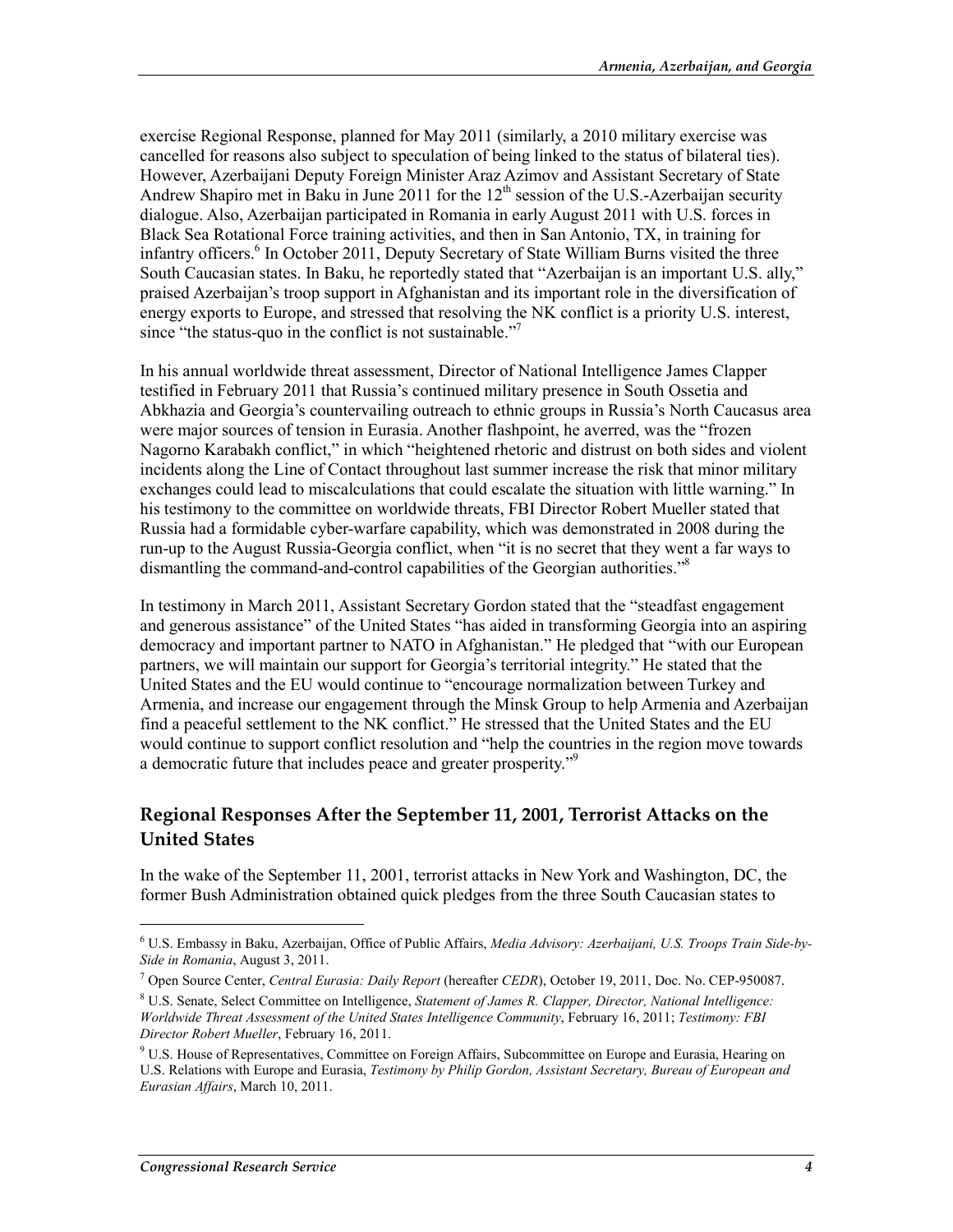support Operation Enduring Freedom (OEF) in Afghanistan, including overflight rights and Azerbaijan's and Georgia's offers of airbase and other support. Congressional attitudes toward Azerbaijan and Section 907 shifted, resulting in presidential waiver authority being incorporated into Foreign Operations Appropriations for FY2002 (H.R. 2506; P.L. 107-115). The President may use the waiver authority if he certifies that U.S. aid supports U.S. counter-terrorism efforts, supports the operational readiness of the armed forces, is important for Azerbaijan's border security, and will not harm NK peace talks or be used for offensive purposes against Armenia. The waiver may be renewed annually, and 60 days after the exercise of the waiver, the President must report to Congress on the nature of aid to be provided to Azerbaijan, the military balance between Armenia and Azerbaijan and the effects of U.S. aid on that balance, the status of Armenia-Azerbaijan peace talks, and the effects of U.S. aid on those talks. The waiver authority has been exercised annually.

#### **Operations in Iraq and Afghanistan**

Azerbaijan and Georgia were among the countries that openly pledged to support the U.S.-led Operation Iraqi Freedom (OIF), with both offering the use of their airbases, and to assist the United States in rebuilding Iraq. Both countries agreed to participate, subject to U.S. financial support, in the multinational stabilization force for Iraq. In August 2003, both Azerbaijan and Georgia dispatched forces to Iraq. Azerbaijan's 150 troops pulled out in late 2008. Georgia augmented its troops over time until 2,000 were serving in 2007-2008, the third-largest number of troops in Iraq, after the United States and the United Kingdom. Virtually all of these troops were pulled out in August 2008 in connection with the Russia-Georgia conflict. Armenia began sending personnel to Iraq in January 2005. Armenia's 46 personnel were pulled out in late 2008.

On November 16, 2009, Georgia sent 173 troops for training in Germany before their scheduled deployment at the end of March 2010 to support the International Security Assistance Force (ISAF) in Afghanistan. These troops were boosted to 925 in mid-2010 and in September 2011 numbered 937, according to ISAF. A small number serve with French forces and the rest with U.S. Marines in the Helmand Province. In January 2010, Armenia sent 40 troops for training in Germany before their deployment to Kunduz, Afghanistan, to serve with German forces. The number of troops was increased to 45 at the end of 2010 and to 126 as of September 2011 in Kunduz and Balkh provinces. Azerbaijan deployed troops to Afghanistan in late 2002, and 94 were deployed as of September 2011 as part of ISAF.

#### **Azerbaijan and the Northern Distribution Network (NDN)**

Azerbaijan and Kyrgyzstan reportedly are the main overflight, refueling, and landing routes for U.S. and coalition troops bound for Afghanistan, and Azerbaijan also is a major land transport route for military fuel, food, and construction supplies. According to Ambassador to Azerbaijan Matthew Bryza, "virtually every U.S. soldier deployed to Afghanistan has flown over Azerbaijan. Moreover … approximately half of all supplies that reach Afghanistan by routes other than Pakistan now transit Azerbaijan."<sup>10</sup> The Azerbaijani route is one of several routes through Russia, the South Caucasus, and Central Asia to Afghanistan—together termed the NDN—that increasingly supplant supply routes through Pakistan.

<sup>10</sup> U.S. Embassy, Baku, Azerbaijan, *Speech to Plenary Session for Caspian Oil and Gas Show 2011 Ambassador Matthew Bryza*, June 8, 2011.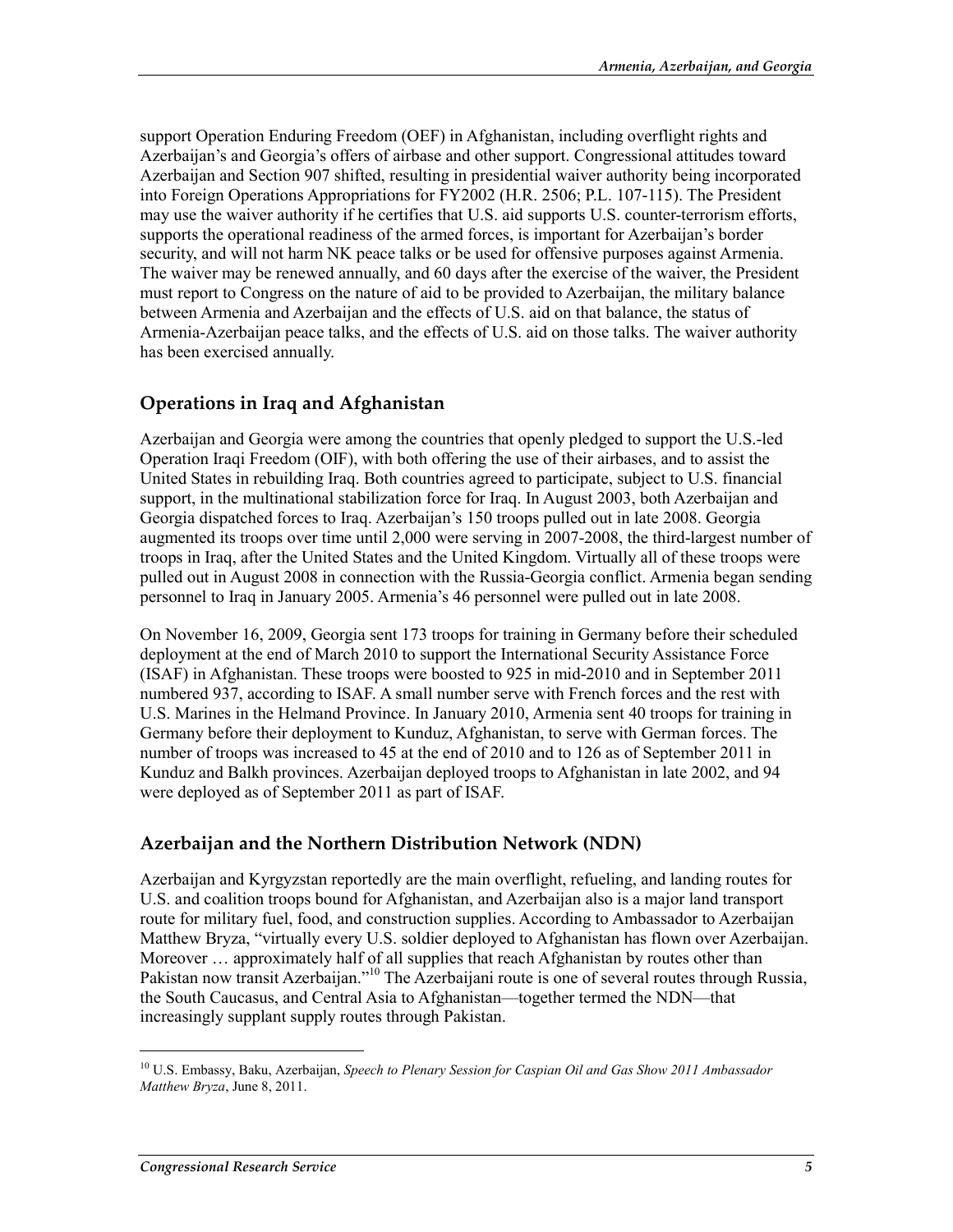#### **U.S. Policy After the August 2008 Russia-Georgia Conflict**

Strong U.S. support for Georgia is reflected in the U.S.-Georgia Charter on Strategic Partnership, signed in January 2009, which states that "our two countries share a vital interest in a strong, independent, sovereign, unified, and democratic Georgia." The accord is similar to a U.S.- Ukraine Charter signed in December 2008 and a U.S.-Baltic Charter signed in 1998 with Estonia, Latvia, and Lithuania. In the security realm, "the United States and Georgia intend to expand the scope of their ongoing defense and security cooperation programs to defeat [threats to global peace and stability] and to promote peace and stability." Such cooperation will "increase Georgian capabilities and ... strengthen Georgia's candidacy for NATO membership." In the economic realm, the two countries "intend to pursue an Enhanced Bilateral Investment Treaty, to expand Georgian access to the General System of Preferences, and to explore the possibility of a Free-Trade Agreement." Energy security goals include "increasing Georgia's energy production, enhanc[ing] energy efficiency, and increas[ing] the physical security of energy transit through Georgia to European markets." In the realm of democratization, the two countries "pledge cooperation to bolster independent media, freedom of expression, and access to objective news and information," and to further strengthen the rule of law. The United States pledged to train judges, prosecutors, defense lawyers, and police officers.<sup>11</sup> Then-Deputy Assistant Secretary Bryza stressed that the charter did not provide security guarantees to Georgia. According to some observers, the Charter aimed to reaffirm the United States' high strategic interest in Georgia's fate, to counter perceptions that the United States (and the West) had acquiesced to increased Russian dominance in the South Caucasus.<sup>12</sup>

Some in Georgia expressed concern that the "reset" in U.S.-Russian relations pursued by the Obama Administration could lead the United States to downgrade ties with Tbilisi, or even make concessions to Russia at Georgia's expense. At the U.S.-Russia summit in July 2009, President Obama stated that one area where the two presidents "agreed to disagree" was on Georgia, where he stressed that he had "reiterated my firm belief that Georgia's sovereignty and territorial integrity must be respected."13 Perhaps in order to calm the concerns of some Georgians over the "reset," Vice President Joseph Biden visited Georgia in late July 2009 to emphasize the U.S. commitment. Appearing to also reassure Russia, he stressed that the U.S.-Georgia Charter did not represent an effort by the United States to create a sphere of influence in the region. Secretary Clinton visited Georgia on July 5, 2010. She urged Georgians not to focus on the past, possibly referring to the Russia-Georgia conflict, but to be "focused on what you can do today and tomorrow to improve your lives and the lives of your family and the lives of your fellow citizens by building your democracy and opening your economy and providing more justice and social inclusion, that, to me, is the great mission of Georgia." While stating that the United States continued to call for Russia to pull back its troops to their positions on August 6, 2008 (in line with the six-point ceasefire agreement; see below), she also "strongly urged" Georgia to "not be baited or provoked into any action that would give any excuse to the Russians to take any further aggressive movements."14 Vice President Biden revisited Georgia on July 23, 2010—as in 2009, just after a U.S.-Russia summit—to reassure Georgia of U.S. commitments. The Vice President

 $\overline{a}$ 

<sup>11</sup> U.S. Department of State. *U.S.-Georgia Charter on Strategic Partnership*, January 9, 2009.

<sup>&</sup>lt;sup>12</sup> David J. Smith, "US-Georgia Charter is Historic," Potomac Institute for Policy Studies, January 12, 2009.

<sup>13</sup> The White House. Office of the Press Secretary. *Press Conference by President Obama and President Medvedev of Russia*, July 6, 2009.

<sup>14</sup> U.S. Department of State. *Remarks by Secretary Clinton: Joint Press Availability With Georgian President Saakashvili*, July 5, 2010; *Remarks at a Town Hall With Georgian Women Leaders*; July 5, 2010.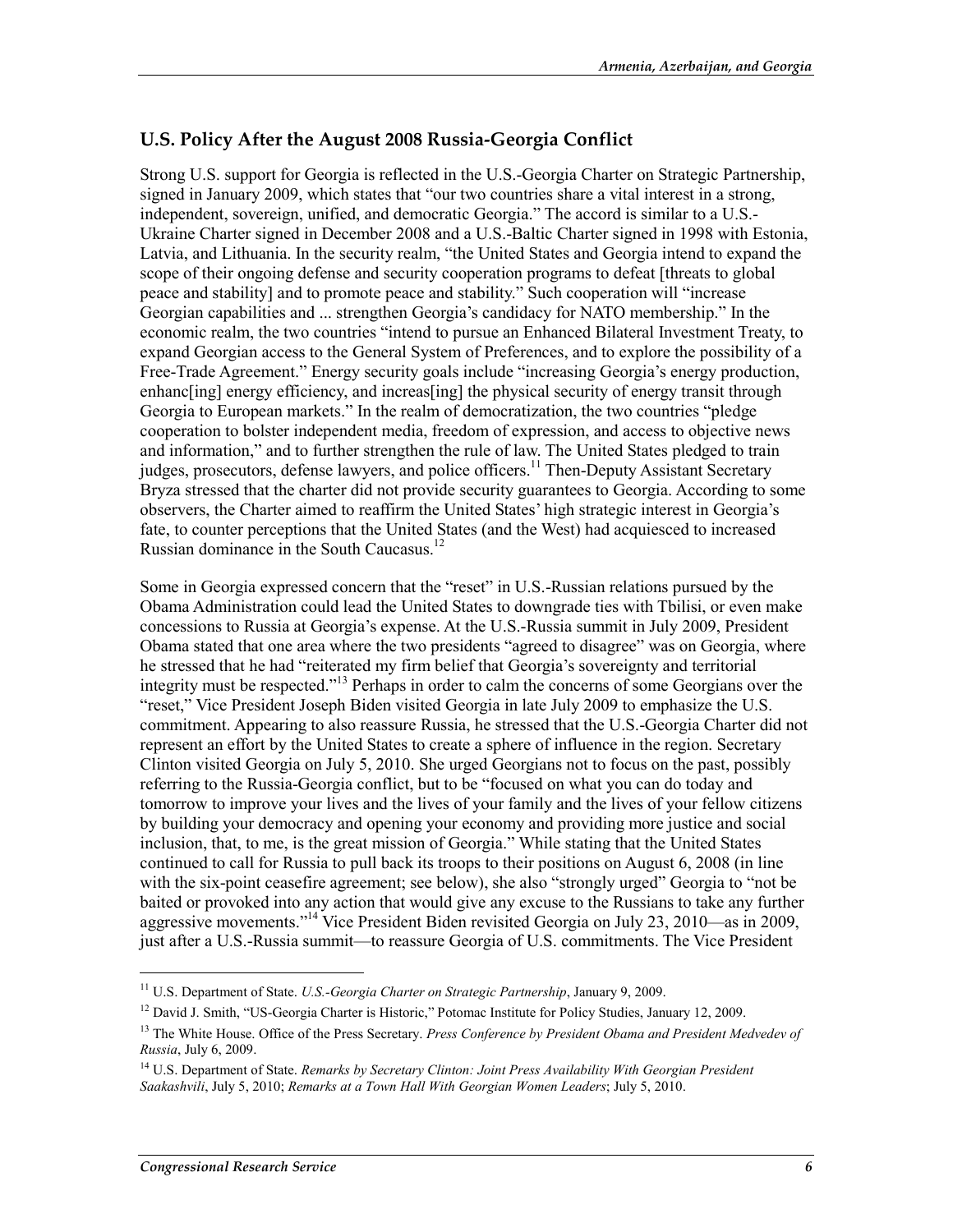urged Georgia to continue to develop democratic institutions and free markets, including as the best means to attract the people of the breakaway areas to reintegrate with the rest of Georgia.

In 2011, there were some high-level U.S. official visits to Georgia. In February 2011, Deputy Assistant Secretary of State James Steinberg paid a mostly unpublicized visit—as part of a regional tour—to discuss bilateral issues. In August 2011, the U.S. Commander of the European Command and NATO's Supreme Allied Commander, Admiral James Stavridis, visited Georgia to discuss Georgia-NATO cooperation and Georgia's participation in ISAF. Some congressional delegations also visited. In January 2011, President Saakashvili met with President Obama during a U.S. visit, and reportedly gave the U.S. President a report detailing Georgia's defense needs. According to some reports, Presidents Obama and Saakashvili briefly met on the sidelines of the opening of the U.N. General Assembly in New York in September 2011.

In Congress, S.Res. 175 (Shaheen), introduced on May 10, 2011, and approved by the Senate on July 29, 2001, calls upon the Russian government to fulfill the terms of the ceasefire agreements, including by reducing military forces to pre-war levels, ensuring full access for humanitarian aid, and allowing the return of internally displaced persons. The resolution also supports confidencebuilding efforts between the Georgian government and authorities in the breakaway regions. H.Res. 374 (Shuster), introduced on July 26, 2011, calls for the United States to initiate talks to enter into a free trade agreement with Georgia.

Some observers have called for a reevaluation of some aspects of U.S. support for Georgia. These critics have argued that many U.S. policymakers have been captivated by Saakashvili's charismatic personality and pledges to democratize and have tended to overlook his bellicosity. They have warned that U.S. acceptance of Georgian troops for coalition operations in Afghanistan must not lead to U.S. defense commitments to Georgia, and a few have suggested that the United States should not unquestionably back Georgia's territorial integrity, but should rather encourage reconciliation and the consideration of options short of the near-term reintegration of the regions into Georgia. Other observers have called for a more robust U.S. and NATO effort to resupply Georgia with defensive weaponry so that it might deter or resist Russian aggression (see also below, "U.S. Security Assistance"). At the same time, most observers advise against extending diplomatic recognition to breakaway regions without an international consensus.15

## **The South Caucasus's External Security Context**

#### **Russian Involvement in the Region**

After Vladimir Putin was elected president in 2000, Russia appeared to place great strategic importance on increasing influence in the South Caucasus region. Several developments over the

<sup>&</sup>lt;sup>15</sup> Alexander Cooley and Lincoln Mitchell, "No Way to Treat Our Friends: Recasting Recent U.S.-Georgian Relations," *The Washington Quarterly*, January 2009, pp. 27-41; Lincoln Mitchell, *Uncertain Democracy: U.S. Foreign Policy and Georgia's Rose Revolution* (Philadelphia: University of Pennsylvania Press, 2009); "A Georgia-Russia War Discussion between Gordon Hahn and Johnson's Russia List," *Russia: Other Points of View*, October 17, 2008, at

http://www.russiaotherpointsofview.com; Paul Saunders, "Help Has Strings Attached," *Washington Times*, December 17, 2009; Samuel Charap and Cory Welt, "A New Approach to the Russia-Georgia Conflict: The United States Needs a Comprehensive Conflict Policy," Center for American Progress, October 18, 2010.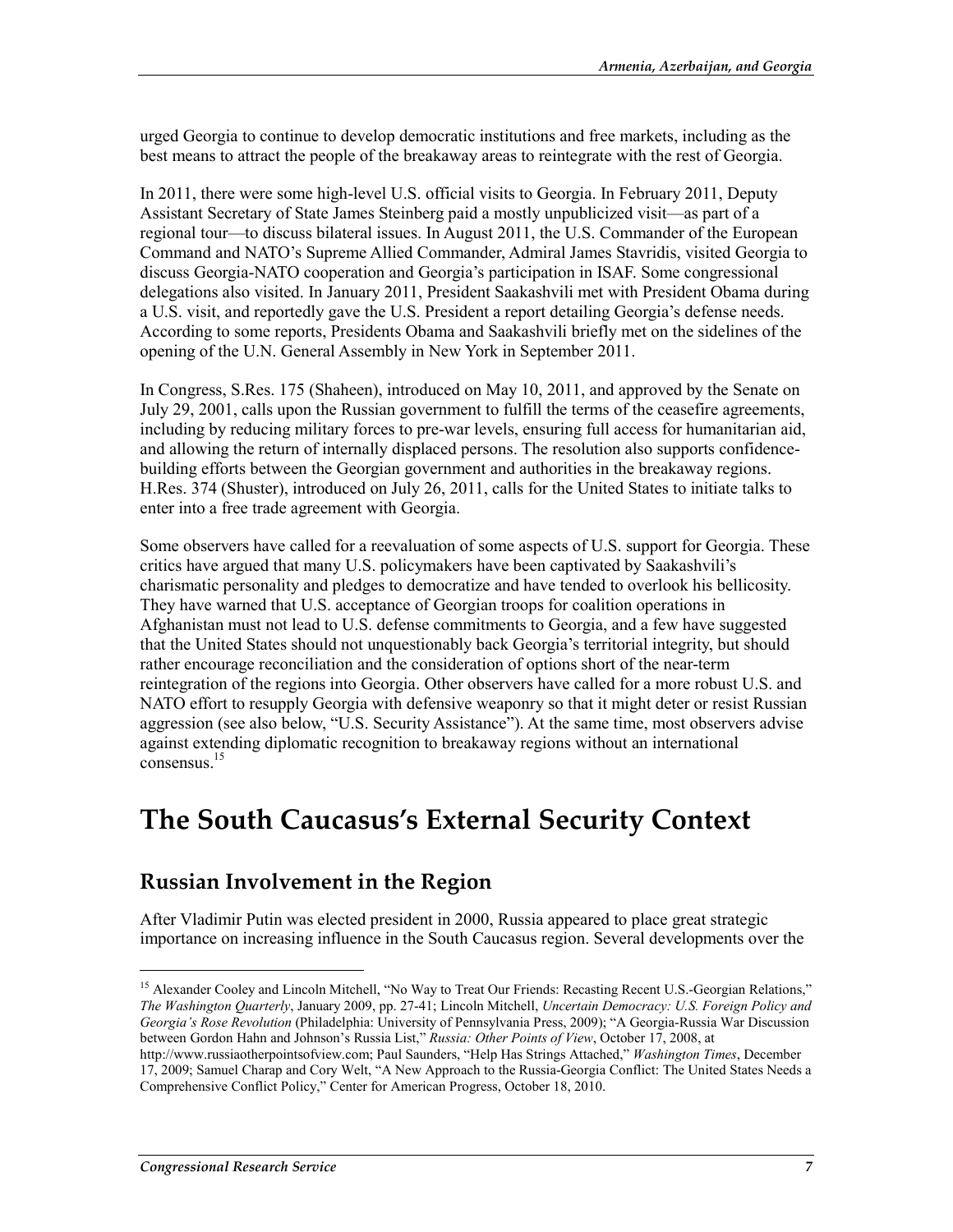next few years appeared to jeopardize these influence efforts. These included the "rose revolution" in Georgia that appeared to usher in democratic reforms, NATO's increased ties with the regional states, the completion of the Baku-Tbilisi-Ceyhan oil pipeline and an associated gas pipeline, Russia's ongoing concerns about security in its North Caucasus regions (including Chechnya), and Russia's agreement to close its remaining military bases in Georgia. These challenges to Russian influence, however, appeared to be reversed as a result of the August 2008 Russia-Georgia conflict.

The Putin-Medvedev leadership has appeared to place its highest priority on exercising influence in the region in the military-strategic sphere and slightly less priority on influence in the economic sphere (particularly energy) and domestic political spheres. Russia has viewed Islamic fundamentalism as a growing threat to the region, but has cooperated with Iran on some issues to counter Turkish and U.S. influence. Russia has tried to stop ethnic "undesirables," drugs, weapons, and other contraband from entering its borders. It has quashed separatism in its North Caucasus areas while backing it in the South Caucasus.

The South Caucasian states have responded in various ways to Russian influence. Armenia has close security and economic ties with Russia, given the unresolved NK conflict and concerns about Turkey. Azerbaijan has been concerned about Russia's ties with Armenia and has limited Russia's military presence. At the same time, Azerbaijan has appeared to value having cooperative relations with Russia to increase its options and leverage in diplomacy and trade. Georgia long tried to end the Russian military presence on its soil (including the presence of Russian "peacekeepers" in the breakaway regions), and maintains significant energy ties to Russia.

#### **Military-Strategic Interests**

Russia's armed presence in the South Caucasus has been multifaceted, including thousands of military base personnel, border troops, and until 2008, "peacekeepers." The first step by Russia in maintaining a military presence in the region was the promulgation of the Commonwealth of Independent States (CIS) Collective Security Treaty (CST) in 1992, which pledges members to consult in the event of a threat to one or several members, and to provide mutual aid if attacked (current members include Armenia, Belarus, Kazakhstan, Kyrgyzstan, Russia, Tajikistan, and Uzbekistan). Russia also secured permission for two military bases in Armenia and four in Georgia (on the latter bases, see below). The total number of Russian troops in Armenia has been estimated at about 3,200.<sup>16</sup> Russian border troops guard Armenia's borders with Turkey and Iran.

During a visit by Russian President Dmitriy Medvedev to Armenia in August 2010, Armenia agreed to extend the basing agreement with Russia to the year 2044. In the basing accord, Russia also pledged that its forces would help safeguard Armenia's national security and that it would supply more modern weaponry for Armenia's armed forces. Although some officials in Armenia hailed the accord as providing greater assurance that Russia would intervene if Azerbaijan began operations against NK, Medvedev argued during a September 2010 visit to Azerbaijan that the accord was not aimed against Azerbaijan. Azerbaijan's Deputy Foreign Minister Araz Azimov similarly dismissed views that the accord meant that Russia would militarily support Armenia in the event of new NK conflict. Georgian Foreign Minister Grigol Vashadze, however, criticized

<sup>16</sup> International Institute of Strategic Studies, *The Military Balance*, March 7, 2011.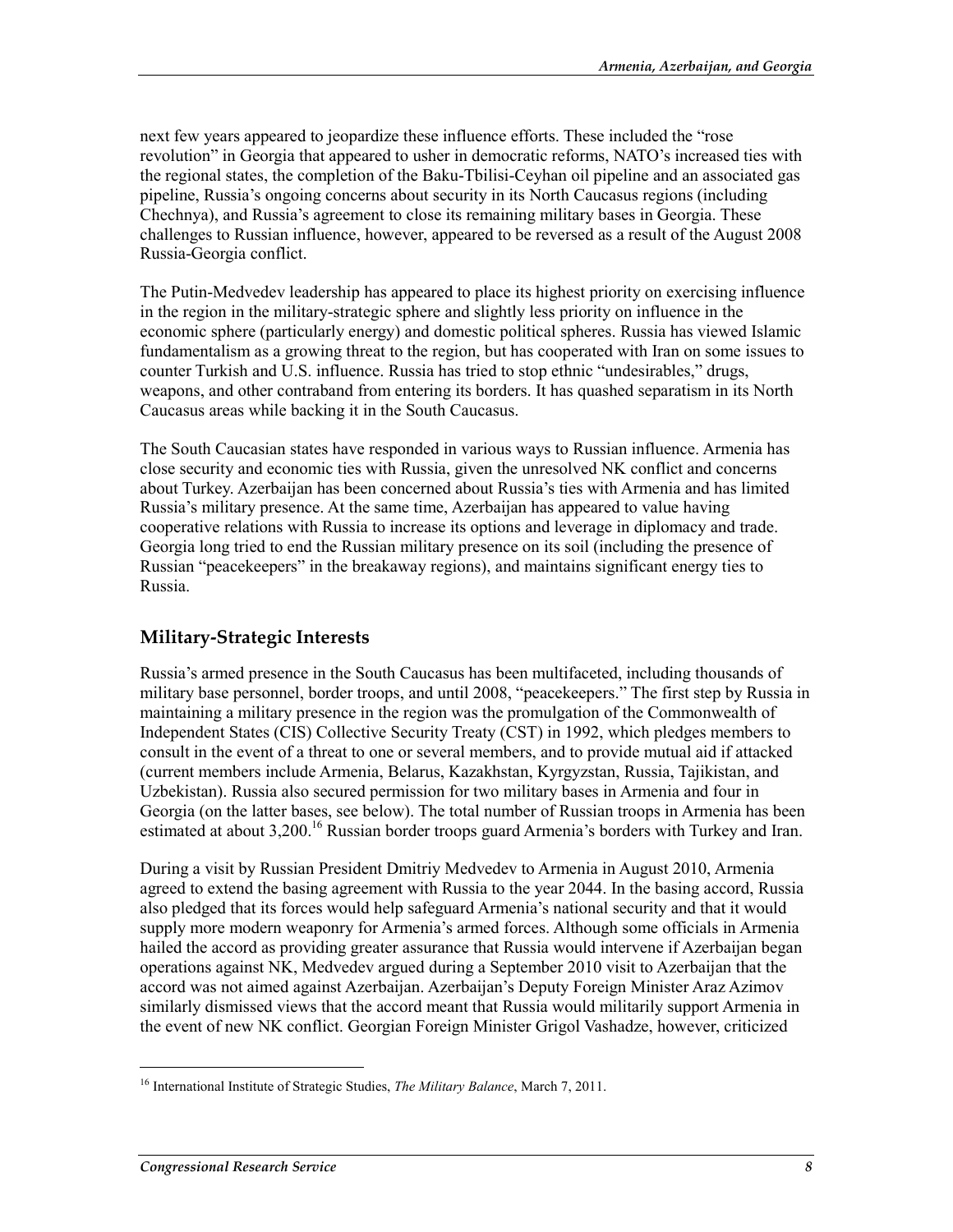the accord as strengthening Russia's military influence in the region, as compromising Armenia's independence, and as raising tensions that are inimical to the settlement of the NK conflict.<sup>17</sup>

In addition to the Russian troops in the South Caucasus, about 88,000 Russian troops are stationed nearby in the North Caucasus, and some naval forces of the Caspian Sea Flotilla are located in Astrakhan in Russia. In 1993, Azerbaijan was the first Eurasian state to get Russian troops to withdraw, except at the Qabala (Gabala) radar site in northern Azerbaijan. Giving up on closing the site, in January 2002 Azerbaijan signed a 10-year lease agreement with Russia permitting up to 1,500 troops there. Talks are underway to renew this lease.

After the September 11, 2001, terrorist attacks in the United States, Russia stepped up its claims that Georgia harbored Chechen terrorists (with links to Al Qaeda) who used Georgia as a staging ground for attacks into Chechnya. The United States expressed "unequivocal opposition" to military intervention by Russia inside Georgia. Georgia launched a policing effort in its northern Pankisi Gorge in late 2002 that somewhat reduced tensions with Russia over this issue. In April 2006, Azerbaijan convicted 16 people on charges that they had received terrorist training from Al Qaeda operatives in the Pankisi Gorge. Since 2009, Russia has renewed its allegations that the Gorge harbors terrorists. Georgia has rejected these allegations as false and raised concerns that they might serve as a pretext for new Russian violations of Georgia's territorial integrity.

#### *Russian "Peacekeepers" and Bases in Georgia*

Russia's mediation of ceasefires between Georgia and its breakaway regions in the early 1990s resulted in agreement by the parties on the presence of Russian military "peacekeepers" in Abkhazia and South Ossetia. Russia's "peacekeeping" role at that time received at least tacit approval from world governments and international organizations, with the proviso that the U.N. and the Organization for Security and Cooperation in Europe (OSCE) also provide monitoring. For many years, Georgian authorities voiced dissatisfaction with the role of the "peacekeepers" in facilitating a peace settlement and called for them to either be replaced or supplemented by a wider international peacekeeping force (see "Civil and Ethnic Conflict in Georgia").

In the early 1990s, Georgia was pressured by Russia to agree to the long-term presence of four Russian military bases. By the late 1990s, however, many in Georgia were calling for the bases to close, and this received support from European countries during talks over amending the Conventional Armed Forces in Europe (CFE) Treaty. In 1999, Russia and Georgia agreed to provisions of the amended CFE Treaty calling for Russia to reduce weaponry at its four bases in Georgia, to soon close two of the bases, and to complete negotiations on the status of the other two bases. NATO signatories hesitated to ratify the amended Treaty until Russia satisfied these and other conditions. One base was soon closed and Russia claimed that it had closed another. In November 2007, the Russian Foreign Ministry proclaimed that it had closed the last base and that Russia had "fully" accomplished its obligations to Georgia on the withdrawal of military facilities.

Not even one year had passed, however, before Russia announced—following the August 2008 Russia-Georgia conflict—that two army brigades, each consisting of approximately 3,700 troops (later reduced, see below), would be deployed to new military bases in Abkhazia and South Ossetia. Some of these troops reportedly were soon deployed in temporary encampments pending

<sup>17</sup> *Azerbaijan Press Agency*, September 8, 2010.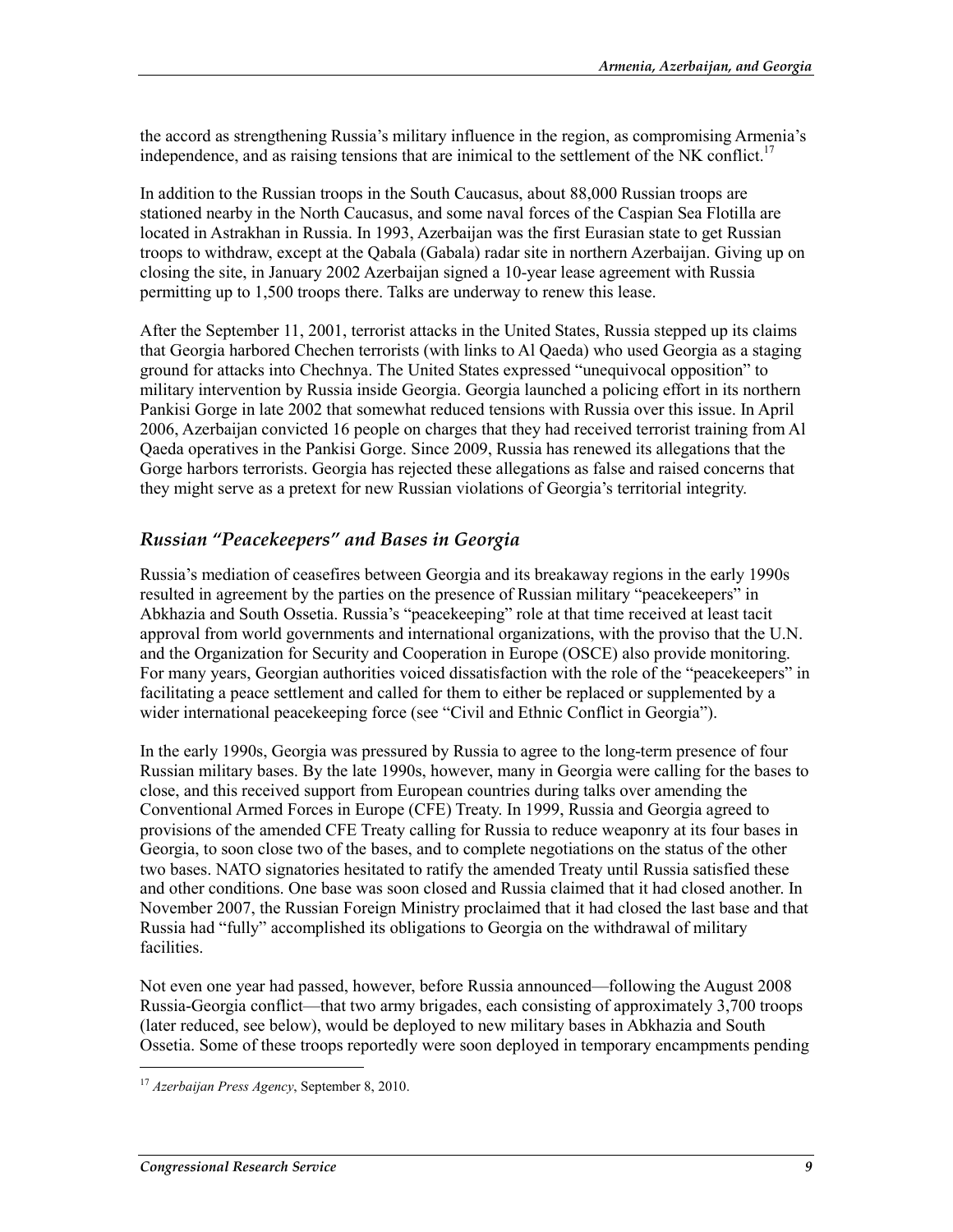the construction of permanent buildings. In addition to these army brigades, Russian border troops reportedly were deployed along regional borders with Georgia, along which engineer brigades were creating revetments, trenches, and minefields. A part of the Black Sea Fleet also was deployed to Ochamchire in Abkhazia. In May 2009, Russia announced that the number of military troops would be reduced in each region because of economic problems in Russia. Reportedly, about 1,500 Russian troops are based in each region. However, they have been bolstered by the deployment of 1,300 border guards to each region.

#### **Caspian Energy Resources**

Russia has tried to play a dominant role in future oil and gas production and transportation in the Caspian Sea region. A major lever has been the prices it charges the South Caucasian countries for gas. In 2006, Russia charged all three regional states much more for gas. Armenia agreed to relinquish various energy assets to Russian firms as partial payment for this price increase. Some critics have alleged that Russia now has virtual control over Armenia's energy supplies. Russia again hiked gas prices in 2007. Georgia negotiated an agreement to receive some Azerbaijani gas via the new South Caucasus Pipeline (SCP, see "Building the Baku-Tbilisi-Ceyhan and South Caucasus Pipelines," below) and another small existing pipeline. It also agreed to continue to purchase some higher-priced gas from Gazprom. Russia's requests for higher prices and reductions in the amounts of gas and electricity supplied to Azerbaijan led President Aliyev to announce that the country would no longer purchase Russian gas. Following the August 2008 Russia-Georgia conflict, Gazprom's arrangement with Georgia involving the transit of Russian gas to Armenia remained in place. Armenia pays a share of gas to Georgia as a transit fee. According to BP, Russia in 2010 provided 7.4 billion cubic feet of gas to Georgia and 45.6 billion cubic feet of gas to Armenia. Georgia receives a much greater share of its gas—36.4 billion cubic feet of gas in 2010—from Azerbaijan than from Russia, according to BP. (See also, "Energy Resources and U.S. Policy," for information on Russia's efforts to gain control of regional energy resources and infrastructure.)

### **The Roles of Turkey, Iran, and Others**

The United States has generally viewed Turkey as able to foster pro-Western policies and discourage Iranian interference in the South Caucasus states, even though Turkey favors Azerbaijan in the NK conflict. Critics of Turkey's larger role in the region caution that the United States and NATO might be drawn by their ties with Turkey into regional imbroglios. Turkey seeks good relations with Azerbaijan and Georgia and some contacts with Armenia, while trying to limit Russian and Iranian influence. Azerbaijan likewise long viewed Turkey as an ally against such influence, and as a balance to Armenia's ties with Russia (see below for recent developments). Georgia has an abiding interest in ties with the approximately 1 million Georgians residing in Turkey and the approximately 50,000 residing in Iran, and has signed friendship treaties with both states. Turkey is one of Georgia's primary trade partners. New pipelines delivering oil and gas westward from the Caspian Sea reflect cooperation between Azerbaijan, Georgia, and Turkey.

Armenia is a member of the Black Sea Economic Cooperation Organization, along with Turkey, and the two states have established consular relations. Obstacles to better Armenian-Turkish relations have included Turkey's rejection that there was an Armenian genocide in 1915-1923 and its support for Azerbaijan in the NK conflict.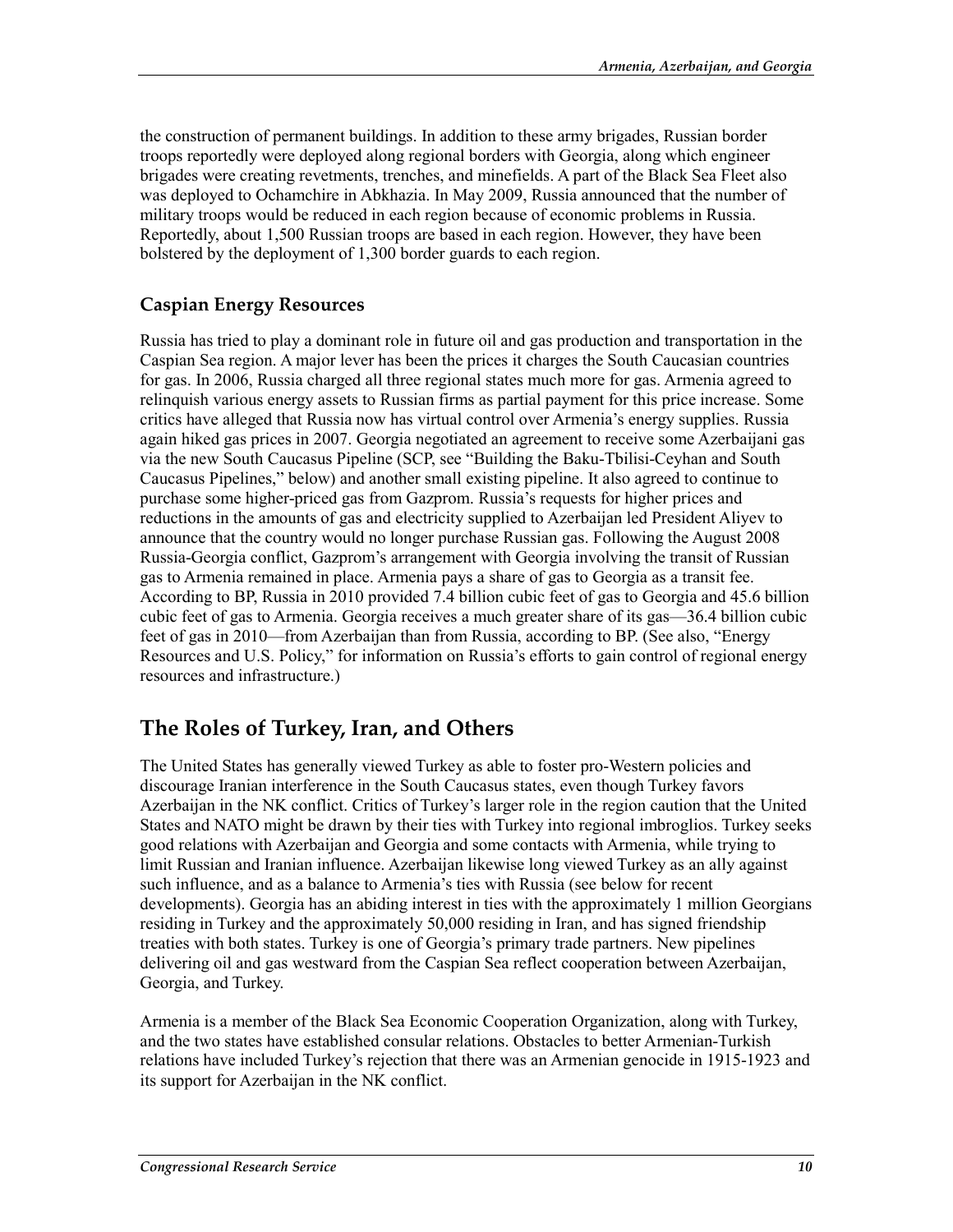#### **The Armenia-Turkey Protocols of 2009**

In September 2008, Turkey's President Abdullah Gül visited Armenia, ostensibly to view a soccer game, and this thaw contributed to the two countries reaching agreement in April 2009 on a "road map" for normalizing ties, including the establishment of full diplomatic relations and the opening of borders. After further negotiations, Turkish Foreign Minister Ahmet Davutoglu and Armenian Foreign Minister Edvard Nalbandian initialed two protocols "On Establishing Diplomatic Relations," and "On Development of Bilateral Relations" on August 31, 2009, and formally signed them on October 10, 2009. The United States reportedly actively supported Switzerland in mediating the talks that led to the signing of the protocols. The protocol on diplomatic relations called for the two sides to establish embassies in each other's capitals within two months after the mutual legislatures approved the protocols and after the exchange of the articles of ratification of the protocol. The protocol on foreign relations called for the two sides to "agree to open the common border within two months after the entry into force of this Protocol," that is, after ratification of the protocols by the legislatures of the two states, to "implement a dialogue on the historical dimension with the aim to restore mutual confidence between the two nations, including an impartial scientific examination of the historical records and archives to define existing problems and formulate recommendations," and to undertake other cooperative efforts.<sup>18</sup> A ruling of the Armenian constitutional court on January 18, 2010, that the protocols could not affect Armenia's policy on genocide recognition was criticized by the Turkish government as not being in conformity with the text of the protocols. The Armenian government stated that the ruling did not affect the conditions of the protocols. Azerbaijan strongly criticized Turkey for moving toward normalizing relations with Armenia without formally linking such a move to a peace settlement of the NK conflict. This criticism quickly elicited pledges by Turkey's leaders that the Turkish legislature would not approve the protocols until there was progress in settling the NK conflict. On April 22, 2010, the ruling Armenian party coalition issued a statement that "considering the Turkish side's refusal to fulfill the requirement to ratify the accord without preconditions in a reasonable time, making the continuation of the ratification process in the national parliament pointless, we consider it necessary to suspend this process."<sup>19</sup>

Perhaps reflecting the repair of Azerbaijani-Turkish ties, in August 2010, Azerbaijan and Turkey signed a strategic partnership and mutual assistance agreement. The 10-year accord agreement specifies that if one of the sides is attacked by a third country, the sides will provide reciprocal aid. Other provisions call for the sides to cooperate to eliminate threats to national security; to ban the operation of groups threatening the independence, sovereignty and territorial integrity of the other side; to prevent their territories from being used for acts of aggression against the other side; and to cooperate in defense industry production, holding joint military exercises, and training army specialists.

#### **Iran**

1

Iran's goals in the South Caucasus include discouraging Western powers such as Turkey and the United States from gaining influence (Iran's goal of containing Russia conflicts with its

<sup>&</sup>lt;sup>18</sup> Ministry of Foreign Affairs of Armenia. *Protocol on the Establishment of Diplomatic Relations between the Republic of Armenia and the Turkish Republic and the Protocol on the Development of Mutual Relations Between the Republic of Armenia and the Turkish Republic*, August 31, 2009, at http://www.armeniaforeignministry.com/pr\_09/ 20090831\_protocol.pdf. See also *The Turkish Weekly*, August 31, 2009.

<sup>19 &</sup>quot;Armenia Suspends Normalization of Ties with Turkey," *BBC News*, April 22, 2010.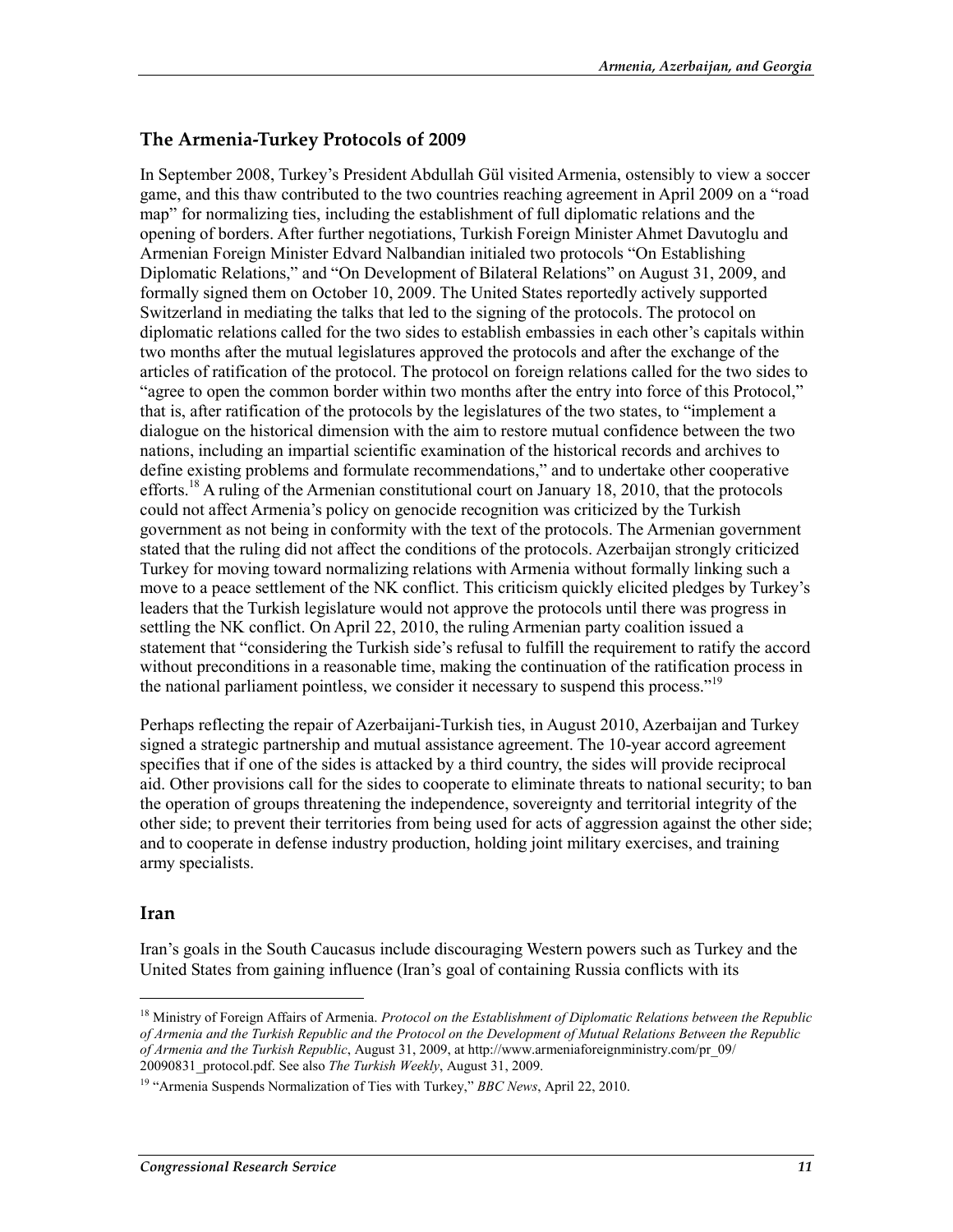cooperation with Russia on these interests), ending regional instability that might threaten its own territorial integrity, and building economic links. A major share of the world's Azerbaijanis reside in Iran (estimates range from 6 million to 12 million), as well as about 200,000 Armenians. Ethnic consciousness among some "Southern Azerbaijanis" in Iran has grown. Azerbaijani elites fear Iranian-supported Islamic extremism and object to Iranian support to Armenia. Baku banned the pro-Iranian Islamic Party of Azerbaijan in 1995. In December 2010, the party denounced the Azerbaijani government for banning the wearing of the hajib in secondary schools. The Azerbaijani government accused the party of being behind demonstrations against the ban and sentenced several party officials to prison terms. To block the West and Azerbaijan from developing Caspian Sea energy, Iran long has insisted on either common control by the littoral states or the division of the seabed into five equal sectors. Some thawing in Azerbaijani-Iranian relations occurred in 2005-2006 with the long-delayed opening of an Azerbaijani consulate in Tabriz and leadership summits.

In recent months, Iran has boosted its diplomacy in the region, perhaps to counter growing international concern about its nuclear programs and to counter U.S. influence. Iran has proposed to build a railroad link to Armenia and another to Azerbaijan. The latter railroad will permit not only greater trade with Azerbaijan but also with Russia. Iran sells some gas to Armenia, and Azerbaijan sells some gas to Iran. Iran's efforts to improve relations with Azerbaijan have appeared to be complicated, however, by its reported suppression of rising dissent among "Southern Azerbaijanis" as well as alleged support for Islamic extremism in Azerbaijan. U.S. policy aims to contain Iran's threats to U.S. interests in the region.<sup>20</sup>

#### **Others**

1

Among non-bordering states, the United States and European states are the most influential in the South Caucasus in terms of aid, trade, exchanges, and other ties. U.S. and European goals in the region are broadly compatible, involving integrating it into the West and preventing an anti-Western orientation, opening it to trade and transport, obtaining energy resources, and helping it become peaceful, stable, and democratic. As part of its European Neighborhood Policy, the EU signed Action Plans with the three regional states in November 2006 that it hoped would foster both European and regional integration. The EU took the international lead in mediating the August 2008 Russia-Georgia conflict and in deploying observers after the ceasefire (see "The August 2008 Russia-Georgia Conflict," below). The EU launched an Eastern Partnership program in 2009 to deepen ties with the South Caucasus states. Under the program, the EU plans "deep and comprehensive free trade agreements with those countries willing and able to enter into a deeper engagement, gradual integration in the EU economy, and ... easier travel to the EU through gradual visa liberalization."<sup>21</sup> Some observers have viewed these objectives as being set back by the EU's recent economic problems.

The South Caucasus region has developed some economic and political ties with other Black Sea and Caspian Sea littoral states, besides those discussed above. Azerbaijan shares with Central Asian states common linguistic and religious ties and concerns about some common neighbors (Iran and Russia). The South Caucasian and Central Asian states are concerned about ongoing

<sup>20</sup> See CRS Report RL32048, *Iran: U.S. Concerns and Policy Responses*, by Kenneth Katzman.

<sup>&</sup>lt;sup>21</sup> EU. European Commission. "Eastern Partnership," at http://ec.europa.eu/external\_relations/eastern/index\_en.htm.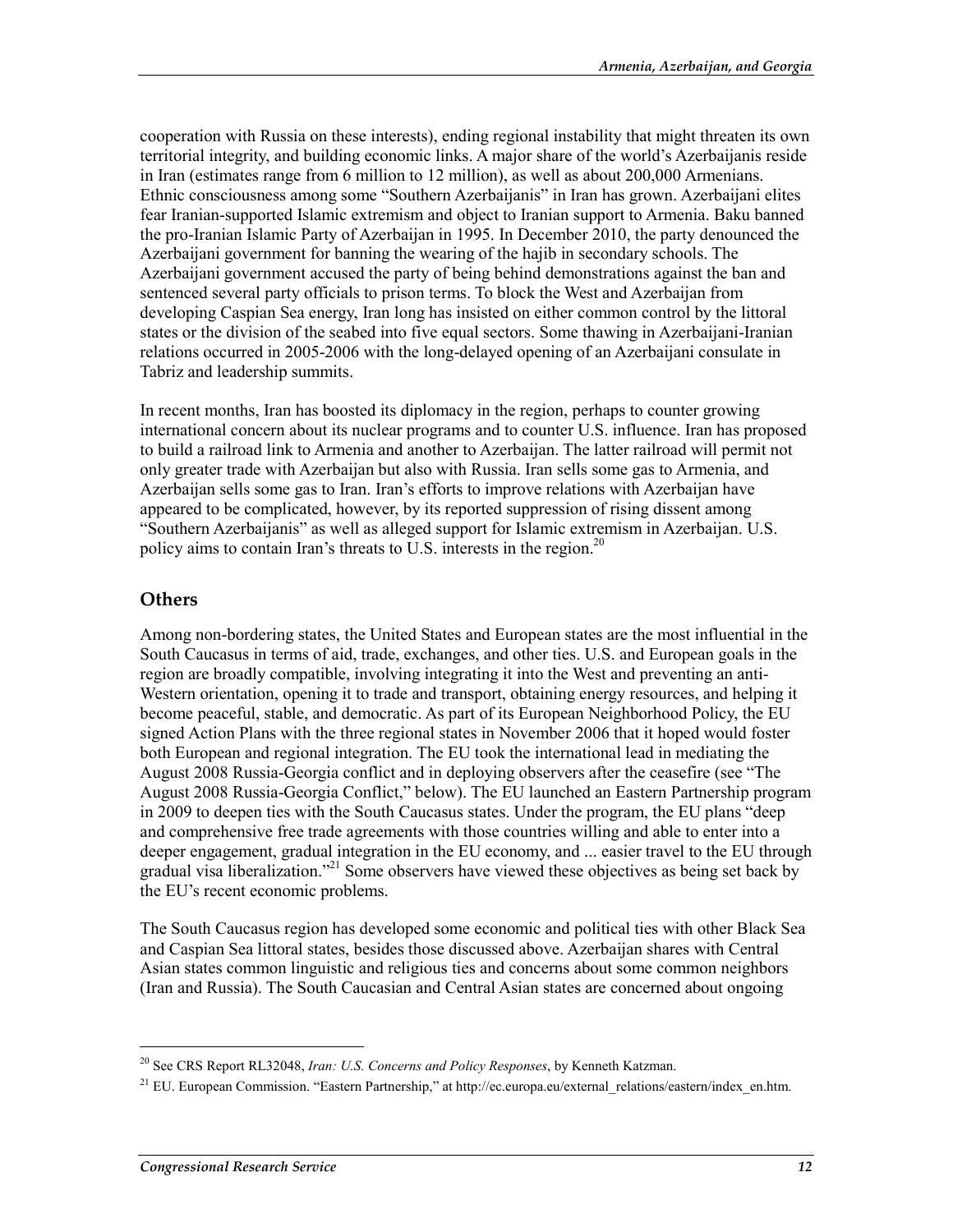terrorist threats and drug trafficking from Afghanistan. Central Asia's increasing ties with the South Caucasus make it more dependent on stability in the wider region.

## **Obstacles to Peace and Independence**

### **Regional Tensions and Conflicts**

Ethnic conflicts have kept the South Caucasus states from fully partaking in peace, stability, and economic development since the Soviet collapse in 1991, some observers lament. The countries are faced with ongoing budgetary burdens of arms races and caring for refugees and displaced persons. Other costs of ethnic conflict include threats to bordering states of widening conflict and the limited ability of the region or outside states to fully exploit energy resources or trade and transportation networks.

U.S. and international efforts to foster peace and the continued independence of the South Caucasus states face daunting challenges. The region has been the most unstable part of the former Soviet Union in terms of the numbers, intensity, and length of its ethnic and civil conflicts. The ruling nationalities in the three states are culturally rather insular and harbor various grievances against each other. This is particularly the case between Armenia and Azerbaijan, where discord led to the virtually complete displacement of ethnic Armenians from Azerbaijan and vice versa by the early 1990s, so that younger Armenians and Azerbaijanis now have no memories of a more diverse past. The main languages in the three states are dissimilar (also, those who generally consider themselves Georgians—Kartvelians, Mingrelians, and Svans—speak dissimilar languages). The borders of the countries do not coincide with eponymous ethnic populations. Separatist NK relies on economic support from Armenia, and Abkhazia and South Ossetia from Russia.

At the December 1-2, 2010, OSCE summit meeting, the United States and Russia clashed over the principle of Georgia's territorial integrity, over the pledge that all OSCE member states should be committed to democratization and respect for human rights, and over Russia's call for a new European security treaty. The United States called for reestablishing an OSCE Mission in Georgia that would have a mandate that included the breakaway areas, but Russia refused. Language in the final declaration recognizing territorial integrity as a core principle of the OSCE was deleted at Russia's insistence. At the summit, the co-chairs of the Minsk Group (group of countries working toward a settlement of the conflict over the breakaway Nagorno Karabakh region)—the United States, France, and Russia—and the presidents of Armenia and Azerbaijan issued a statement that called for "more decisive efforts to resolve the NK conflict." The presidents pledged to seek a final settlement based on international law. The OSCE co-chair countries "urged the leaders of Armenia and Azerbaijan to focus with renewed energy on the issues that still remain in the Basic Principles" (a template for a peace settlement; see below under "Nagorno Karabakh Conflict"), and called for additional steps to strengthen the ceasefire and carry out confidence-building measures. $^{22}$ 

<sup>&</sup>lt;sup>22</sup> OSCE, Astana Summit, Joint Statement by the Heads of Delegation of the OSCE Minsk Group Co-Chair Countries and the Presidents of Azerbaijan and Armenia, December 1, 2010.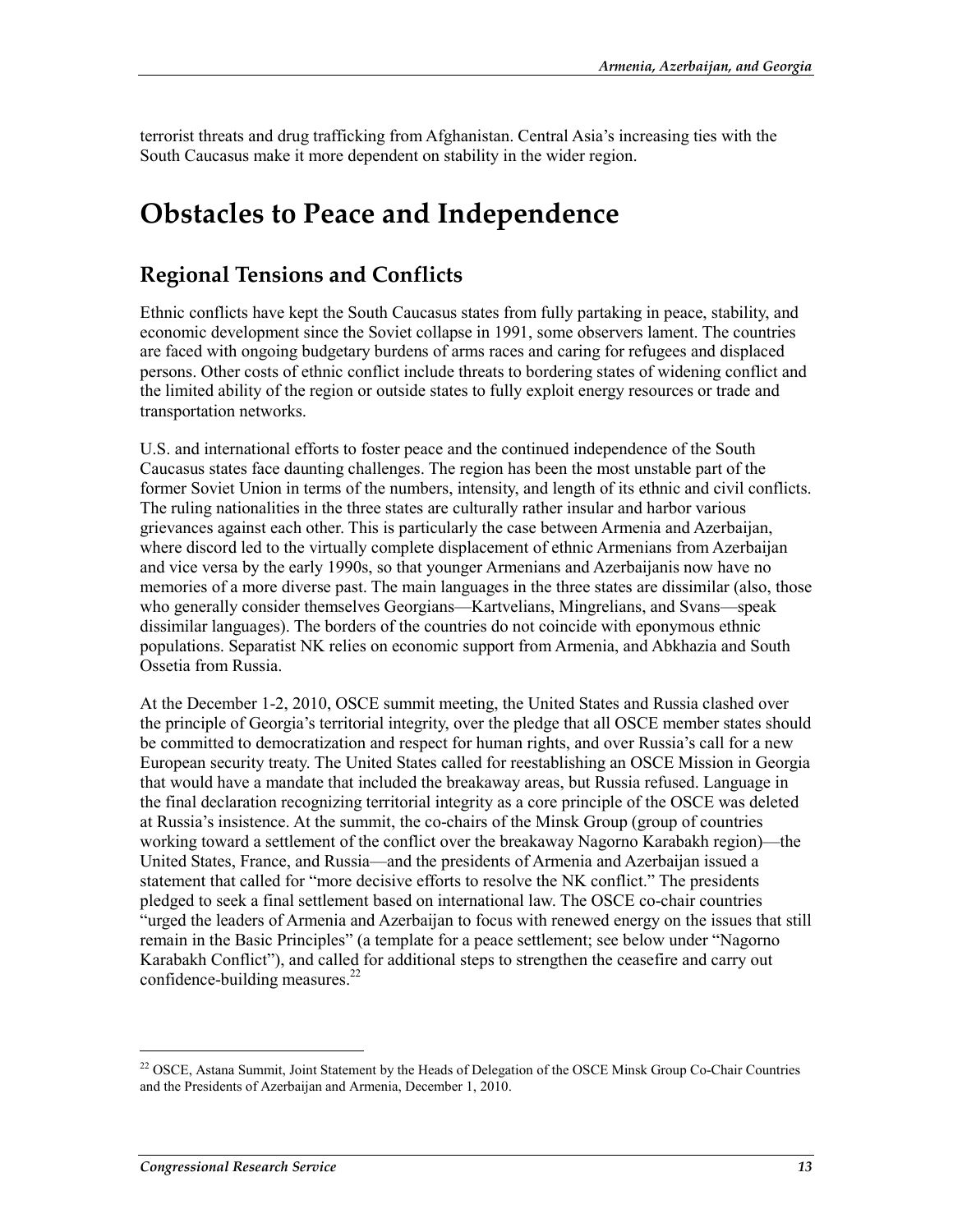#### **Nagorno Karabakh Conflict**

In 1988, the Nagorno Karabakh (NK) Autonomous Region of Azerbaijan petitioned to become part of Armenia, sparking armed conflict between ethnic Armenians and ethnic Azerbaijanis. In December 1991, an NK referendum (boycotted by local ethnic Azerbaijanis) approved NK's independence and a Supreme Soviet was elected, which in January 1992 futilely appealed for world recognition. A ceasefire agreement was signed in July 1994 by Armenia, Azerbaijan, and NK Armenians (and mediators Russia and Kyrgyzstan) and the sides pledged to work toward a peace settlement. The conflict over the status of NK has resulted in about 15,000 casualties and hundreds of thousands of refugees and displaced persons in Armenia and Azerbaijan. According to the OSCE, an average of about 30 troops and civilians have been killed each year along the 137-mile "line of contact" and along the Armenia-Azerbaijan border dividing the conflicting sides.<sup>23</sup> The "Minsk Group" of concerned member-states of the OSCE was established to facilitate peace talks. The United States, France, and Russia co-chair the Minsk Group and other participants include (besides Armenia and Azerbaijan) Belarus, Germany, Italy, Portugal, the Netherlands, Sweden, Finland, and Turkey. An OSCE high-level planning group composed of military officers also was set up to plan for multi-national peacekeeping after a peace agreement is signed. In 1995, the OSCE chairman-in-office appointed a personal representative to help facilitate a peace settlement, including by carrying out monitoring missions along the line of contact and the Armenia-Azerbaijan border. This personal representative is based in Tbilisi, Georgia, and has small staffs in Yerevan, Armenia, Baku, Azerbaijan, and NK.

The U.N. High Commissioner for Refugees (UNHCR) has reported that at the beginning of 2011, there were still about 3,300 people considered refugees or displaced persons in Armenia. Armenia has granted citizenship and acted to permanently house most of the ethnic Armenians who fled Azerbaijan. UNHCR has reported that at the beginning of 2011, there were still about 595,000 people considered refugees or displaced persons in Azerbaijan.24 The non-governmental International Crisis Group estimates that about 13%-14% of Azerbaijan's territory, including most of NK, is controlled by NK Armenian forces (*The World Factbook* estimates about 16%).<sup>25</sup> The OSCE's "Minsk Group" of concerned member-states began talks in 1992. A U.S. presidential envoy was appointed to these talks. A Russian-mediated cease-fire was agreed to in May 1994 and was formalized by an armistice signed by the ministers of defense of Armenia and Azerbaijan and the commander of the NK army on July 27, 1994 (and reaffirmed a month later). The United States, France, and Russia co-chair meetings of the Minsk Group.<sup>26</sup>

The Minsk Group reportedly has presented four proposals as a framework for talks, but a peace settlement has proved elusive. Since 2005, officials in both countries have reported negotiations

<sup>23 &</sup>quot;Facilitating Dialogue: Interview with Ambassador Andrzej Kasprzyk," *OSCE Magazine*, January /2010.

<sup>24</sup> U.N. High Commissioner for Refugees, *Armenia: Statistical Snapshot*, at http://www.unhcr.org/cgi-bin/texis/vtx/ page?page=49e48d126; *Azerbaijan: Statistical Snapshot*, at http://www.unhcr.org/cgi-bin/texis/vtx/page?page= 49e48d1e6.

<sup>25</sup> *Nagorno-Karabakh: Viewing the Conflict from the Ground*, International Crisis Group, September 14, 2005; CIA, *The World Factbook*. *Azerbaijan*, at https://www.cia.gov/cia/publications/factbook/geos/aj.html. A map on the website of the "Government of the NK Republic," shows a map that includes the occupied areas as well as the bulk of the former NK Autonomous Region. See http://www.karabakh.net/engl/gov?id=1.

<sup>&</sup>lt;sup>26</sup> The status of the U.S. envoy was downgraded in 1993. In early 2006, the State Department eliminated the post of U.S. Special Negotiator for Eurasian Conflicts and divided its responsibilities among the Deputy Assistant Secretary of State and the Office of Caucasus Affairs and Regional Conflicts. In 2009, a separate post of U.S. OSCE Minsk Group Co-Chair was filled by Ambassador Robert Brodtke.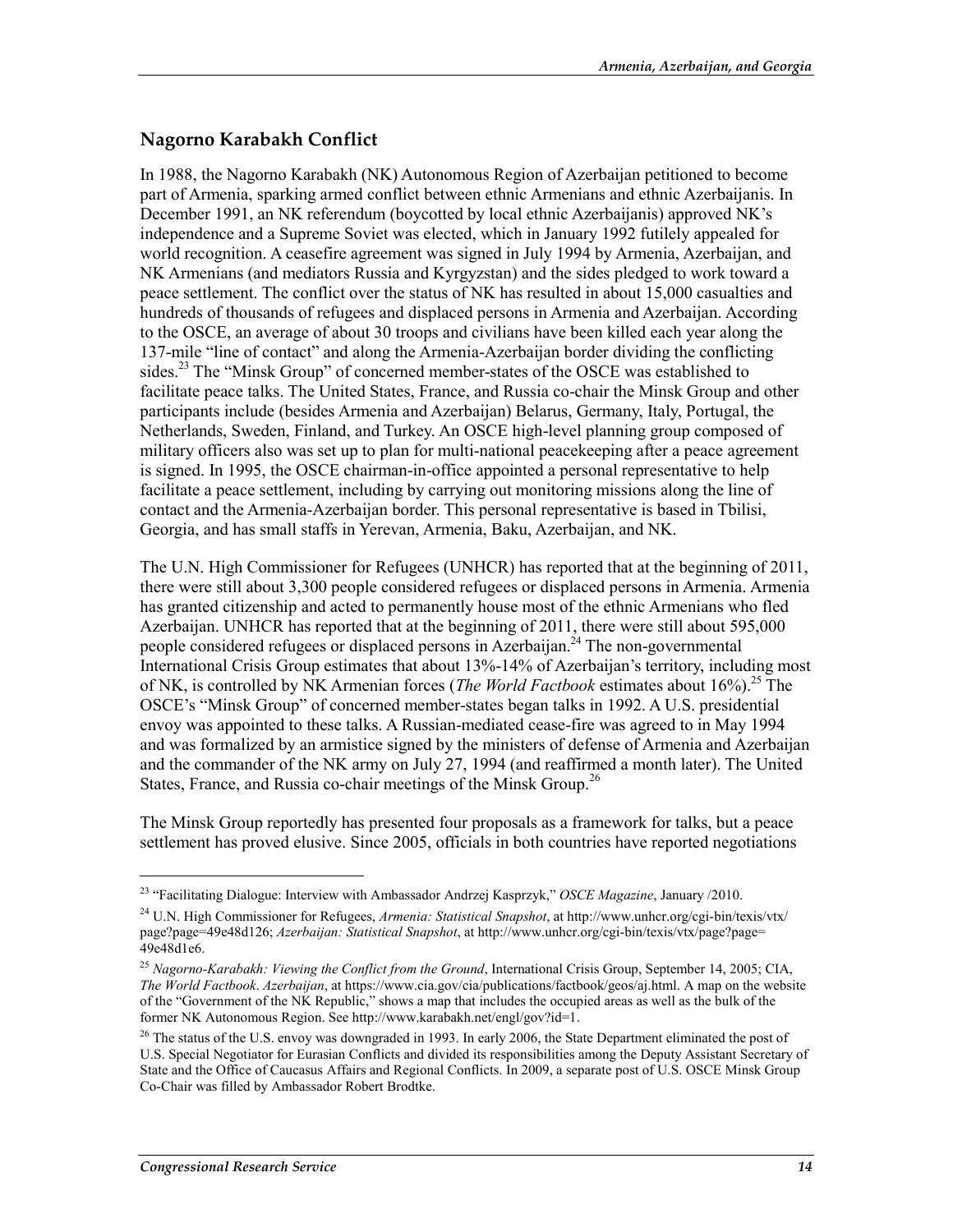on a fourth "hybrid" peace plan calling for initial agreement on "basic principles." In November 2007, then-Undersecretary of State Nicholas Burns, Russian Foreign Minister Sergey Lavrov, and French Foreign Minister Bernard Kouchner presented the Foreign Ministers of Armenia and Azerbaijan with a draft text—*Basic Principles for the Peaceful Settlement of the Nagorno-Karabakh Conflict*—for transmission to their presidents. These officials urged the two sides to accept the *Basic Principles* (also termed the Madrid principles, after the location where the draft text was presented) that had resulted from three years of talks and to begin "a new phase of talks" on a comprehensive peace settlement.<sup>27</sup>

On November 2, 2008, Russian President Medvedev hosted talks in Moscow between Armenian President Serzh Sarkisyan and Azerbaijani President Ilkham Aliyev on a settlement of the NK conflict. A joint declaration signed by Aliyev and Sarkisyan (also termed the Meindorf declaration after the castle where talks were held) upheld a continued mediating role for the Minsk Group, but the talks represented Russia's intention to play the major role in mediating the conflict, some observers argue. The joint declaration was the first document on the NK conflict signed by the leaders of Armenia and Azerbaijan since the ceasefire in 1994.

As "updated" by the presidents of the co-chairing countries in July 2009 at L'Aquila, France, the Basic Principles call for the phased return of the territories surrounding NK to Azerbaijani control; an interim status for NK providing guarantees for security and self-governance; a corridor linking Armenia to NK; future determination of the final legal status of NK through a legally binding expression of will; the right of all internally displaced persons and refugees to return to their former places of residence; and international security guarantees that would include a peacekeeping operation.<sup>28</sup> The co-chairs presented the "updated" Madrid principles to President Aliyev in Baku in December 2009 and to President Sarkisyan in Yerevan in January 2010. President Medvedev hosted Aliyev and Sargisyan in Sochi, Russia in late January 2010, and the two sides reportedly agreed on many parts of a preamble to an agreement. In mid-February 2010, Azerbaijani Foreign Minister Mamedyarov announced that Baku accepted many of the elements of the "updated" Madrid principles. In June 2010, President Medvedev hosted another meeting between Presidents Aliyev and Sargisyan in St. Petersburg, but no results were reported. In July 2010, the Russian and French foreign ministers and the U.S. deputy secretary of state issued a statement criticizing Armenia and Azerbaijan for not overcoming their differences to reach a peace agreement, and deploring recent negative trends, including violence along the line of contact that resulted in several casualties and bellicose statements by officials.

On September 8, 2010, the Minsk Group co-chairs crossed the line of contact separating NK Armenian and Azerbaijani armed forces, a variation on the periodic OSCE monitoring of the line of contact and the Armenian-Azerbaijan border. Reportedly, U.S. co-chair Robert Bradtke stated that the crossing—the first since 2001—underlined that the ceasefire should be respected, that the line is not a permanent border, and that eventually civilians will cross the line after a peace settlement.<sup>29</sup>

<sup>&</sup>lt;sup>27</sup> U.S. Department of State. Office of the Spokesman. Media Note: Support for Basic Principles for Peaceful Settlement of the Nagorno-Karabakh Conflict, November 29, 2007.

<sup>28</sup> The White House. *Joint Statement on the Nagorno-Karabakh Conflict by U.S. President Obama, Russian President Medvedev, and French President Sarkozy at the L'Aquila Summit of the Eight*, July 10, 2009.

<sup>29</sup> *Azerbaijan Press Agency,* September 15, 2010.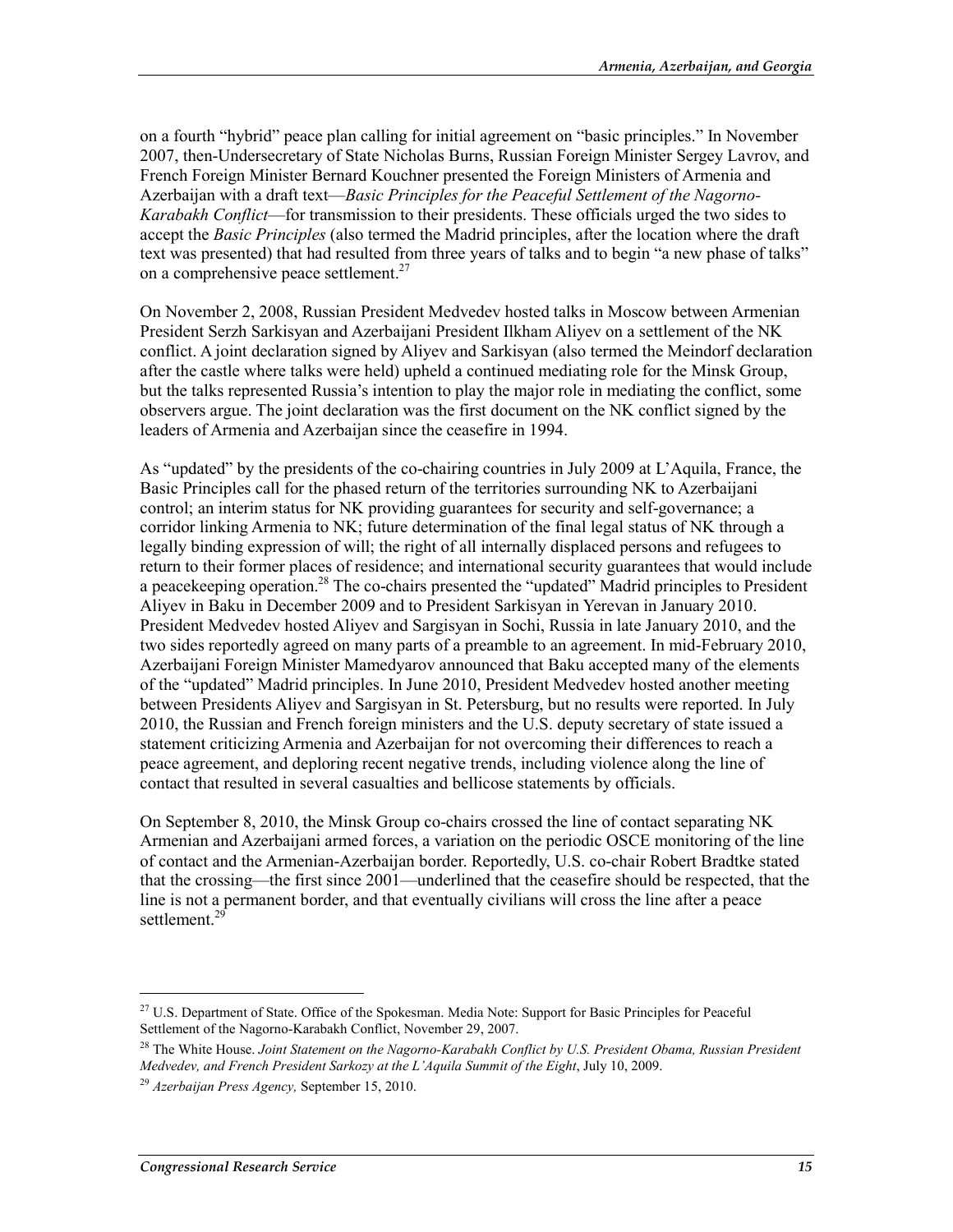At the December 1-2, 2010, summit meeting of the OSCE, hopes that the attending presidents of Armenia and Azerbaijan would hold talks and make progress in resolving the NK conflict proved unfounded. The co-chairs of the Minsk Group and the two presidents instead issued a statement that called for "more decisive efforts to resolve the NK conflict." The presidents pledged to seek a final settlement based on international law. The OSCE co-chair countries "urged the leaders of Armenia and Azerbaijan to focus with renewed energy on the issues that still remain in the Basic Principles," and called for additional steps to strengthen the ceasefire and carry out confidencebuilding measures.<sup>30</sup>

Meeting in Sochi, Russia, on March 5, 2011, Presidents Medvedev, Sargisyan, and Aliyev issued a statement vowing "to tackle all disputable issues peacefully and to probe incidents along the ceasefire line together under the aegis of the OSCE Minsk Group co-chairs and with assistance from the OSCE chairman-in-office's special envoy."31 Azerbaijani presidential advisor Novruz Mamedov stressed after the meeting that the persistence of the president "of such a vast state" as Russia in hosting the conclaves had contributed to progress in the peace talks. On March 9, 2011, the Minsk Group co-chairs condemned ceasefire violations along the line of contact that occurred before and after the Sochi meeting, including the alleged sniper shooting of an Azerbaijani child. On March 17, 2011, a prisoner exchange occurred, as agreed to by Presidents Aliyev and Sargisyan at Sochi, but the next day, a sniper allegedly killed a member of the NK Self-Defense Army. The chairman-in-office of the OSCE reiterated past calls by the OSCE and others for the removal of snipers from the line of contact. On March 17, 2011, Azerbaijani Defense Minister Safar Abiyev reportedly stated that the "worthlessness" of the Minsk Group talks had forced Azerbaijan to build up its military capabilities in order to "take serious and necessary measures to liberate" NK and surrounding areas. $32$ 

In late March 2011, the Minsk Group co-chairs released the executive summary of a report of their findings and recommendations following an October 2010 Field Assessment Mission to the occupied areas surrounding NK. The last such assessment had been carried out in 2005. The 2010 report appeared to generally echo the findings of the 2005 fact-finding mission that much of the occupied area was de-populated and devastated, although some land was being farmed. The field mission found that most of the "towns and villages that existed before the conflict are abandoned and almost entirely in ruins." They reported that there are an estimated 14,000 persons living in small settlements and in the towns of Lachin and Kelbajar, for the most part ethnic Armenians who were relocated from elsewhere in Azerbaijan, and who "live in precarious conditions, with poor infrastructure, little economic activity, and limited access to public services." The "harsh" living conditions, the co-chairs emphasized, reinforced their view that "only a peaceful, negotiated settlement can bring the prospect of a better, more certain future to the people who used to live in the territories and those who live there now."<sup>33</sup>

In May 2011, the presidents of the United States, France, and Russia issued a statement on the sidelines of a Group of Eight (group of industrialized nations) meeting in Deauville, France, that

<sup>&</sup>lt;sup>30</sup> OSCE. Astana Summit, Joint Statement by the Heads of Delegation of the OSCE Minsk Group Co-Chair Countries and the Presidents of Azerbaijan and Armenia, December 1, 2010.

<sup>31</sup> *Meeting with Presidents of Armenia and Azerbaijan*, President of Russia, March 5, 2011, at http://eng.kremlin.ru/ news/1859.

<sup>32</sup> *Interfax*, March 17, 2011.

<sup>33</sup> OSCE, Minsk Group, *Executive Summary of the Report of the OSCE Minsk Group Co-Chairs' Field Assessment Mission to the Occupied Territories of Azerbaijan Surrounding Nagorno-Karabakh*, March 24, 2011.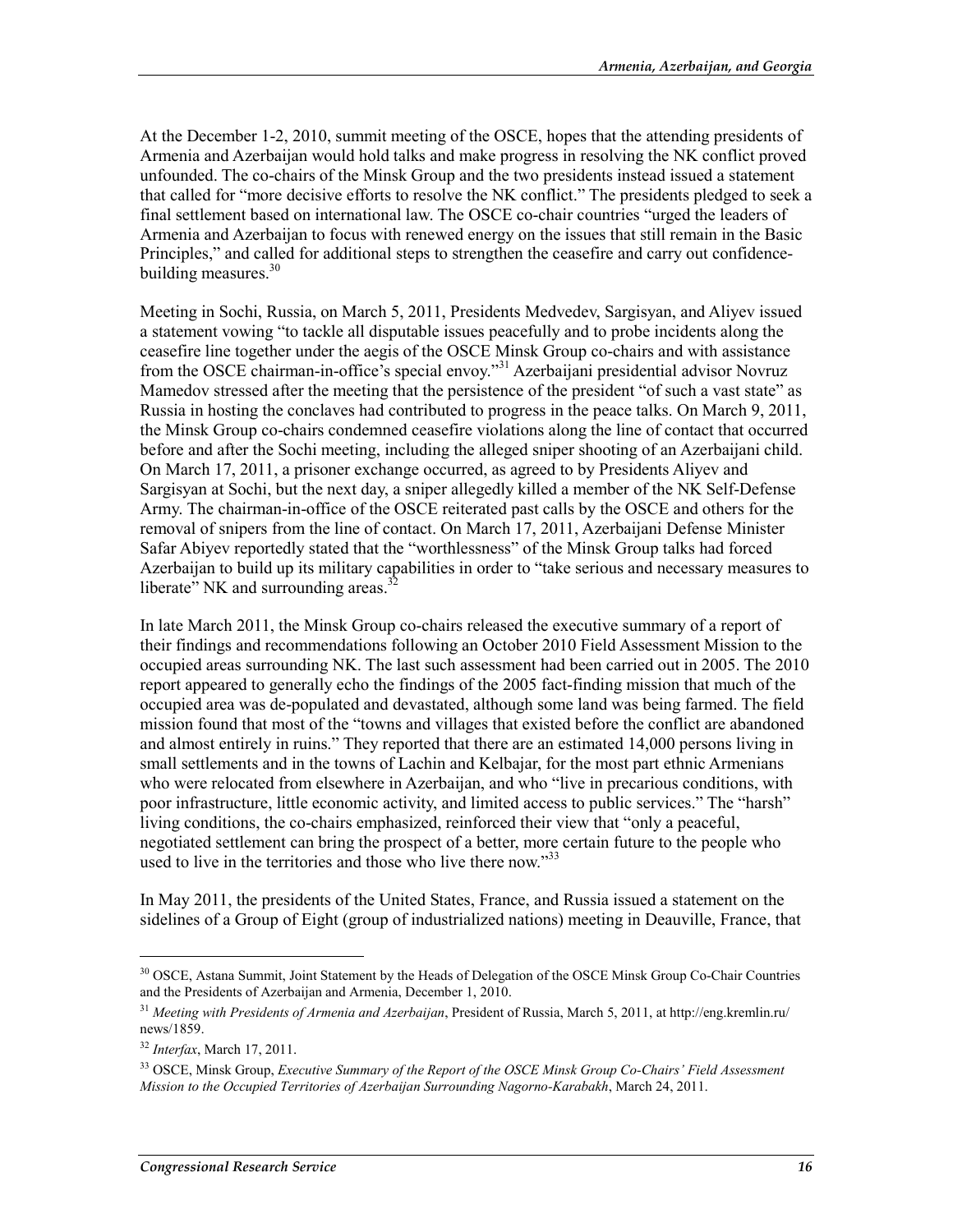urged the Armenian and Azerbaijani presidents to finalize agreement on the Basic Principles at an upcoming late June 2011 meeting in Kazan, Russia. At this meeting, Presidents Sargisyan and Aliyev issued a joint statement that agreement had been reached on some issues and that further talks would be held. Many observers had heightened expectations of progress, perhaps illustrated by President Obama's phone calls to the Armenian and Azerbaijani presidents before the meeting to urge them to reach a settlement. A couple of weeks later, President Medvedev, reportedly disappointed that there had been scant progress at the talks, sent letters to the two leaders calling for suggestions on how to move the talks forward.

The presidents of Armenia and Azerbaijan denounced each other's perceived unwillingness to settle the NK conflict during the celebratory anniversary meeting of the Commonwealth of Independent States in Dushanbe, Tajikistan, in early September 2011. Mutual denunciations also were delivered at the late September 2011 opening session of the U.N. General Assembly. In his speech, President Sargisyan alleged that Azerbaijan had tried during the Kazan talks to "reject[] the previously elaborated arrangement and … in fact, to break down the negotiation process." In his speech, Azerbaijani Foreign Minister Eldar Mammadyarov protested that "Azerbaijan still maintains its interest, motivation and patience in this very hard and sensitive process of negotiations. We believe that the international community will convince the Armenian side to respect the generally accepted norms and principles of international law and cease abusing the right of Azerbaijanis to live within their own territory."<sup>34</sup>

At the end of September 2011, the Armenian and Azerbaijani presidents met with the Minsk Group in Warsaw, Poland. A statement issued by the Minsk Group did not report progress but only mentioned that talks would continue on "current differences on the Basic Principles" and on efforts to remedy ceasefire violations. During his early October 2011 visits to Armenia and Azerbaijan (and Georgia), French President Nicolas Sarkozy stressed that the "time has come" for peacefully resolving the NK conflict.

### **Civil and Ethnic Conflict in Georgia**

Several of Georgia's ethnic minorities stepped up their dissidence, including separatism, in the late 1980s and early 1990s, resulting in the loss of central government control over the regions of South Ossetia and Abkhazia. Some observers argued that Russia's increasing controls over South Ossetia and Abkhazia over the years transformed the separatist conflicts into essentially Russia-Georgia disputes. Most residents of Abkhazia and South Ossetia had been granted Russian citizenship before the August 2008 Russia-Georgia conflict and most had appeared to want their regions to become independent or parts of Russia.<sup>35</sup>

U.S. diplomacy long appeared to urge Georgia to work within existing peace settlement frameworks for Abkhazia and South Ossetia—which allowed for Russian "peacekeeping"—while

<sup>34</sup> *CEDR*, September 26, 2011, Doc. No. CEP-964113; Embassy of Azerbaijan in the United States, *Statement by Elmar Mammadyarov, Minister of Foreign Affairs, at the General Debate of the sixty-sixth session of the United Nations General Assembly*, September 27, 2011; United Nations, U.N. News Center, *Armenia and Azerbaijan Express Views on Nagorno-Karabakh During U.N. Debate*, September 27, 2011.

<sup>35</sup> Vladimir Socor, *Eurasia Insight*, November 20, 2006. According to an issue of the *Rossiyskoye Voyennoye Obozreniye* (*Russian Military Review*) published by the Defense Ministry in early 2008, 80% of residents of Abkhazia were citizens of Russia at that time, and most had voted in the December 2007 Russian legislative election. *CEDR*, April 21, 2008, Doc. No. CEP-358004.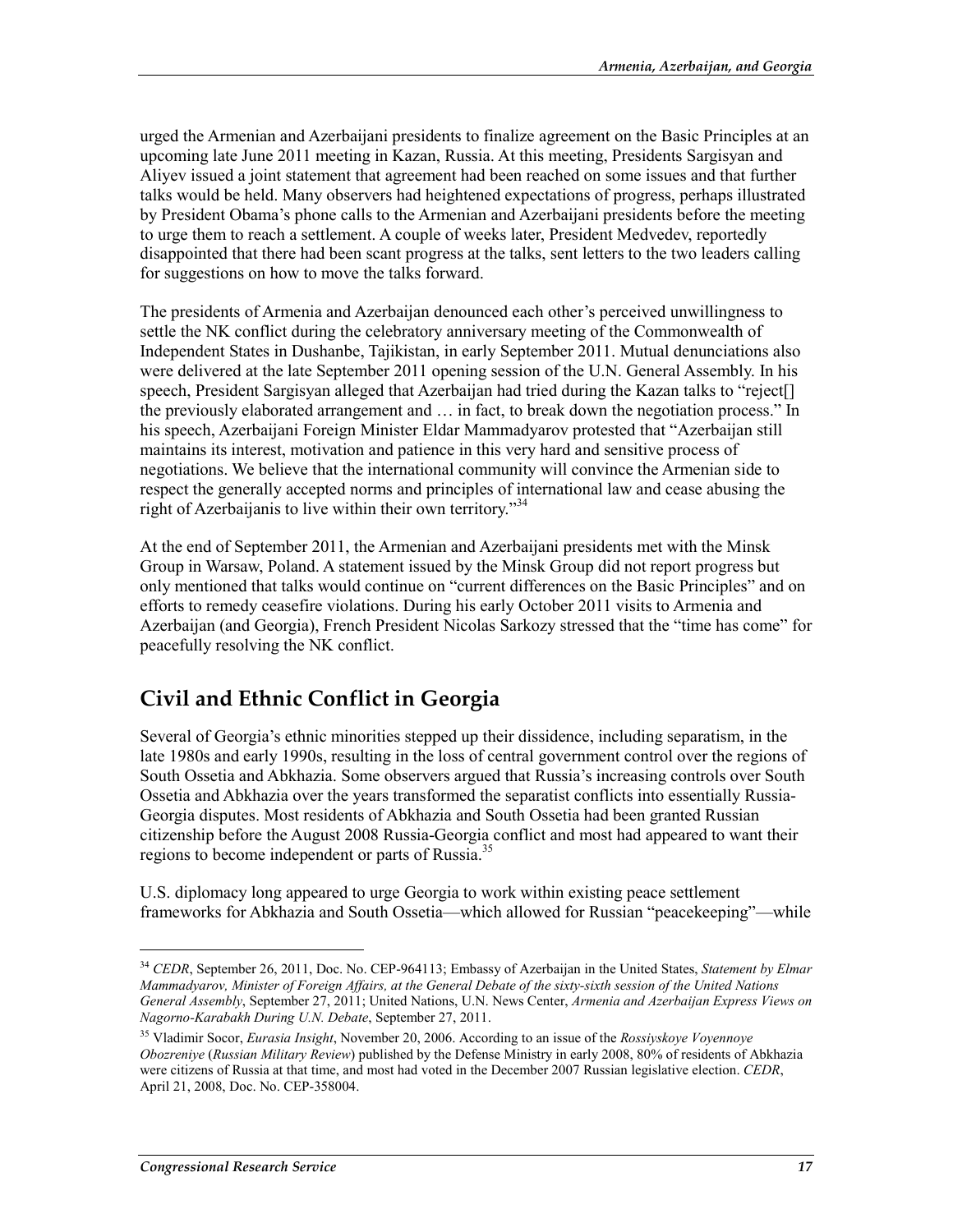criticizing some Russian actions in the regions. This stance appeared to change during 2008, when the United States and other governments increasingly came to support Georgia's calls for the creation of alternative peace settlement mechanisms, particularly since talks under existing formats had broken down.

This U.S. policy shift was spurred by increasing Russian actions that appeared to threaten Georgia's territorial integrity. Among these, the Russian government in March 2008 formally withdrew from CIS economic sanctions on Abkhazia, permitting open Russian trade and investment. Of greater concern, President Putin issued a directive in April 2008 to step up government-to-government ties with Abkhazia and South Ossetia. He also ordered stepped up consular services for the many "Russian citizens" in the two regions. He proclaimed that many documents issued by the separatist governments and businesses which had been established in the regions would be recognized as legitimate by the Russian government. A meeting of the U.N. Security Council (UNSC) on April 23, 2008, discussed these Russian moves. Although the Security Council issued no public decision, the United States, Great Britain, France, and Germany stated that same day that they "are highly concerned about the latest Russian initiative to establish official ties with ... Abkhazia and South Ossetia without the consent of the Government of Georgia. We call on the Russian Federation to revoke or not to implement its decision."36 (For other Russian actions during 2008 specific to a breakaway region, see "Developments in Abkhazia Before August 2008," "Developments in South Ossetia Before August 2008," or "The August 2008 Russia-Georgia Conflict," below.)

#### *Developments in Abkhazia Before August 2008*

In July 1992, Abkhazia's legislature declared the region's effective independence, prompting an attack by Georgian national guardsmen. In October 1992, the U.N. Security Council (UNSC) approved the first U.N. observer mission to a Eurasian state, termed UNOMIG, to help the parties reach a settlement. Russian and North Caucasian "volunteers" (who reportedly made up the bulk of Abkhaz separatist forces) routed Georgian forces in 1993. Georgia and Abkhazia agreed in April-May 1994 on a framework for a political settlement and the return of refugees. Russian troops (acting as CIS "peacekeepers") were deployed in a zone between Abkhazia and the rest of Georgia. The conflict resulted in about 10,000 deaths and over 200,000 displaced persons, mostly ethnic Georgians.

The U.S. Deputy Assistant Secretary of State worked with the Special Representative of the U.N. Secretary General and other "Friends of the Secretary General" (France, Germany, Russia, the United Kingdom, and Ukraine) to facilitate a settlement. Sticking points in talks included Georgia's demand that displaced persons be allowed to return to Abkhazia, after which an agreement on autonomy for Abkhazia would be negotiated. The Abkhazians insisted on recognition of their independence as a precondition to large-scale repatriation.

In July 2006, a warlord in the Kodori Gorge area of northern Abkhazia, where many ethnic Svans reside, foreswore his nominal allegiance to the Georgian government. The Georgian government quickly sent forces to the area and defeated the warlord's militia. Georgia claimed that only police were deployed in the Gorge, but Abkhazia asserted that military troops were present, in violation of the cease-fire agreement. Regular Georgia-Abkhazia peace talks were suspended in October

<sup>36 &</sup>quot;Germany, Great Britain, France, U.S.A. and Germany Passed Communiqué," *Black Sea Press*, April 24, 2008.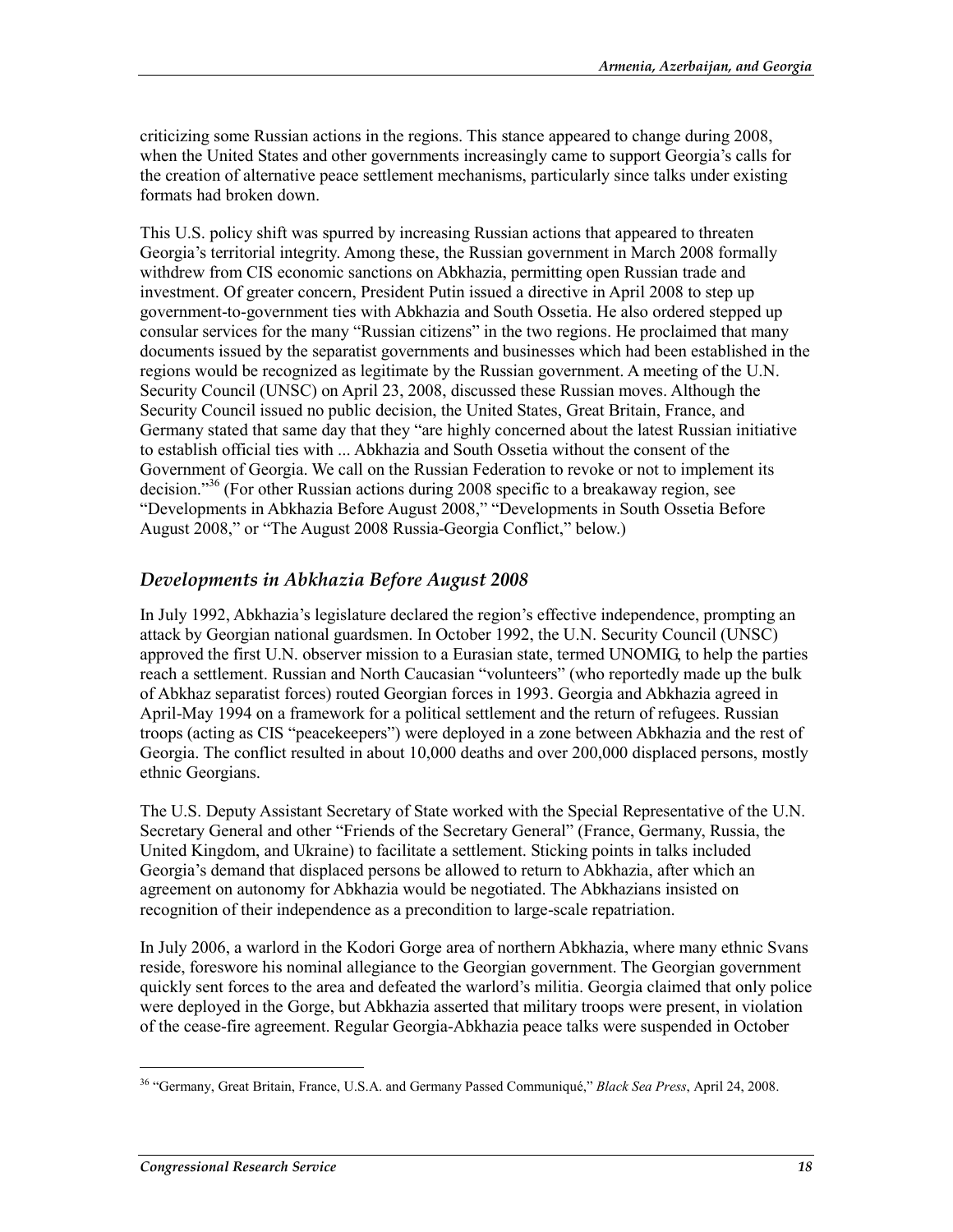2006. Abkhazia called for Georgia to remove the government representatives and alleged military forces.

The United States and others in the international community raised concerns when the Russian foreign and defense ministries announced on April 29, 2008, that the number of "peacekeepers" in Abkhazia would be boosted up to the maximum permitted under ceasefire accords. The ministries claimed that the increases were necessary to counter a buildup of Georgian "military forces" and police in the Kodori Gorge, which they alleged were preparing to attack the de facto Abkhaz government. It was also troubling that 400 Russian paratroopers were deployed to Abkhazia that Russian officials reportedly stated would be fully armed in order to repulse possible Georgian attacks on Abkhazia.<sup>37</sup> In late May 2008, Russia announced that about 400 railway construction troops were being sent to Abkhazia for "humanitarian" work. These troops—whose role is to facilitate military positioning—reportedly left Abkhazia at the end of July 2008 after repairing tracks and bridges. According to former Deputy Assistant Secretary Bryza, the railway was used in August by Russia when its troops moved into Georgia.<sup>38</sup>

#### *Developments in South Ossetia Before August 2008*

In 1989, the region lobbied for joining its territory with North Ossetia in Russia or for independence. Repressive efforts by former Georgian President Gamsakhurdia triggered conflict in 1990, reportedly contributing to an estimated 2,000-4,000 deaths and the displacement of tens of thousands of people. In June 1992, Russia brokered a cease-fire, and Russian, Georgian, and Ossetian "peacekeeping" units set up base camps in a security zone around Tskhinvali, South Ossetia. Reportedly, the units totaled around 1,100 troops, including about 530 Russians, a 300 member North Ossetian brigade (which actually was composed of South Ossetians and headed by a North Ossetian), and about 300 Georgians. OSCE monitors did most of the patrolling.

In 2004, President Saakashvili increased pressure on South Ossetia by tightening border controls and by breaking up a large-scale smuggling operation in the region that allegedly involved Russian organized crime and corrupt Georgian officials. He also reportedly sent several hundred police, military, and intelligence personnel into the region. Georgia maintained that it was only bolstering its peacekeeping contingent up to the limit of 500 troops, as permitted by the cease-fire agreement. Georgian guerrilla forces also reportedly entered the region. Allegedly, Russian officials likewise assisted several hundred paramilitary elements from Abkhazia, Transnistria, and Russia to enter. Following inconclusive clashes, both sides by late 2004 ostensibly had pulled back most undeclared forces. In November 2006, a popular referendum was held in South Ossetia to reaffirm its "independence" from Georgia. After October 2007, no more peace talks were held.

#### *The August 2008 Russia-Georgia Conflict*

Simmering long-time tensions erupted on the evening of August 7, 2008, when South Ossetia accused Georgia of launching a "massive" artillery barrage against its capital, Tskhinvali, while Georgia reported intense bombing of some Georgian villages in the conflict zone by South Ossetian forces. Georgia claims that South Ossetian forces did not respond to a ceasefire appeal

<sup>37</sup> *ITAR-TASS*, May 6, 2008.

<sup>&</sup>lt;sup>38</sup> Pavel Felgenhauer, Eurasia Daily Monitor, June 12, 2008; U.S. Department of State. Foreign Press Center. Briefing: The Situation in the Republic of Georgia and its Implications for the Caucasus, August 19, 2008.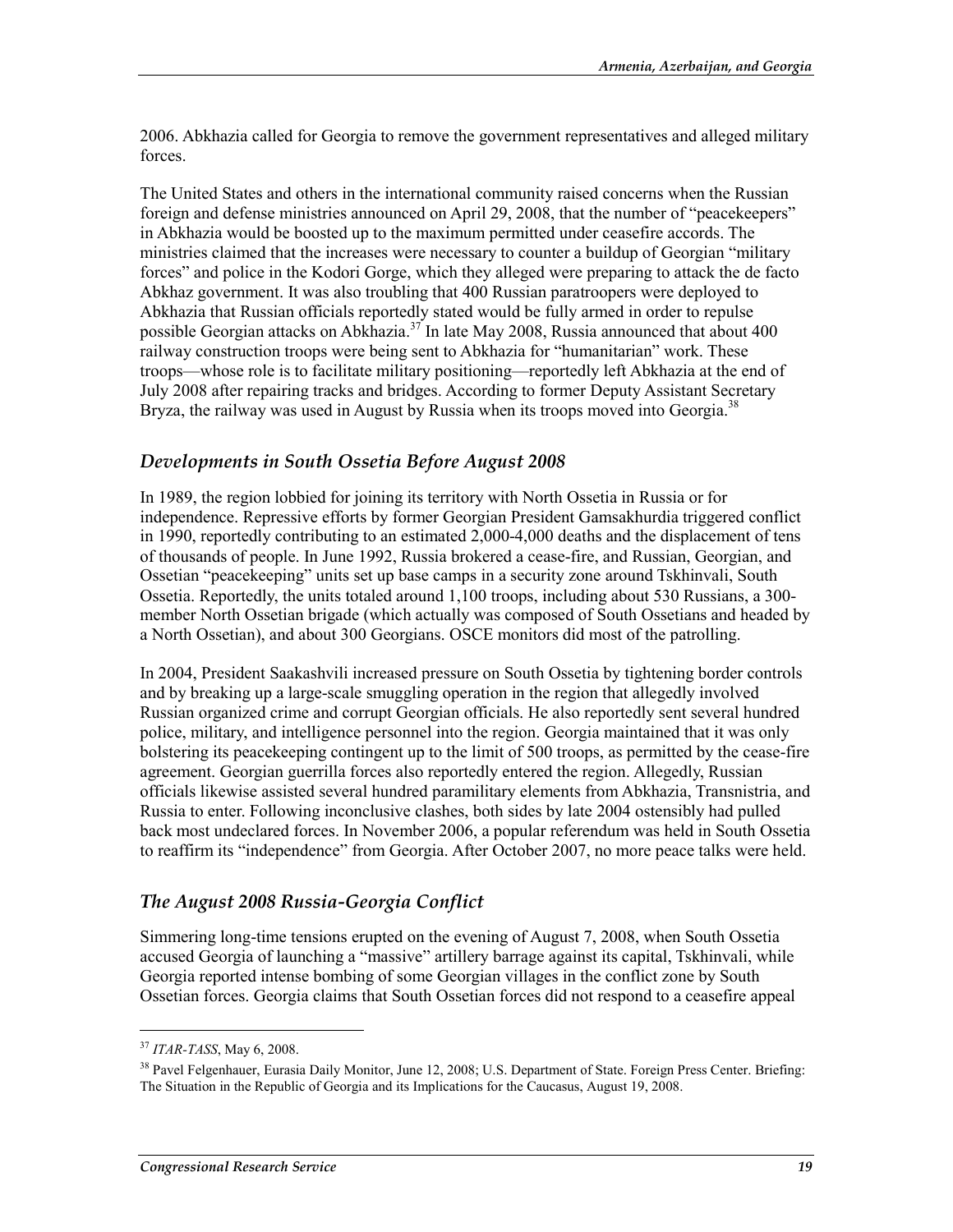but intensified their shelling, "forcing" Georgia to send in troops that reportedly soon controlled Tskhinvali and other areas.<sup>3</sup>

On August 8, Russia launched large-scale air attacks across Georgia and dispatched seasoned troops to South Ossetia that engaged Georgian forces in Tskhinvali later in the day. Reportedly, Russian troops had retaken Tskhinvali, occupied the bulk of South Ossetia, reached its border with the rest of Georgia, and were shelling areas across the border by the morning of August 10. Russian warplanes bombed the outskirts of the capital, Tbilisi, as well as other sites. Russian ships landed troops in Georgia's breakaway Abkhazia region and took up positions off Georgia's Black Sea coast.

On August 12, Medvedev declared that "the aim of Russia's operation for coercing the Georgian side to peace had been achieved and it had been decided to conclude the operation.... The aggressor has been punished and suffered very heavy losses."<sup>40</sup> Medvedev endorsed some elements of a European Union (EU) peace plan presented by visiting French President Nicolas Sarkozy. On August 15, the Georgian government accepted the French-brokered six-point ceasefire that left Russian forces in control of South Ossetia, Abkhazia, and "security zones" in undisputed Georgian territory.<sup>41</sup> The six points include commitments not to use force, to halt hostilities, to provide full access for humanitarian aid, to withdraw Georgian forces to the places they were usually stationed prior to the conflict, to withdraw Russian forces to positions prior to the outbreak of hostilities (although they were permitted to implement security measures in the zone of the conflict until international monitors were in place), and to open international discussions on ensuring security and stability in Abkhazia and South Ossetia.

Much of the international community condemned President Medvedev's August 26 decree officially recognizing the independence of South Ossetia and Abkhazia.<sup>42</sup> Nicaragua, Venezuela, Nauru, and Vanuatu are the only countries that have followed suit in extending diplomatic relations to Abkhazia and South Ossetia.

On September 8, 2008, visiting French President Nicolas Sarkozy and Russian President Dmitriy Medvedev signed a follow-on ceasefire accord that fleshed out the provisions of the six-point peace plan. Among its provisions, it stipulated that Russian forces would withdraw from areas

<sup>39</sup> See also CRS Report RL34618, *Russia-Georgia Conflict in August 2008: Context and Implications for U.S. Interests*, by Jim Nichol.

<sup>40</sup> *ITAR-TASS*, August 12, 2008. On September 11, Prime Minister Putin stated that Georgia's aggression was answered by "a well-deserved mighty punch" by Russia. *ITAR-TASS*, September 11, 2008.

<sup>41</sup> See CRS Report RL34618, *Russia-Georgia Conflict in August 2008: Context and Implications for U.S. Interests*, by Jim Nichol, August 29, 2008.

<sup>&</sup>lt;sup>42</sup> The EU fact-finding mission on the causes and outcome of the Russia-Georgia conflict stated that according to overwhelmingly accepted principles of international law, "only former constituent republics such as Georgia but not territorial sub-units such as South Ossetia or Abkhazia are granted independence in case of dismemberment of a larger entity such as the former Soviet Union. Hence, South Ossetia did not have a right to secede from Georgia, and the same holds true for Abkhazia.... Recognition of breakaway entities such as Abkhazia and South Ossetia by a third country ... runs against Principle I of the Helsinki Final Act which states "the participating States will respect each other's sovereign equality and individuality as well as all the rights inherent in and encompassed by its sovereignty, including in particular the right of every State to juridical equality, to territorial integrity and to freedom and political independence." The fact-finding mission also pointed out that the founding documents of the Commonwealth of Independent States, to which Georgia belonged from 1993 to 2008, called for upholding the territorial integrity of the members. Council of the European Union. *Report of the Independent International Fact-Finding Mission on the Conflict in Georgia*, September 2009, Vol. 1, p. 17; Vol. 2, pp. 127-146.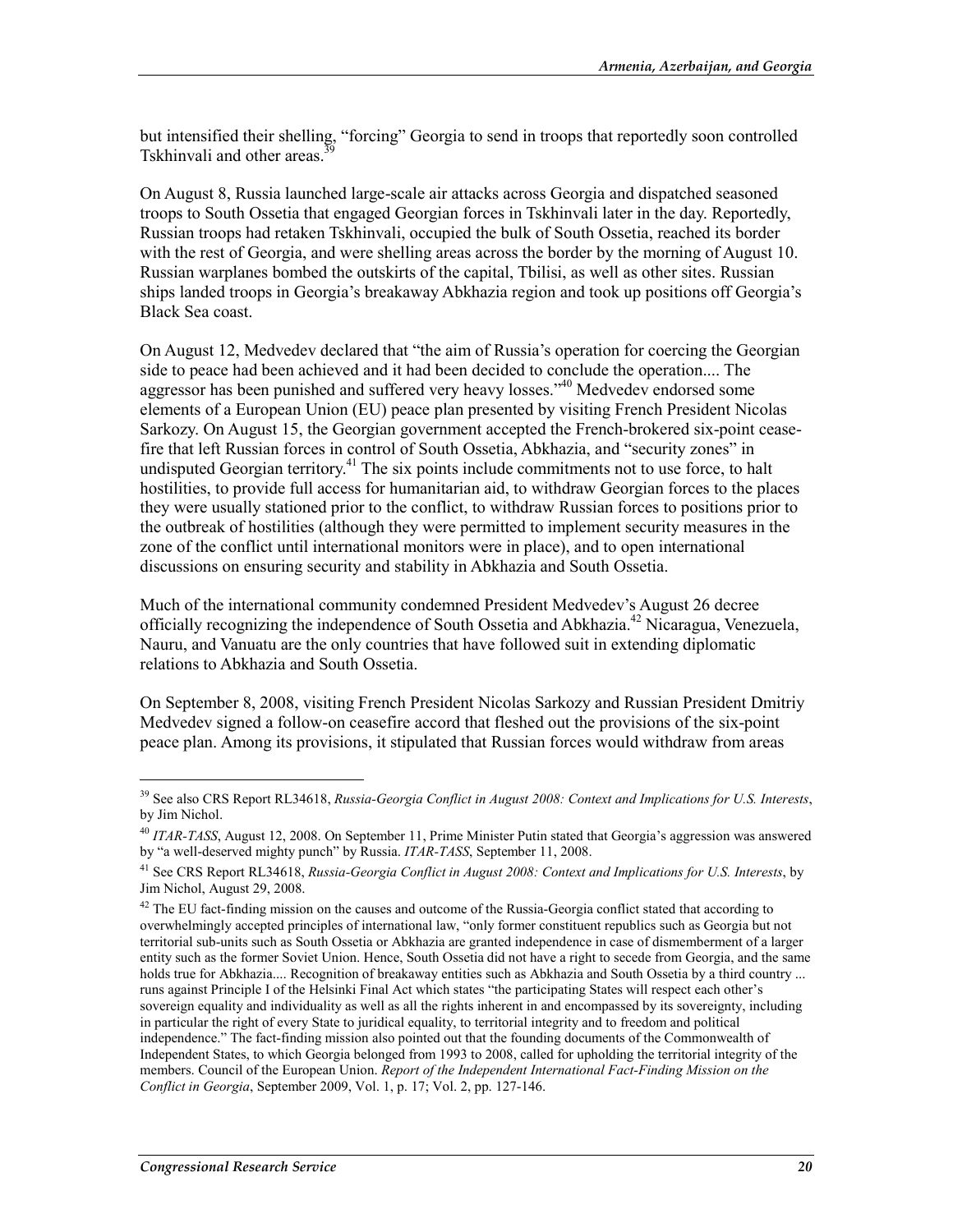adjacent to the borders of Abkhazia and South Ossetia by October 11; that Georgian forces would return to their barracks by October 1; that international observers already in place from the U.N. and OSCE would remain; and that the number of international observers would be increased by October 1, to include at least 200 observers from the EU, and perhaps more later. The EU called for Russia to permit these observers to patrol in Abkhazia and South Ossetia. Russia's position has been that these observers cannot patrol in the regions without the approval of the regions, and the regional leaders have refused to permit such patrols. Although Sarkozy strongly implied that the international conference would examine the legal status of Georgia's breakaway Abkhazia and South Ossetia, Medvedev pointed out that the regions had been recognized as independent by Russia on August 26, 2008, and stated that disputing this recognition was a "fantasy."43

Many observers have argued that Russia aimed both to consolidate control over South Ossetia and Abkhazia and to depose Georgian President Saakashvili when it launched the August 2008 military incursion into Georgia. Russia hoped to achieve this latter goal either directly by occupying Georgia's capital of Tbilisi and killing or arresting Saakashvili, or indirectly by triggering his overthrow, according to these observers. They state that Saakashvili's survival as the popularly elected president is a major accomplishment of the diplomacy led by the EU that ended Russia's offensive. They also suggest that the current political stability may indicate that Georgia has made at least some democratization progress (see "Recent Democratization Problems and Progress").<sup>44</sup>

By October 1, 2008, the EU Monitoring Mission (EUMM) had deployed over 200 monitors and Russia announced on October 9 that its troops had withdrawn from buffer zones. Georgia has maintained that Russian troops have not pulled out of Akhalgori, a district that Russia asserts is within South Ossetia's Soviet-era borders, and the Kodori Gorge, and that no Russian military bases are permitted in the regions. In December 2008, Russia objected to continuing a mandate for about 200 OSCE observers in Georgia—including some observers authorized before the August 2008 conflict and some who were added after the August 2008 conflict—and they pulled out on June 30, 2009. Similarly, in June 2009 Russia vetoed a U.N. Security Council resolution that extended the UNOMIG mandate, and they pulled out of Abkhazia. The EUMM is now the sole international group of monitors. It reports that the number of staffers in 2010 is 320, that France and Germany are the largest contributors of monitors, and that the monitors are based in four field offices near the contested borders.<sup>45</sup>

According to Assistant Secretary of Defense Alexander Vershbow and Assistant Secretary of State Philip Gordon, the EUMM has been effective at debunking several allegations made by Russia and the separatist regions that ceasefire violations have been committed by Georgia. The United States and the EU continue to call for unrestricted access to Abkhazia and South Ossetia in order to monitor the ceasefile. Vershbow and Gordon have praised Georgia's cooperation with the EUMM, including Georgia's agreement with the EUMM at the beginning of 2009 to report all

 $\overline{a}$ 

<sup>43</sup> *CEDR*, September 28, 2008, Doc. No. CEP-950425; CEP-950440.

<sup>44</sup> U.S. House of Representatives. Committee on Foreign Affairs. Hearing on U.S.-Russia Relations in the Aftermath of the Georgia Crisis. *Testimony of Daniel Fried, Assistant Secretary of State for European and Eurasian Affairs*, September 9, 2008. Saakashvili also highlighted this Russian aim during his testimony to the Georgian legislative commission investigating the causes of the conflict. See "Saakashvili Testifies Before War Commission, Analysts Comment," *The Messenger* (Tbilisi), December 1, 2008. Georgia's Ambassador to the United States, Davit Sikharulidze, argued that Russia's "aim was to overthrow the [Georgian] government and it would have come true but for the U.S. interference." *CEDR*, December 1, 2008, Doc. No. CEP-950233. Russia officially has denied such an aim.

<sup>45</sup> EUMM. *Mission Facts and Figures*, at http://www.eumm.eu/en/about\_eumm/facts\_and\_figures.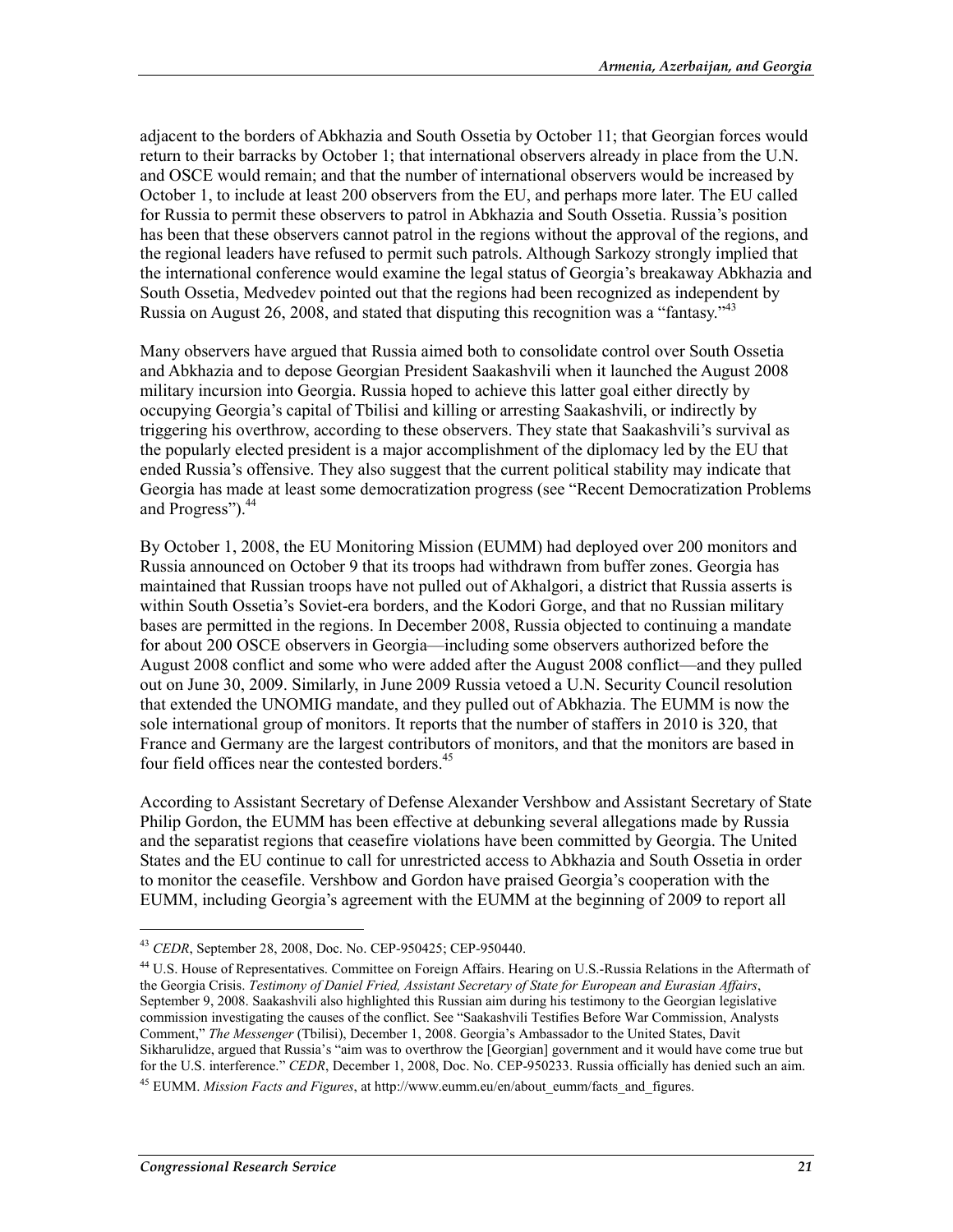movements of its security forces near the administrative borders and to permit unannounced inspections of its military facilities. They contrast this cooperation to the refusal of Russia, Abkhazia, and South Ossetia to permit patrols in the regions.<sup>46</sup>

An international conference to discuss security, repatriation, and status issues related to the conflict held its inaugural session in Geneva on October 15, 2008. Facilitators at the talks include the U.N., the EU, and the United States. Russia, South Ossetia, and Abkhazia reject any challenges at the conference to the claimed independence of the breakaway regions. Russia has insisted at these meetings and elsewhere that the international community impose an arms embargo on Georgia. Russia also has insisted at these meetings that Georgia sign non-use-offorce agreements with the breakaway regions. In March 2010, Russia stated that, as a preliminary to the signing of such agreements, Georgia, South Ossetia, and Abkhazia could provide written pledges of the non-use of force to the United Nations (see below).<sup>47</sup>

Among significant Geneva conference meetings:

- In February 2009, the sides agreed to set up an "incident prevention and response" mechanism" along the South Ossetian border with the rest of Georgia in order to defuse tensions before they escalate. On April 23, the first meeting of the Georgia-South Ossetia Incident Prevention and Response Mechanism was convened in the Georgian town of Ergneti, with the participation of the Georgian and South Ossetian sides, as well as representatives of the Russian Ministry of Defense, the OSCE and the EU. Meetings were held sporadically until South Ossetia broke them off in October 2009. The meetings were renewed in mid-2010.
- The May 2009 Geneva conference meeting almost broke up, with Russia delaying proceedings until a report was issued by the U.N. Secretary General on Abkhazia. The report, issued after the Russia walkout on May 19, was deemed suitable and proceedings resumed on May 20. At issue was a Russian demand that the acronym UNOMIG not appear in the report. Although dropping the acronym, the U.N. Secretary General nonetheless stressed that "the ceasefire regime ... has continued to erode. Heavy military equipment and military personnel [from Russia] have remained in the Mission's area of responsibility."48
- At the July 2009 Geneva conference meeting, the sides discussed setting up an incident prevention office along Abkhazia's border with the rest of Georgia. A meeting in Gali to establish the office was held on July 14, 2009.
- The Russian and Abkhazian delegations lowered the status of their top emissaries attending a late July 2010 Geneva conference meeting. The Russian Foreign Ministry claimed that Deputy Foreign Minister Grigoriy Karasin did not attend

<sup>46</sup> U.S. Senate. Committee on Foreign Relations. Subcommittee on Europe. Hearing on Georgia: One Year After the August War. *Testimony of Alexander Vershbow, Assistant Secretary of Defense for International Security Affairs*, and *Testimony of Philip H. Gordon, Assistant Secretary for European and Eurasian Affairs*, August 4, 2009.

<sup>47</sup> Samuel Charap and Cory Welt, *A More Proactive U.S. Approach to the Georgia Conflicts*, Center for American Progress, February 2011; *CEDR*, July 28, 2010, Doc. No. CEP-6001.

<sup>48</sup> U.N. Security Council. *Report of the Secretary-General Pursuant to Security Council Resolutions 1808 (2008), 1839 (2008) and 1866 (2009) S/2009/254*, May 18, 2009. See also Georgian Ministry of Foreign Affairs. *Information for the Press on the Issues Discussed During the Fifth Round of the Geneva Discussions*, May 19, 2009.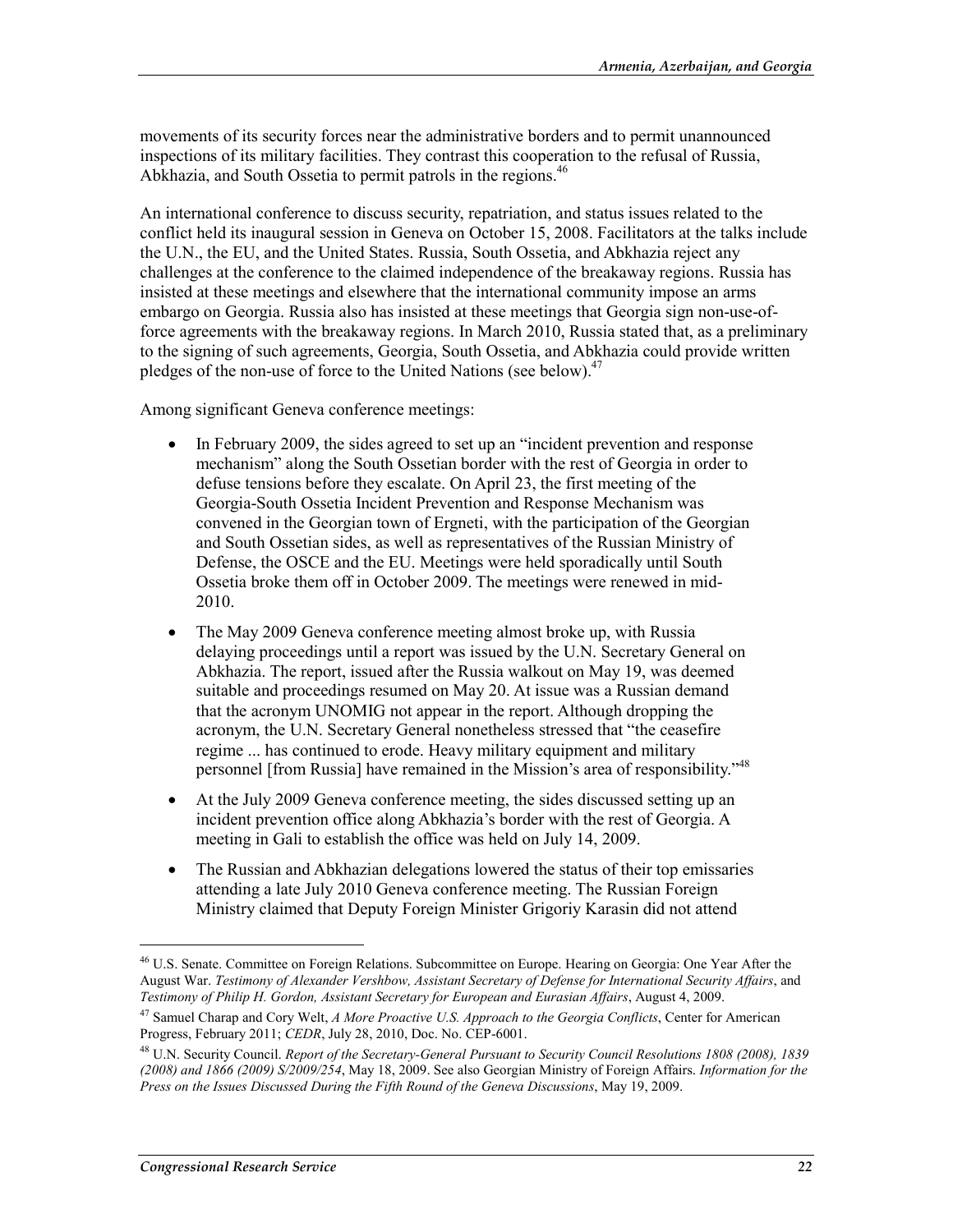because of a summer vacation, but some observers viewed Karasin's absence as emphasizing Russia's stance—reiterated during the meeting—that a non-use-offorce accord should be signed. The United States inexplicably also lowered the status of its top emissary, but supported the Georgian position that Georgia already had pledged the non-use of force in the ceasefire accords and that if a new accord was prepared, Russia should also sign it.

- The level of emissaries was restored at the October 14, 2010, meeting. Russia announced that it was pulling its troops out of the town of Perevi, Georgia, near the border with South Ossetia. The troops pulled out on October 18, 2010. Russia has declared that this pullout marks its complete fulfillment of the ceasefire accords.49 South Ossetia refused to discuss problems of refugees and displaced persons after a Georgian-sponsored resolution on the return of displaced persons and refugees to South Ossetia was approved by the U.N. General Assembly in September 2010.
- In March 2011, the sides praised the regular monthly meetings of the incident prevention and response mechanisms groups, which had resulted in the exchange of people who had been detained or imprisoned on grounds of illegally crossing the borders. The sides also praised the high level of cross-border traffic that had been facilitated by the work of the incident prevention groups. Russia continued to support Abkhazia's and South Ossetia's calls for Georgia to sign non-use-offorce agreements with the two regions. Russia and the two regions also continued to refuse to permit monitors into the regions.
- On June 7, 2011, the  $16<sup>th</sup>$  meeting of the Geneva conference took place. Georgia reported that there was no progress in resolving the main issues of security in the region or the return of displaced persons. Georgia raised concerns about alleged Russian terrorist attacks and plans (see above) and stated that it might reconsider participation in the Geneva conference if the terrorist attempts continued. Abkhazia and South Ossetia threatened to no longer participate in discussions over the repatriation of displaced persons. Russia reiterated support for the rejection by the breakaway regions of calls for EU observers or other international monitors to be permitted to patrol in the regions.
- On October 4, 2011, the  $17<sup>th</sup>$  meeting of the Geneva conference took place. Georgia reported that there was no progress in resolving the main issues of security in the region or the return of displaced persons. Georgia protested that it has received no response to its allegations that Russia had carried out and planned terrorist attacks in Georgia. The next round of talks is scheduled for December 2011.

In late 2010, President Saakashvili gave speeches at sessions of the European Parliament and the OSCE in Astana, Kazakhstan, pledging the non-use of force except in cases of

<sup>&</sup>lt;sup>49</sup> The Georgian Foreign Ministry issued a statement that the withdrawal of Russian troops from Perevi was welcome but was "just a miniscule step in comparison with commitments envisaged by the ceasefire agreement of August 12, 2008, which Russia still has to comply with…. The Russian Federation still occupies 20% of the territory of Georgia, … [and] hundreds of thousand refugees and internally displaced persons lack the possibility of safe and dignified return to the places of their residence." *Statement of the Ministry of Foreign Affairs of Georgia on the Withdrawal of the Russian Armed Forces*, Ministry of Foreign Affairs of Georgia, October 19, 2010. See also *Statement of the Ministry of Foreign Affairs of Georgia on [Russia's] Publication of the Major Foreign Policy Events of 2010*, January 3, 2011.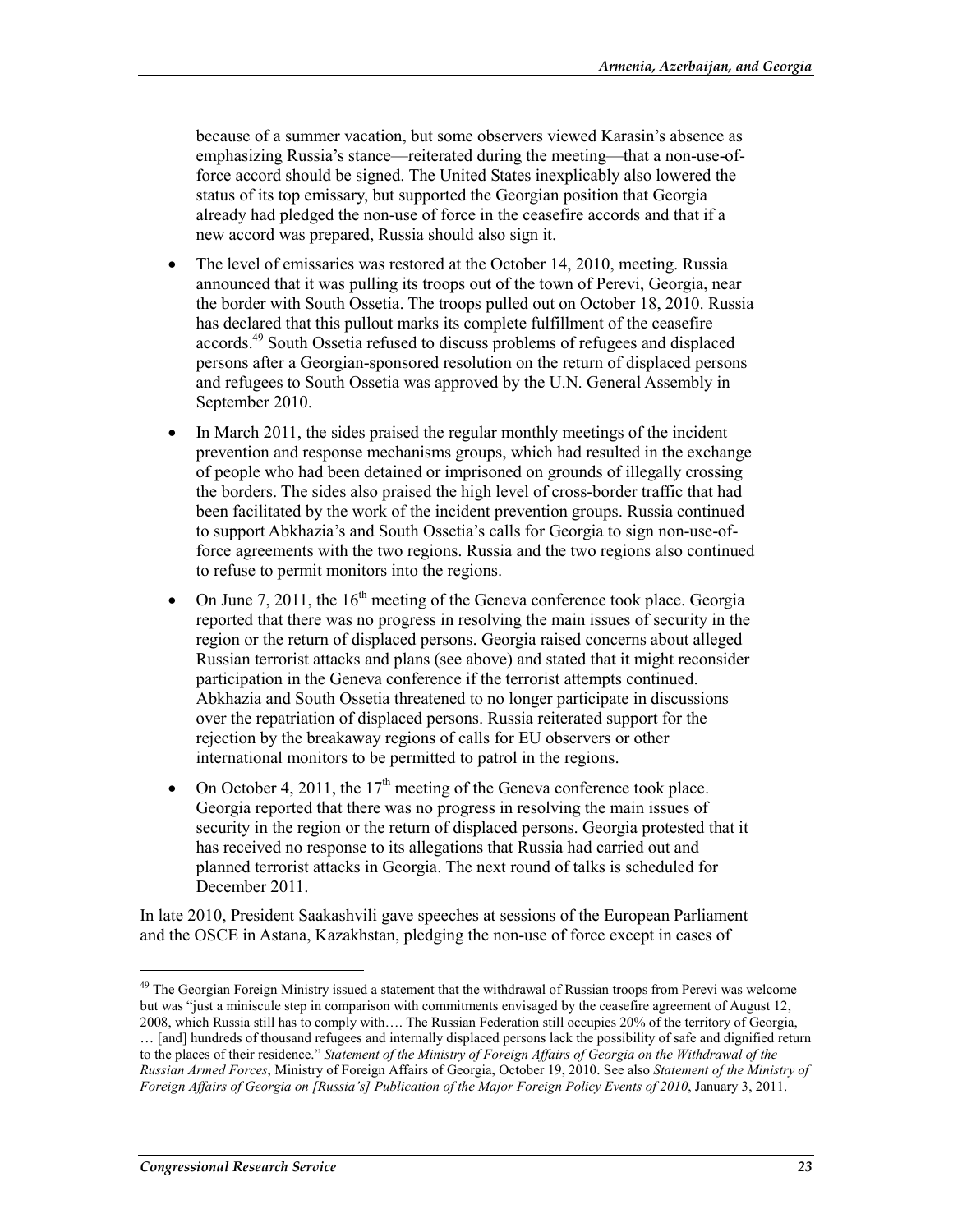self-defense. At the European Parliament, he stated that "to prove that Georgia is definitively committed to a peaceful resolution of its conflict with [Russia] we take today the unilateral initiative to declare that Georgia will never use force to restore its territorial integrity and sovereignty, that it will only resort to peaceful means in its quest for deoccupation and reunification.… Georgia will only retain the right to self-defense in the case of new attacks and invasion…. We commit ourselves not to use force in order to reunite our illegally divided country, neither against the occupation forces, nor against their proxies." In an interview about the pledge, he stated that "we must display strategic patience, which can lead not only to the complete liberation of our territory but also to reconciliation with Russia."50 South Ossetia and Abkhazia followed suit with oral statements, but Russia refused to issue such a pledge on the grounds that it is not a party to the conflict.

The International Crisis Group (ICG), a non-governmental organization, estimated in June 2010 that there may be fewer than 30,000 people residing in South Ossetia, and that the population continues to decline (a 1989 census, taken before the beginning of conflict, reported a regional population of 98,500). The ICG suggests that the region is increasingly less able to govern or sustain itself economically, so must rely on Russian aid and thousands of Russian construction and government workers, troops, and border guards that are deployed there.<sup>51</sup>

At the December 1-2, 2010, summit meeting of the OSCE, the United States and Russia clashed over the principle of Georgia's territorial integrity. The United States called for reestablishing an OSCE Mission in Georgia that would have a mandate that included the breakaway areas, but Russia refused. Language in the final declaration recognizing territorial integrity as a core principle of the OSCE was deleted.

In early March 2011, Assistant Secretary of State Philip Gordon reiterated the U.S. position that Georgia's territory is "occupied" by Russian troops. He explained that

we don't know what else to call it. We respect Georgia's sovereignty and territorial integrity. We believe that Russia used disproportionate force and remains present in what we consider to be sovereign Georgia. So it's not meant to be a particular provocation, it's just a description of what we think the situation is and we've very active in the Geneva talks and bilaterally with Russia to try to bring about an end to what we consider to be a military occupation.52

On June 2 and June 6, 2011, Georgia announced that it had apprehended Russian terrorist infiltrators who were planning attacks in Georgia, including against the NATO Liaison Office in Tbilisi. Georgia alleged that Russian security agencies were behind the planned attacks. Russia termed these allegations "artificially fabricated arrays of data."53 In late July 2011, the *Washington Times* alleged that the U.S. intelligence community had backed up a Georgian claim

 $\overline{a}$ 

<sup>50</sup> *President of Georgia's Address to European Parliament Members*, Mikheil Saakashvili, The President of Georgia, at http://www.president.gov.ge/index.php?lang\_id=ENG&sec\_id=228&info\_id=5857; *Le Figaro*, November 23, 2010.

<sup>51</sup> International Crisis Group. *South Ossetia: The Burden of Recognition*, June 7, 2010.

<sup>52</sup> U.S. Embassy, Bratislava, Slovakia, *Assistant Secretary of State for Europe Phil Gordon in Bratislava: The U.S. Relationship With Central Europe Under the Obama Administration*, March 3, 2011.

<sup>&</sup>lt;sup>53</sup> Ministry of Foreign Affairs of the Russian Federation, June 13, 2011.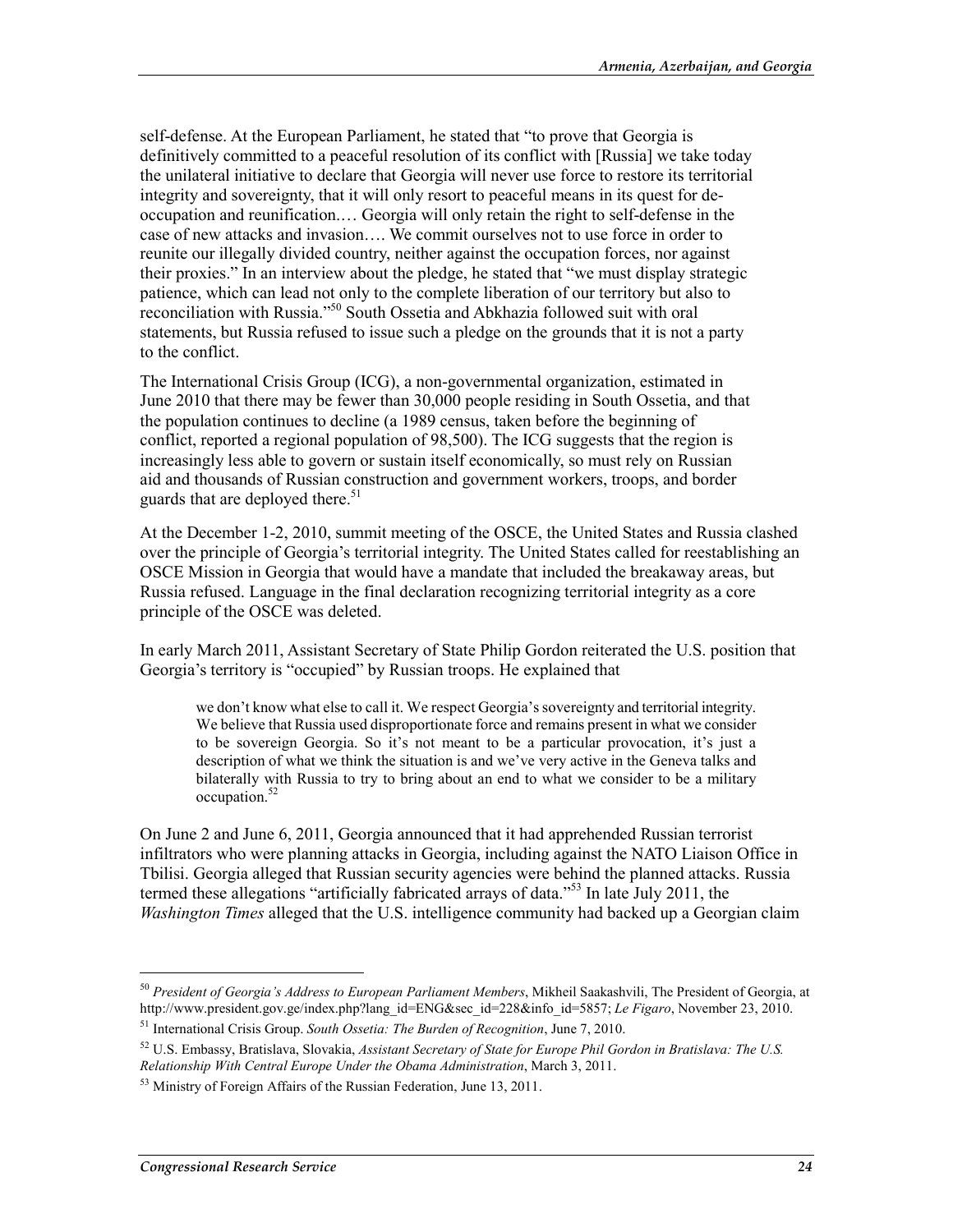that Russian intelligence operatives had orchestrated a bombing in September 2010 near the U.S. Embassy in Tbilisi. $54$ 

#### *The Tagliavini Report on the Origins and Outcome of the August 2008 Conflict*

On September 30, 2009, a special EU fact-finding mission led by Swiss diplomat Heidi Tagliavini released a report on the origins and outcome of the August 2008 Russia-Georgia conflict. On the one hand, the mission concluded that "open hostilities began with a large-scale Georgian military operation against the town of Tskhinvali [in South Ossetia] and the surrounding areas, launched in the night of 7 to 8 August 2008. Operations started with a massive Georgian artillery attack." The mission also argued that the artillery attack was not justifiable under international law. However, it also argued that the artillery attack "was only the culminating point of a long period of increasing tensions, provocations and incidents" by the parties to the conflict. On the other hand, the mission suggested that "much of the Russian military action went far beyond the reasonable limits of defense," and that such "action outside South Ossetia was essentially conducted in violation of international law." In Abkhazia, actions by Russian-supported militias in the upper Kodori Valley "constituted an illegal use of force ... not justified under international law." The mission likewise asserted that actions by South Ossetian militias "against ethnic Georgians inside and outside South Ossetia, must be considered as having violated International humanitarian law and in many cases also human rights law."<sup>55</sup> Commenting on the release of the report, a U.S. State Department spokesman stated that "we recognize that all sides made mistakes and miscalculations through the conflict last year. But our focus is on the future.<sup>556</sup>

### **Economic Conditions, Blockades, and Stoppages**

The economies of all three South Caucasus states greatly declined in the early 1990s, affected by the dislocations caused by the breakup of the Soviet Union, conflicts, trade disruptions, and the lingering effects of the 1988 earthquake in Armenia. Although gross domestic product (GDP) began to rebound in the states in the mid-1990s, the economies remain fragile. Investment in oil and gas resources has fueled economic growth in Azerbaijan in recent years at the expense of other sectors of the economy. Widespread poverty and regional conflict have contributed to high emigration from all three states, and remittances from these émigrés have provided major support for the remaining populations.

The global economic downturn that began in 2008 hampered Armenia's economic growth and added to Georgia's economic stresses in the wake of the August 2008 conflict. Azerbaijan's energy revenues, although reduced, helped it weather the downturn with continued GDP growth. The influx of international assistance to Georgia ameliorated to some degree the impact of the conflict and the world economic crisis. In October 2010, Russia announced a \$500 million loan to Armenia to assist it in economic stabilization and recovery.<sup>57</sup>

<sup>54</sup> *Washington Times*, July 27, 2011; Maka Gurgenidze, "CIA Reportedly Concluded Bombing of U.S Embassy in Tbilisi has Ties to Moscow," *CACI Analyst*, August 3, 2011.

<sup>55</sup> *Report of the Independent International Fact-Finding Mission on the Conflict in Georgia*, Vol. 3.

<sup>56</sup> U.S. Department of State. *Daily Press Briefing*, September 30, 2009.

<sup>57</sup> *ITAR-TASS*, October 20, 2010.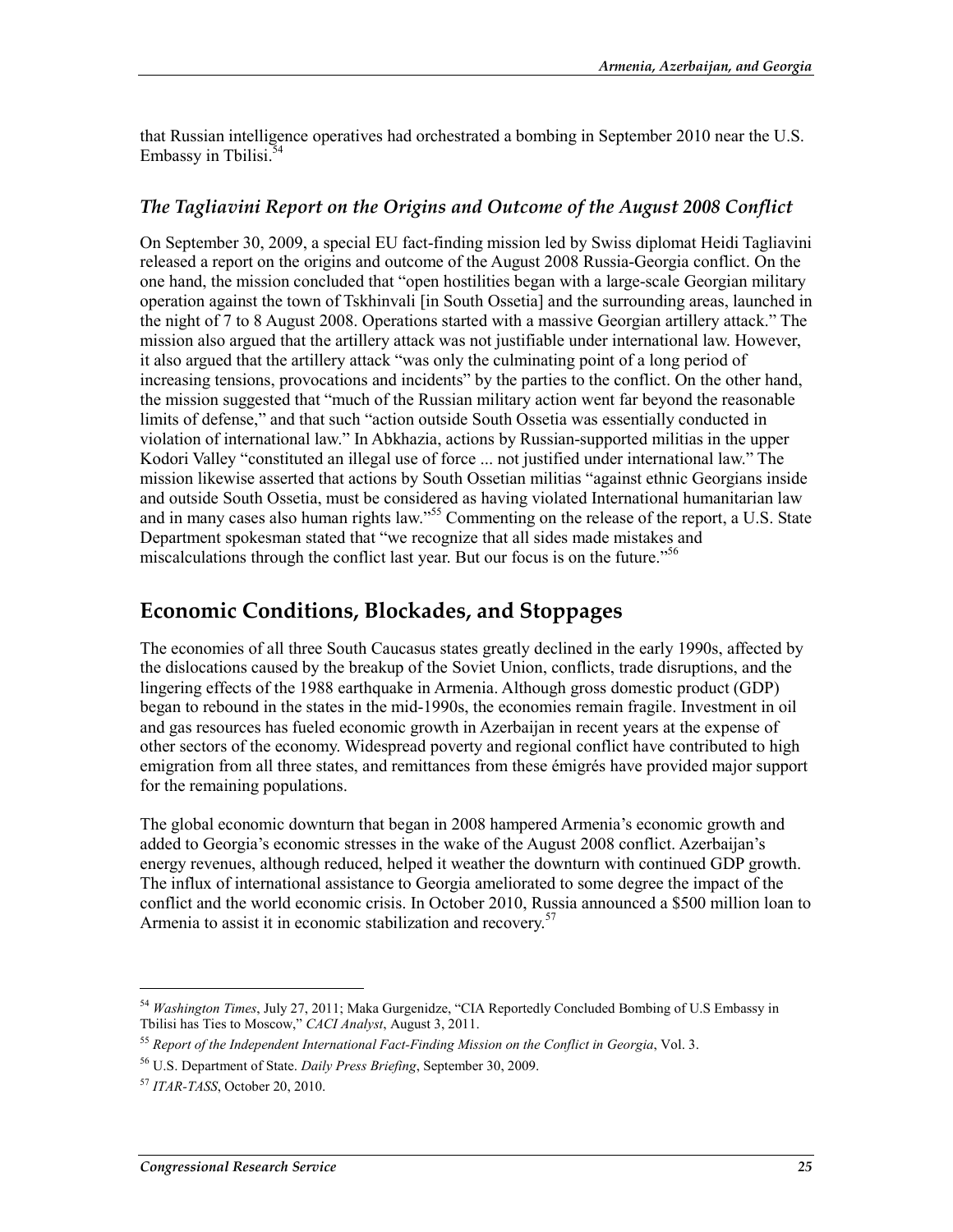Transport and communications obstructions and stoppages have severely affected economic development in the South Caucasus and stymied the region's emergence as an East-West and North-South corridor. Since 1989, Azerbaijan has obstructed railways and pipelines traversing its territory to Armenia.<sup>58</sup> According to the U.S. Embassy in Baku, Azerbaijan's Nakhichevan exclave "is blockaded by neighboring Armenia." Since 2006, Russia has severely restricted agricultural trade and land, air, and sea links with Georgia. Russia hinders Azerbaijan's use of the Volga-Don Canal to reach world shipping channels. Russia has at times cut off gas supplies to Georgia. During the August 2008 Russia-Georgia conflict, Russia's effective blockade of Georgia's Black Sea ports disrupted trade shipments to and from Armenia. In the wake of the conflict, gas transit from Russia to South Ossetia via other Georgian territory was disrupted, with each side blaming the other, until service was restored in late January 2009. In late August 2009, Russia completed construction of a 110-mile gas pipeline from North Ossetia to South Ossetia to avoid transiting Georgia. Trans-border road traffic between Georgia and the regions of South Ossetia and Abkhazia is severely restricted. Armenia criticizes Georgia's refusal to reopen a section of railway transiting the country to Abkhazia and Russia.

Turkey closed its land borders with Armenia in 1993. These obstructions have had a negative impact on the Armenian economy, since it is heavily dependent on energy and raw materials imports. Turkey's closure of land borders in effect barred direct U.S. shipments of aid through its territory to Armenia. Foreign Operations Appropriations for FY1996 (P.L. 104-107) and Omnibus Consolidated Appropriations for FY1997 (P.L.  $104-208$ )<sup>59</sup> have mandated U.S. aid cutoffs (with a presidential waiver) to any country which restricts the transport or delivery of U.S. humanitarian aid to a third country. These provisions were designed to convince Turkey to allow the transit of U.S. aid to Armenia. (See also above, "The Roles of Turkey, Iran, and Others.")

Azerbaijani Civil Aviation official Arif Mammadov reportedly warned in late March 2011 that Azerbaijan could shoot down airplanes that have not received Azerbaijani permission to land at the airport in Stepanakert (Xankandi), the capital of NK. Armenia's defense ministry reportedly responded that its air defenses were capable of protecting the country's airspace. U.S. Ambassador Bryza reportedly condemned the idea of attacking civilian aircraft and the Azerbaijani Foreign Ministry stated that the country would not attack civilian aircraft.<sup>60</sup>

### **Recent Democratization Problems and Progress**

According to the NGO Freedom House, in 2010 Armenia and Georgia ranked as "partly free," while Azerbaijan ranked as "not free," in terms of political rights and civil liberties. Armenia and Azerbaijan were assessed as having very restricted political rights, where elections have been marred by serious irregularities. Armenia's government was assessed as slightly better in respecting civil liberties than was Azerbaijan's, where the media have been severely restricted.

 $\overline{a}$ 

<sup>&</sup>lt;sup>58</sup> Armenia long opposed the construction or revamping of a section of railway from Kars, Turkey, to Tbilisi (and thence to Azerbaijan) that would bypass Armenia, arguing that an existing section of railway from Kars that transits Armenia into Georgia could be returned to service "in a week." The Export-Import Bank Reauthorization Act of 2006 (P.L. 109-438) prohibits the Bank from guaranteeing, insuring, or extending credit in support of any railway construction that does not traverse or connect with Armenia and does traverse or connect Baku, Tbilisi, and Kars. Work on the railway began in late 2007 and is planned to be completed in late 2011 or early 2012.

<sup>59</sup> P.L. 104-208, §559, amends the Foreign Assistance Authorization Act of 1961.

<sup>60</sup> *CEDR*, March 23, 2011, Doc. No. CEP-950100; April 11, 2011, Doc. No. CEP-950112; "Azerbaijan Threatens To Shoot Down Karabakh Planes," *RFE/RL*, March 16, 2011.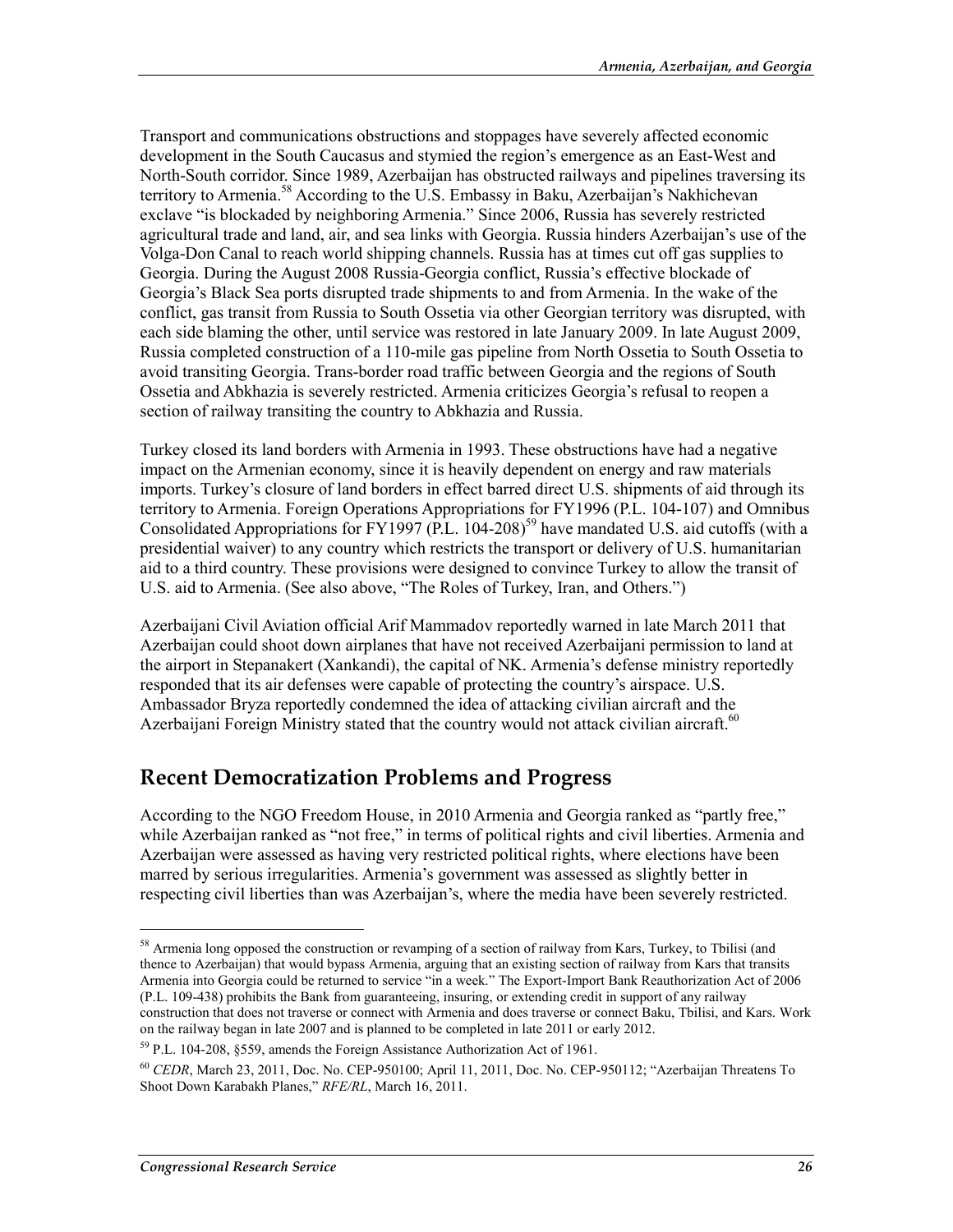Georgia was assessed as improving in civil liberties over the past year due in part to increasing media diversity. Among the disputed territories, Nagorno Karabakh (NK) and South Ossetia were judged to be "not free," while Abkhazia was judged to be "partly free." NK was judged to have declined in political rights in 2010, "due to the complete absence of opposition candidates in the May 2010 parliamentary elections."<sup>61</sup>

#### **Armenia**

Municipal elections for Yerevan were held in May 2009, the first in which the capital's mayor was indirectly elected rather than appointed by the president. The ruling Republican Party (HHK) secured 35 of 65 seats in the city council, which resulted in the HHK incumbent previously appointed by the president being reinstated as mayor. Opposition parties viewed the election as fraudulent. The NGO International Foundation for Electoral Systems (IFES) reported that "while there were some progressive elements in the work of local polling commissions … these were offset by egregious violations…. The prevalence of unauthorized persons both inside and around the polling stations which served to intimidate voters and poll workers alike played a large role in determining the final, announced results of the vote.<sup>562</sup> In December 2009, co-rapporteurs for Armenia at the Parliamentary Assembly of the Council of Europe (PACE) raised concerns that an Armenian legislative report on a violent crackdown on protests after the March 2008 presidential election had largely exonerated the government, but called for reform recommendations made by the report to be implemented.<sup>63</sup>

Starting in February 2011, the Armenian National Congress (ANC), an alliance of opposition parties formed in 2008, has launched a series of demonstrations inspired by developments in the Middle East. On March 1, 2011, the ANC held a reportedly large demonstration in Yerevan where former President Levon Ter-Petrosyan publicized a list of demands against the government, including freeing "political prisoners," facilitating an international examination of government actions after the 2008 election, permitting rallies in Yerevan's Liberty Square, raising salaries and social benefits, ousting the prime minister, and "get[ting] the process of NK conflict resolution back on track."64 In mid-March 2011, opposition Heritage Party founder Raffi Hovhannisyan began a two-week hunger strike to protest against what he claimed was increasing government repression against the opposition and to call for early presidential and legislative elections. On March 17, 2011, the ANC held another reportedly large rally in Yerevan that the authorities permitted to be held in Liberty Square. That same day, the authorities released two opposition activists who had been jailed since 2008. Subsequently, the government granted amnesties to additional prisoners who had been sentenced in relation to the March 2008 protest, and launched a new effort to investigate the events of March 2008. In response to these moves, at a rally in Yerevan on May 31, 2011, Ter-Petrosyan stated that the ANC was ready for "dialogue" with the government.

 $\overline{a}$ 

<sup>61</sup> *Freedom in the World*, Freedom House, February 13, 2011.

<sup>&</sup>lt;sup>62</sup> "IFES, an Observer of the Yerevan, Armenia Elections, Comments on the Poll," IFES, June 1, 2009, at http://www.ifes.org/Content/Publications/Comments/2009/Jun/IFES-an-Observer-of-the-Yerevan-Armenia-Elections-Comments-on-the-Poll.aspx.

<sup>&</sup>lt;sup>63</sup> PACE. "Recommendations of Armenian Parliamentary Committee Provide 'a Comprehensive Although Not Complete' Response to March 2008 Crisis," *News*, December 22, 2009; "PACE Co-Rapporteurs Welcome Willingness of Armenian Authorities to Draw Up Reform 'Roadmap,'" *News*, March 25, 2010; Armenia Needs a Clear Roadmap of Reforms in Order to Consolidate Democracy," *News*, May 14, 2010.

<sup>64</sup> *CEDR*, March 2, 2011, Doc. No. CEP-964045.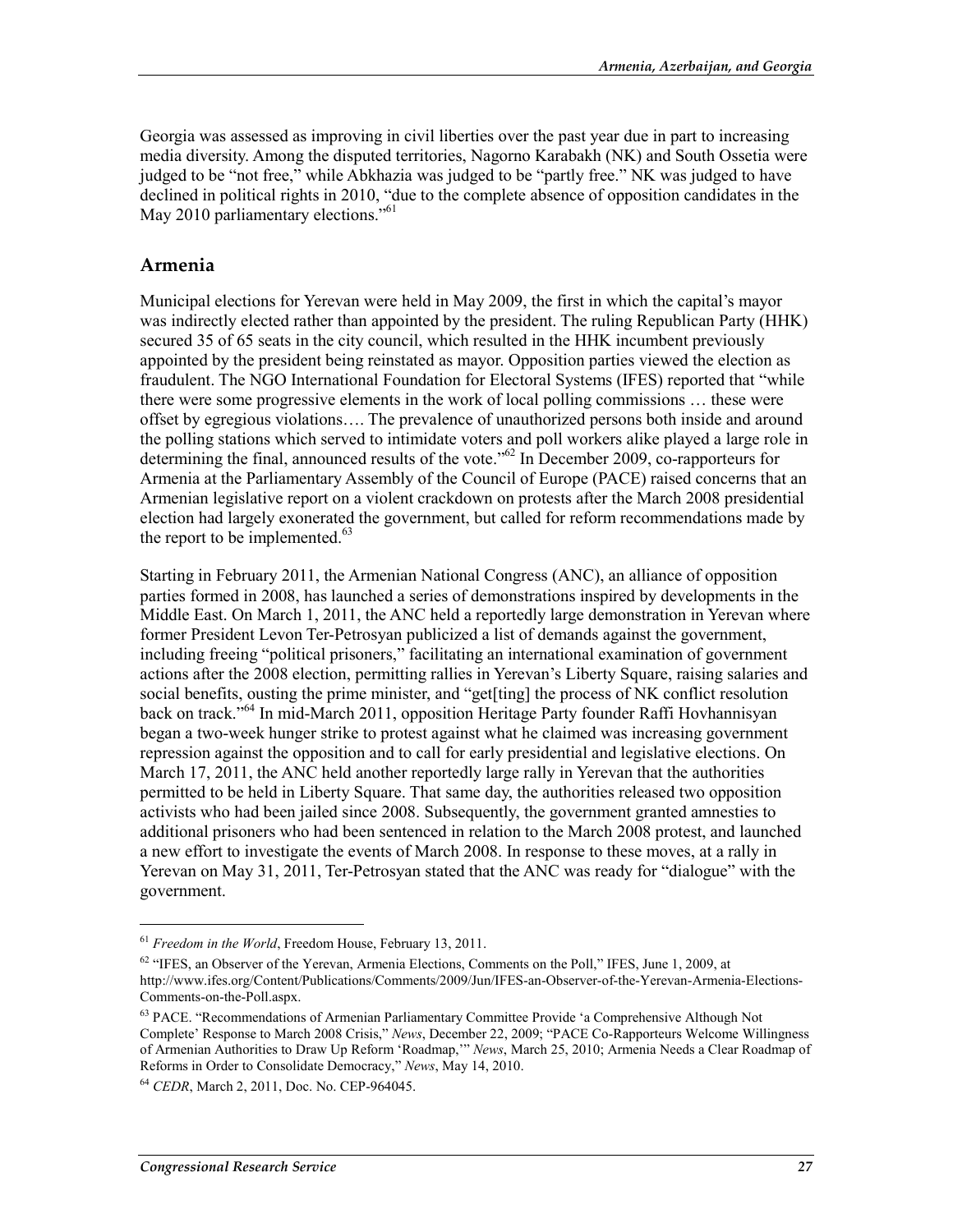The ANC joined talks with the government in July 2011, but ceased meeting with government officials in late August 2011, after police clashed with youth activists on August 9 and arrested one ANC member. Besides demanding the release of the arrested ANC member, Ter-Petrosyan has reiterated his call for the government to agree to early legislative and presidential elections. A continuous sit-in sponsored by the ANC began in Liberty Square in October 2011.

#### **Azerbaijan**

During in July 2010 visit to Azerbaijan, Secretary Clinton stated that the country had made "tremendous progress" in democratization since it gained independence and reported that the United States was providing democratization assistance to facilitate a free and fair legislative election in November 2010.<sup>65</sup> The U.S. Department of State issued a statement on November 8, 2010, just after the election, that while peaceful, the election "did not meet international standards." The State Department remarked that the inclusion of record numbers of domestic observers and an increase in the number of female candidates were improvements over past elections, but reported that observers from the U.S. embassy witnessed "serious violations of election procedures, including ballot box stuffing." The State Department urged that the Azerbaijani government "focus now on adjudicating election grievances fairly, transparently, and expeditiously [in order to ensure] accountability for officials who are suspected of interfering with the proper conduct of elections."<sup>66</sup> The next day, the Azerbaijani Foreign Ministry criticized the State Department's assessment, viewing it as less favorable than that issued by the OSCE. The Foreign Ministry claimed that the OSCE monitoring report, while noting some shortcomings, "show[ed that] the elections have gained the people's confidence."67 On December 15, 2010, purportedly to discount some adverse Wikileaks press reports, Secretary Clinton reportedly called President Aliyev to reassure him that the United States continues to view Azerbaijan as its important strategic partner and is determined to deepen bilateral ties.

#### *The November 2010 Milli Majlis Election*

In June 2010, the Azerbaijani Milli Majlis (National Assembly) approved a bill calling for it to coordinate its yearly agenda with the presidential administration. Oppositionists criticized the law as further demonstrating that the legislature was controlled by the executive branch of government.

A constituency-based election for Azerbaijan's 125-member Milli Majlis was held on November 7, 2010. Candidates wishing to run were required to gather 450 signatures. About 1,400 individuals were nominated by parties or by voter initiatives or self-nominations, but only about 1,100 reportedly submitted the required signature sheets and other information. Electoral officials accepted all of the prospective candidates of the ruling New Azerbaijan Party (NAP) but rejected many from other parties and blocs, so that 690 candidates appeared on the ballot (43 of these were registered after appealing initial rejections, and 52 registered candidates dropped out). These rejections seriously impacted the ability of the opposition to field candidates in more than a few constituencies. While the NAP was able to field candidates in 111 constituencies, the opposition

<sup>65</sup> U.S. Department of State, *Hillary Rodham Clinton, Secretary of State, Joint Press Availability With Azerbaijani Foreign Minister Mammadyarov*, July 4, 2010.

<sup>66</sup> U.S. Department of State, *Press Statement: Parliamentary Elections in Azerbaijan*, November 8, 2010.

<sup>67</sup> *Azerbaijan Press Agency*, November 10, 2010.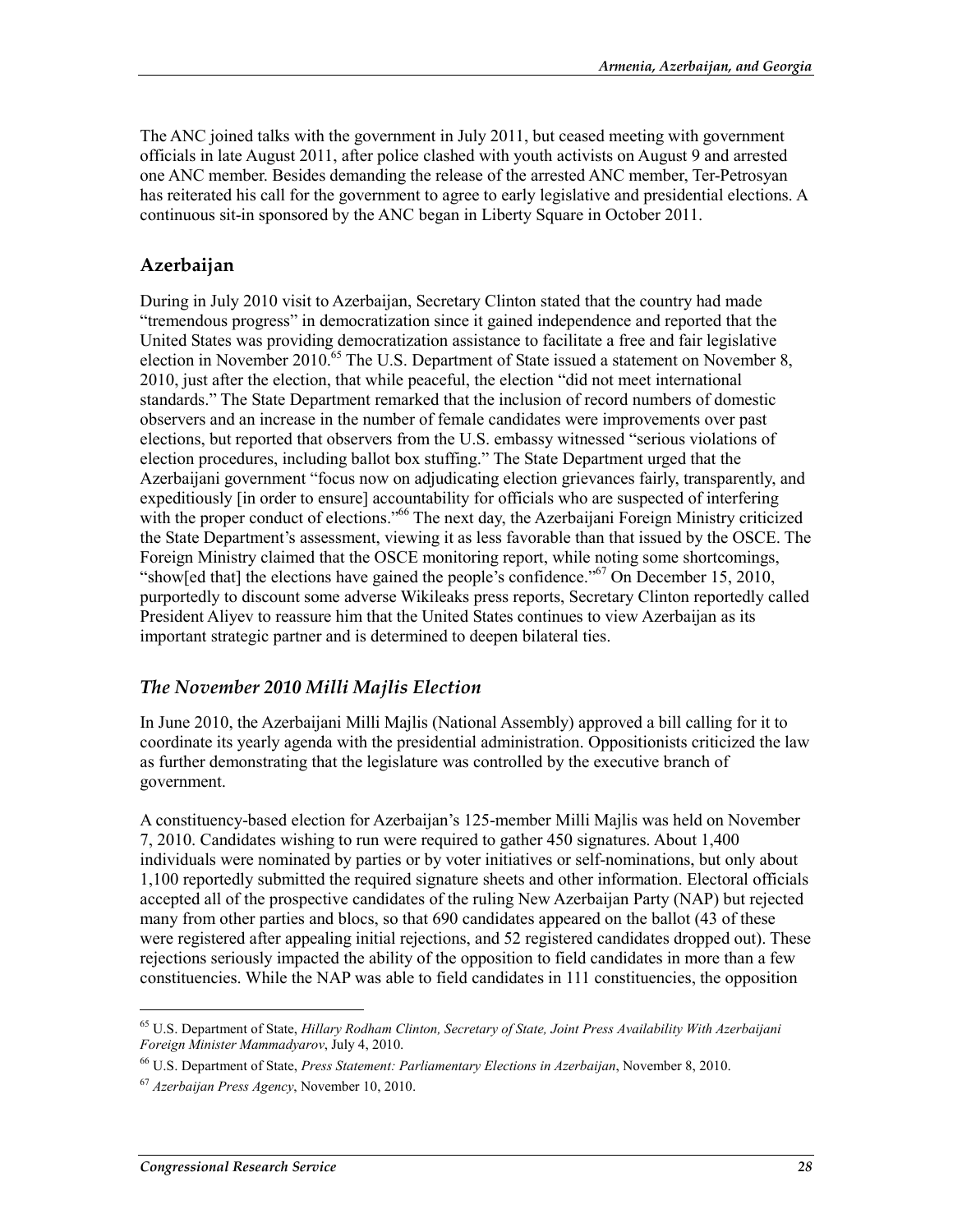PFP-Musavat bloc, for instance, could only field candidates in 38 constituencies. In addition to candidates nominated by parties, 387 were self-nominated "independent" candidates or were nominated by voter initiative groups, although many of these candidates in fact were members of parties. Historically, most independents who have won election have supported the NAP in the legislature.<sup>68</sup>

In the run-up to the election, three major developments appeared to assure that the ruling NAP would retain or increase its dominance in the legislature: (1) media, assembly, and campaign laws and practices greatly restricted the ability of opposition parties to publicize their concerns and counter claims of the ruling party; (2) the numerous opposition parties failed to unite and instead ran as party blocs and as individual parties; and (3) rising incomes for most of the population may have predisposed a large measure of support for the ruling party, despite some stresses caused by the global economic downturn. According to the OSCE and some NGOs, restrictions on an open campaign environment and a free and fair vote included reducing the number of campaign days to about three weeks; eliminating an electoral provision permitting individuals to run by submitting a financial deposit; doing away with public financing of elections; denying the holding of campaign rallies except in far-flung, officially approved locations; filing of defamation lawsuits and carrying out other harassing measures against journalists; providing dominant representation to the ruling NAP on electoral commissions and expert electoral appeal panels; and allowing opaque military voting. As a result of these restrictions, there were no public debates between candidates and virtually no television coverage of opposition candidates except for four minutes of time permitted for candidates to set forth their platforms.

Perhaps a factor in the election, on October 13, 2010, the ruling NAP asserted that the merger of Musavat Party and the Azerbaijan Popular Front "was made on an order from [the West] and aims at misleading public opinion." The NAP also claimed that Isa Gambar, the head of the Musavat Party, was a traitor to the country because he had signed a declaration at an NGO conference in Potsdam, Germany, with Aram Manukyan, chairman of the Armenian National Movement, on the peaceful settlement of the NK conflict. Ali Ahmadov, the deputy chairman of NAP, reportedly stated that Musavat "cannot count on the Azerbaijani people [in an election] and rely on Armenians." Gambar argued that the declaration, which was also signed by the head of Georgia's Republican Party, David Usupashvili, did not harm Azerbaijan's security.<sup>69</sup>

According to the Central Electoral Commission, about 50% of 4.9 million registered voters turned out, and most voted for members of the NAP. The NAP increased its number of seats in the Majlis from 61 in 2005 to 74 in 2010.<sup>70</sup> The number of nominal independents also increased from 37 in 2005 to 39 in 2010. Nine minor parties won 12 seats, down from 20 in 2005. One opposition party candidate—İgbal Agazade of the Umid (Hope) Party—won a seat in the new Majlis. The Popular Front-Musavat bloc, which had won six seats in 2005 (as individual parties), won no seats in 2010. All winning parties except the Umid Party signed a statement proffered by

 $\overline{a}$ 

<sup>&</sup>lt;sup>68</sup> One local non-governmental organization (NGO) reported that there were myriad efforts by local officials and others to pressure citizens not to endorse the candidacy of oppositionists and to force prospective opposition candidates to drop out of the race. *Parliamentary Elections in the Republic Of Azerbaijan: Report on the Stage of Candidate Nomination and Registration*, Democracy Learning Public Union, October 22, 2010.

<sup>69</sup> *CEDR*, October 18, 2010, Doc. No. CEP-950077; October 14, 2010, Doc. No. CEP-950086; *Azerbaijan Press Agency*, October 13, 2010. On the Friedrich Naumann Foundation for Freedom, which sponsored the conference at which the parties signed the declaration of cooperation, see "Declaration of ELDR Member Parties in the South Caucasus," at http://www.freiheit.org/webcom/show\_article.php?wc\_c=617&wc\_id=17117&wc\_p=1.

<sup>&</sup>lt;sup>70</sup> The NAP won 56 seats on November 6, 2005, and 5 more seats in repeat elections held on May 13, 2006.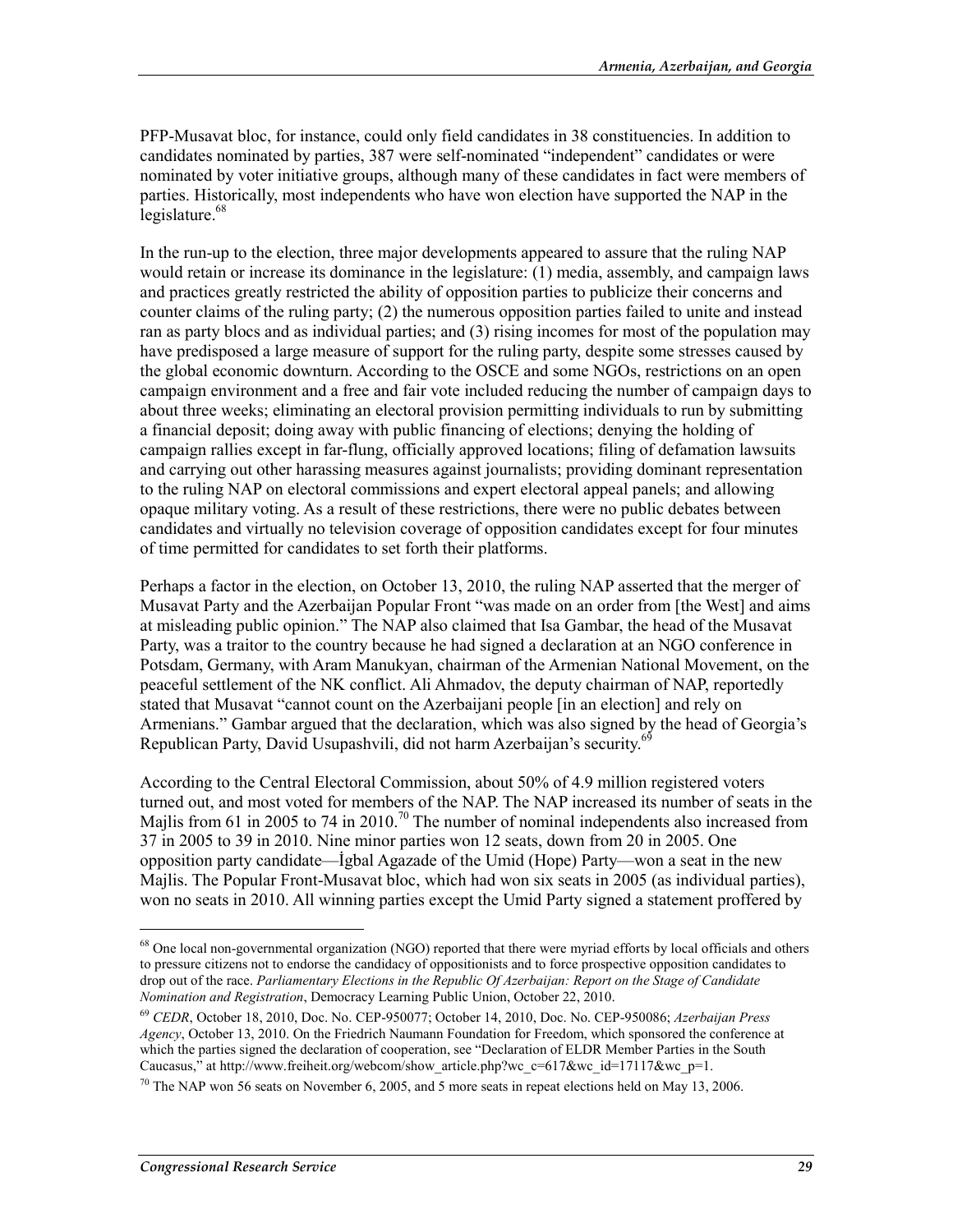the NAP declaring that the campaign and election represented progress in democratization. According to one report, about two-thirds of the deputies of the outgoing Majlis were reelected. Many of the reelected and new members are officials or are related to current officials, according to this report.<sup>71</sup>

OSCE election monitors reported that the election was peaceful but "was not sufficient to constitute meaningful progress in the democratic development of the country." They stated that "fundamental freedoms of peaceful assembly and expression were limited and a vibrant political discourse facilitated by free and independent media was almost impossible. A deficient candidate registration process, a restrictive political environment, unbalanced and biased media coverage, disparity in access to resources to mount an effective campaign, misuse of administrative resources as well as interference by local authorities in favor of candidates from the ruling party created an uneven playing field for candidates." The OSCE monitors assessed voting procedures negatively in 11% of 1,247 polling stations visited, but among these were "serious violations and important procedural shortcomings," including ballot-box stuffing, the appearance of seemingly identical signatures on voter lists, and the lack of inking of fingers to help prevent multiple voting. The vote count was assessed negatively in over 30% of 152 polling stations visited. In one case, the monitors received a filled-out precinct results sheet before the election that closely matched what the precinct reported after the race. The court of appeals and the Supreme Court rejected all complaints by opposition candidates about the election.<sup>72</sup> The Election Monitoring and Democracy Studies Center, a local NGO, alleged that their monitors witnessed ballot-box stuffing in over one-fourth of polling places it covered.<sup>73</sup>

Ramiz Mehdiyev, the head of the presidential administration, hailed the election as a "triumph of democracy," as viewed by most international observers, but stated that "the position of OSCE [election monitors] was of "a subjective nature…. To a certain extent, these [were] ideas voiced on the basis of certain directives."74

Opposition Musavat Party head Isa Gambar alleged that only about 15% of voters had turned out and that massive vote fraud had occurred, while other members of his party speculated that the results were at least partly due to lack of party work at the local level outside of Baku.<sup>75</sup>

Addressing the newly elected NAP deputies just before the convocation of the Milli Majlis on November 29, 2010, President and NAP head Aliyev hailed the election as "held in a fully transparent and democratic manner," and stated that "the Milli Majlis has a very important role and function in the contemporary development of Azerbaijan…. The parliamentary election shows once again that our citizens wish to see deserved representatives.… I hope that during next five years the Milli Majlis and certainly, its leading force, the New Azerbaijan Party, will

<sup>74</sup> *CEDR*, November 17, 2010, Doc. No. CEP-950.

 $\overline{a}$ 

<sup>71</sup> *CEDR,* November 8, 2010, Doc. No. CEP-950216.

<sup>72</sup> OSCE, Office for Democratic Institutions and Human Rights, *International Election Observation, Republic of Azerbaijan, Parliamentary Elections, 7 November 2010, Statement of Preliminary Findings and Conclusions*, November 8, 2010; *Republic Of Azerbaijan Parliamentary Elections, 7 November 2010, Final Report*, January 25, 2011.

<sup>73</sup> *Preliminary Statement on the Results of the Monitoring of the 7 November 2010 Elections to the Milli Majlis (Parliament) of the Republic of Azerbaijan*, Election Monitoring and Democracy Studies Center, November 8, 2010. See also the report of the Democracy Learning Public Union, a local NGO, *Parliamentary Elections in the Republic Of Azerbaijan: Report on the Stage of Candidate Nomination and Registration*, October 22, 2010.

<sup>75</sup> *CEDR*, November 23, 2010, Doc. No. CEP-950130; *Azerbaijan Press Agency*, November 24, 2010.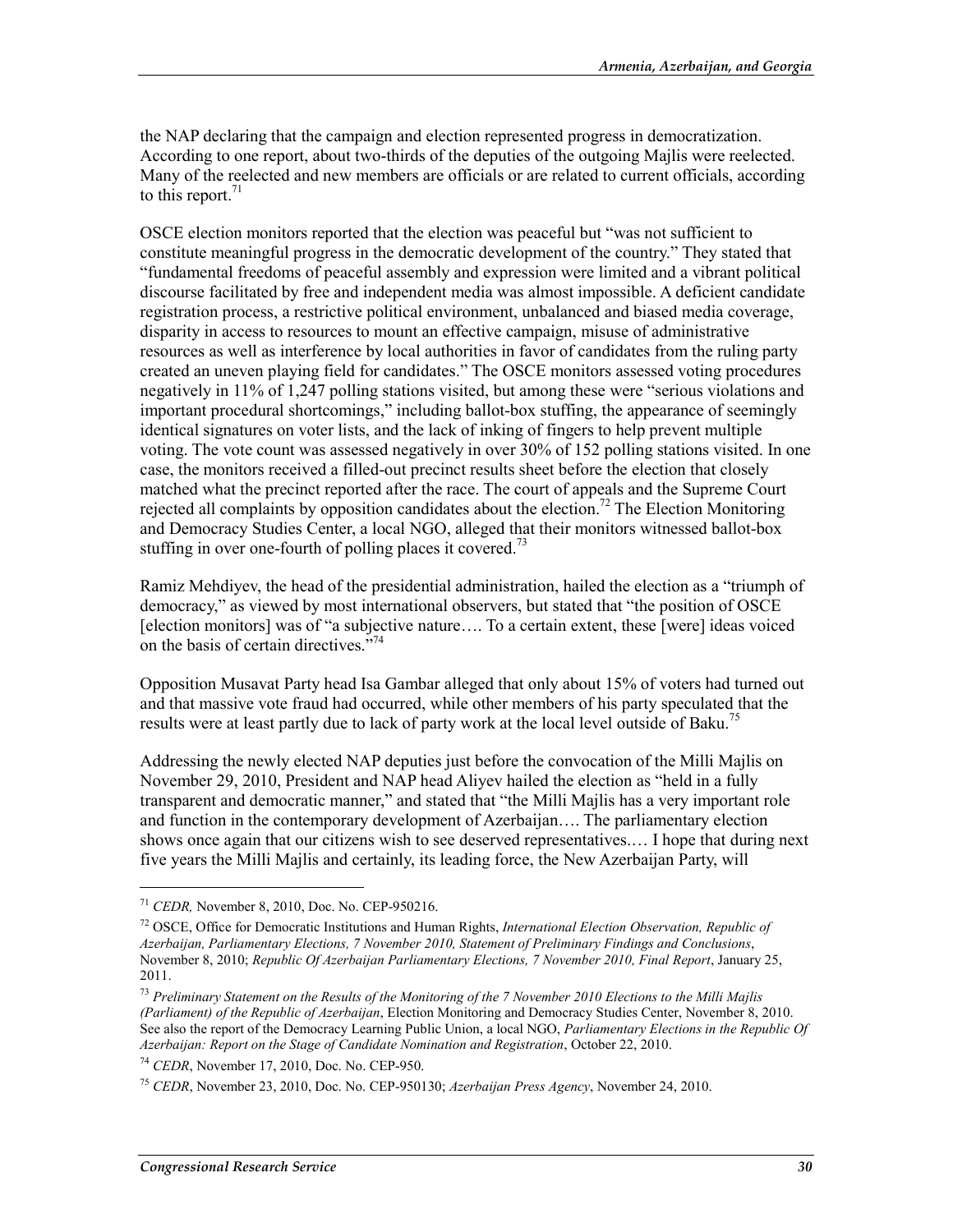contribute to the future development of our country."<sup>76</sup> President Aliyev reappointed all of the members who held top posts in the previous legislature, including Oqtay Asadov, who was reappointed speaker. The three Reform bloc deputies (including the heads of the Great Creation and Justice parties and the United Popular Front of Azerbaijan) announced that they would form an Reform "opposition" faction in the legislature.

#### *The 2011 Protests*

Accusing foreign-based NGOs of fomenting dissent, on March 7, 2011, the Justice Ministry sent the U.S.-based National Democratic Institute a letter referencing permissible actions of NGOs in the country, and police reportedly closed down NDI's Baku office in mid-March 2011. The Cabinet of Ministers subsequently issued a new regulation requiring foreign NGOs applying for registration in Azerbaijan to swear to uphold "national spiritual values and not [to] carry out political or religious propaganda." They also are forbidden to carry out activities in NK.<sup>77</sup>

An Internet-launched "great people's day" protest was planned for March 11, 2011, reportedly supported by thousands of Internet users. Organizers of the protest stated that the date was set to commemorate the date a month previously that Egyptian President Hosni Mubarek had been ousted. In the days leading up to March 11, up to a dozen or more Internet users reportedly were detained, and some allegedly were held secretly. One organizer, Bakhtiyar Hajiyev, a Harvardeducated resident of Ganja, was arrested on March 4, 2011, on charges of draft evasion. Several dozen people were arrested on March 11, and some received prison sentences of a few days. The next day, the Musavat Party held a protest at Baku's Fountain Square that reportedly involved several hundred people, but many were prevented from entering the square and several activists were detained in advance or arrested the day of the protest.

In the run-up to the Internet-launched protest, authorities reportedly deployed military troops in Baku and teachers at universities and secondary schools reportedly were ordered to lecture their students not to attend protests or otherwise become involved in "anti-Azerbaijani" actions. On March 9, 2011, the Interior Ministry claimed that the protests were fomented by "radical oppositionists" financed by foreign countries aiming to trigger further "color revolutions" in Soviet successor states. Various Azerbaijani officials stated that it would be unpatriotic to protest while Azerbaijan is at war with Armenia and that heavy Internet users were mentally ill. Baku State University allegedly forbade students from leaving the campus on March 11. Reacting to Internet intimations that another protest might be held on March 14, the university closed and deployed police to the campus. This protest did not materialize. On March 18, youth branches of the Popular Front Party, the Hope Party, the Civic Solidarity Party, Democratic Party, Musavat, and various youth groups issued a statement calling on the security services to halt arrests of opposition youth and other activists. The next day, authorities arrested some officials of the Baku branch of Moscow Open University on grounds of fomenting dissent.

The government detained several opposition activists ahead of a planned April 2, 2011, protest by the Public Chamber, a coalition of non-partisan politicians, members and officials of the opposition Popular Front, Musavat, and National Independence parties, and sympathetic NGOs. A

<sup>76</sup> President of Azerbaijan, *Ilkham Aliyev Met With MPs of the Ruling Party Elected to the Milli Majlis*, November 29, 2010.

<sup>77 &</sup>quot;NDI: National Democratic Institute Has Not Been Asked to Close in Azerbaijan," APA News Service, March 11, 2011; *CEDR*, March 24, 2011, Doc. No. CEP950161.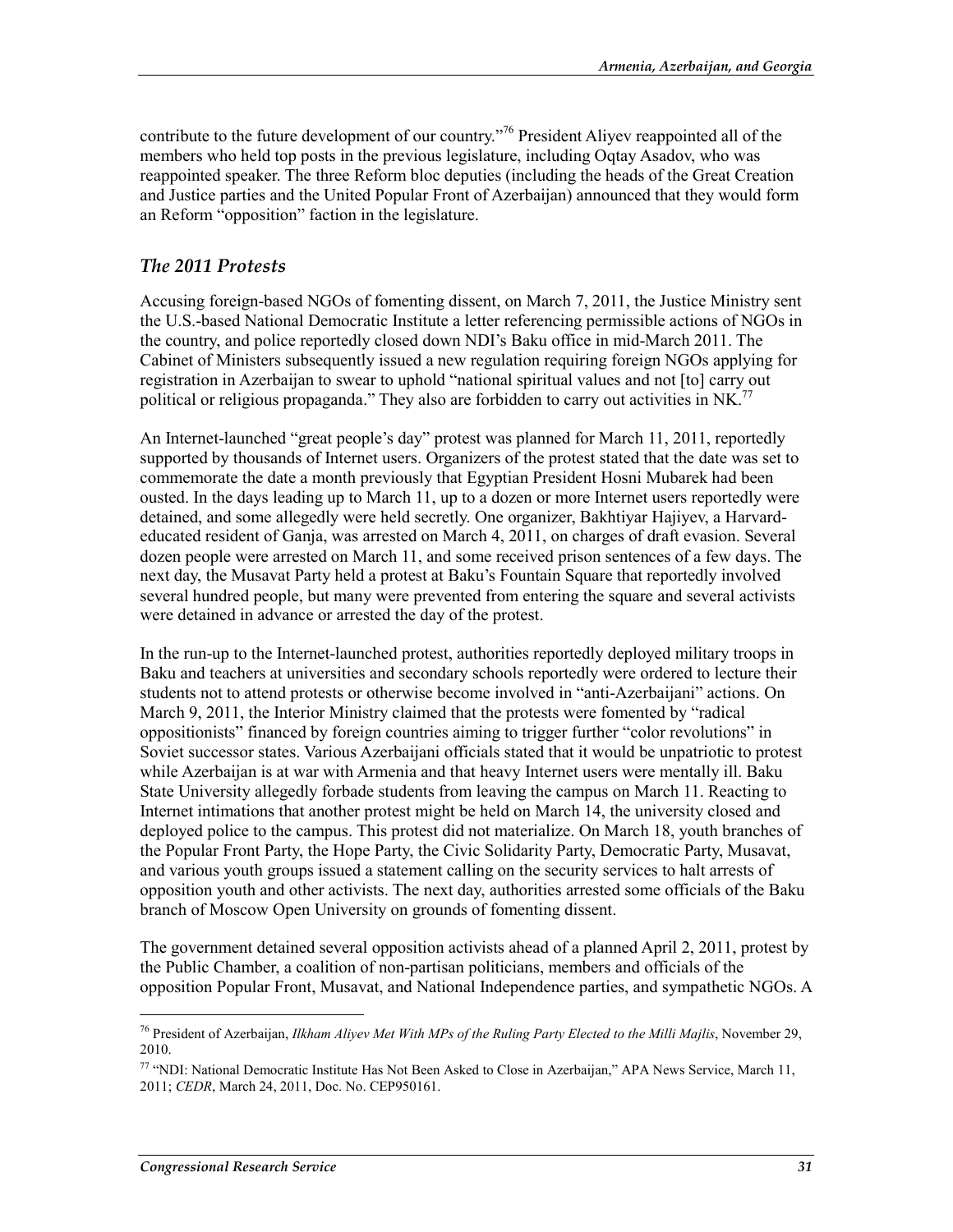television station allegedly owned by the Aliyev family alleged that Ali Karimli, head of the opposition Popular Front Party and a prominent member of the Public Chamber, was meeting with the banned Azerbaijani Islamic Party and with "pro-Iranian Shiite religious organizations, ... members of Hezbollah, Wahhabis who fought in Dagestan and Chechnya, groups close to the Taleban, members of the Nurcu sect and other" radical religious groups to plan the April 2 protest. Those attempting to gather on April 2, 2011, to call for the government's resignation, new legislative elections, and the freedom of speech and assembly were forcibly dispersed and several people were arrested. The U.S. Embassy in Baku raised concerns about the government actions.<sup>78</sup>

Commenting on the protests, on April 15, 2011, President Aliyev stated that since the turmoil of the early 1990s, the "Azerbaijani nation" has not supported the political elements leading the protests. He averred that "Azerbaijan is so powerful, [its] socio-political stability is so strong ... [the] Azerbaijani nation said 'no' to those who try to hinder our activity, damage successful development of Azerbaijan and who are sometimes ordered by foreign forces."<sup>79</sup>

The Public Chamber announced that it planned another protest in Baku on April 17, 2011. Authorities denied the group permission for the requested venue. Police control was tightened before the planned protest and dozens who attempted to protest were detained.

In early May 2011, a protest against the ban on wearing the hijab in public schools by 150 or more people at the Education Ministry was forcibly suppressed. Reportedly, 65 were detained, with the government claiming that the protest was led by "radical" Muslims and resulted in property damage and injuries to 26 policemen. In late May 2011, reportedly 150 women wearing hijab held a march in Baku. In early October 2011, five men received sentences ranging from probation to 2.5 years in prison for organizing the early May 2011 protest and using force against government representatives. The chairman of the banned Islamic Renaissance Party of Azerbaijan, Movsum Samadov, also denounced the ban on the hijab, and he and six other party members subsequently were arrested and convicted in October 2011 on charges of planning a coup.

On June 19, 2011, the Public Chamber attempted to hold an unauthorized protest, but police quickly thwarted the attempts of protesters to gather at various locations in Baku and detained about two dozen.

In October 2011, four more participants in the April 2, 2011, demonstration received sentences ranging from 1.5 to 4 years for violating public order and using force against government representatives, bringing the number of those sentenced for this protest to 14. Those sentenced have included officials and members of the Popular Front and Musavat parties. Reportedly, the trials and sentences have elicited protests from family members and others.

#### **Georgia**

1

In his address at the U.N. General Assembly on September 23, 2008, President Saakashvili announced new democratization initiatives as a means to strengthen Georgia's sovereignty and independence and thereby prevent Russia from subverting Georgia's statehood. After lengthy

<sup>78</sup> *CEDR*, March 29, 2011, Doc. No. CEP-950156; U.S. Embassy in Baku, Azerbaijan, *U.S. Embassy Statement on April 2 Protests*.

<sup>79</sup> *APA News Agency*, April 16, 2011.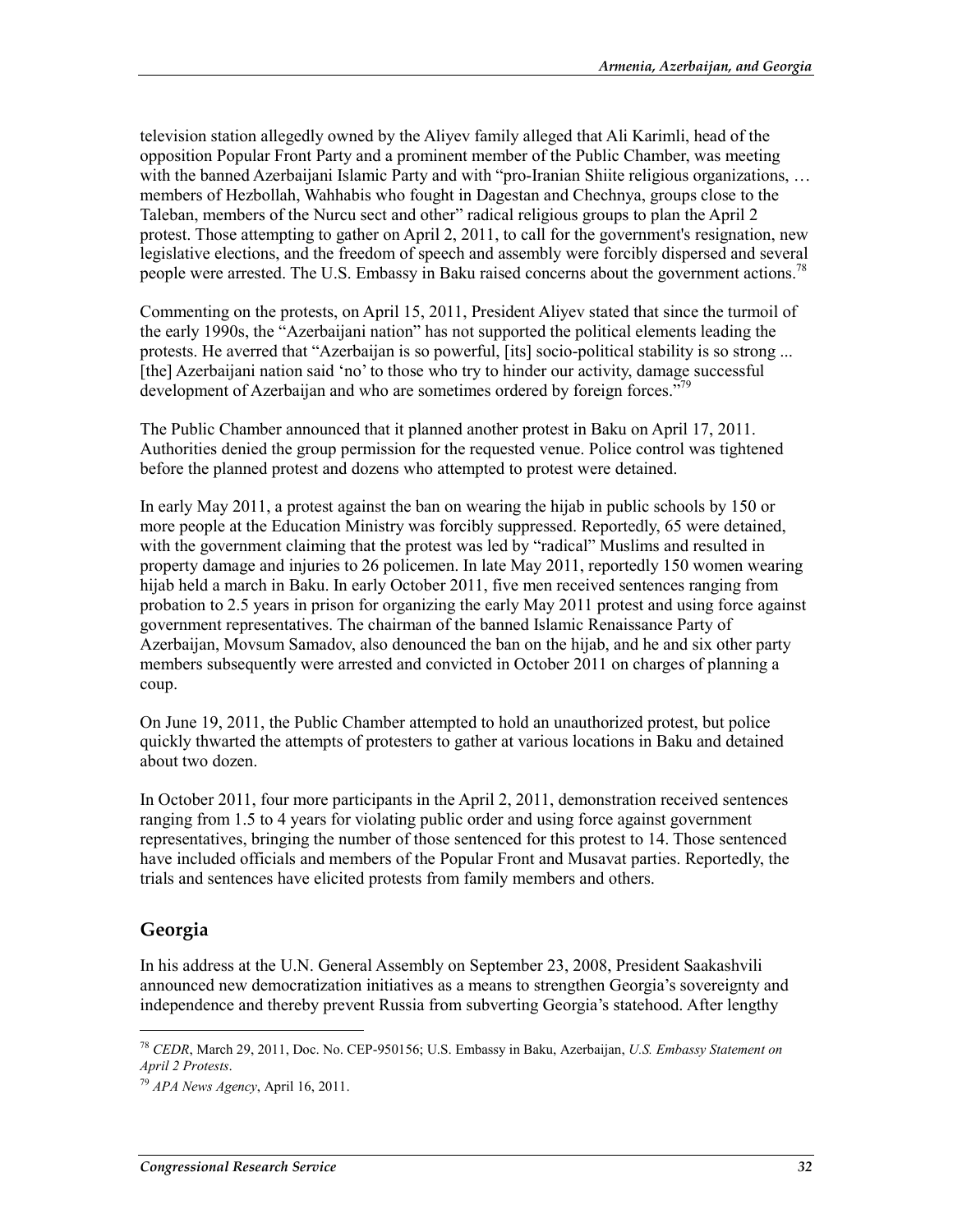attempts, President Saakashvili met with a few opposition leaders in April 2009 and again in May to discuss setting up a constitutional commission to work out changes to the political system. In June 2009, President Saakashvili formed the constitutional commission and the former president of the Constitutional Court, Avtandil Demetrashvili, was appointed chairman. In his March 2010 state of the nation address, Saakashvili called for a new wave of democratic reforms.

Local elections to 64 city councils, as well as the first popular election of Tbilisi's mayor, were held at the end of May 2010. Monitors from the OSCE reported that the elections "marked evident progress towards meeting OSCE and Council of Europe [democratization] commitments," but that "significant remaining shortcomings include[d] deficiencies in the legal framework, its implementation, an uneven playing field, and isolated cases of election-day fraud." Assistant Secretary of State Philip Crowley repeated the findings of the OSCE that the local elections showed progress in democratization, but that "significant shortcomings need to be addressed."<sup>80</sup> The ruling NM won the majority of contests. The election was widely viewed as a mandate for Saakashvili and as voter legitimization of the moderate opposition. The radical opposition, such as Nino Burjanadze's party Democratic Movement-United Georgia, appeared marginalized by their boycott of the races.<sup>81</sup>

In May 2010, the constitutional commission agreed on amendments to slightly reduce the power of the president and increases the powers of the legislature and prime minister. Under the amendments, the party that has the largest number of seats in the legislature will nominate the candidate for prime minister. The draft also proposes that regional governors be appointed by the prime minister rather than the president, as is currently the case. Public discussion of the draft amendments began in July 2010. The Venice Commission, an advisory body of the Council of Europe, raised concerns that the proposed presidential powers are still substantial relative to the prime minister and legislature, and that clashes between the president and prime minister could emerge. A citizen's group likewise complained that the legislature's powers remained weak and criticized the retention of gubernatorial appointments. In October 2010, the Georgian legislature approved the constitutional changes, which will take effect with the next presidential election scheduled for October 2013.<sup>82</sup>

The ruling National Movement Party and several opposition parties launched talks on reforming the electoral code in November 2010. Talks reached an impasse in early March 2011 but were resumed in June 2011. Later that month, two prominent opposition parties, the Christian Democratic and the New Rights parties, broke with other opposition parties forming the "Opposition Eight" alliance and agreed with the ruling party on several electoral reforms. They formed an inter-party group to draft legislation based on the agreement. The agreement calls for increasing the number of legislators from 150 to 190, 107 of whom will be elected by party lists and 83 by single-mandate constituencies. Since the National Movement Party in the past had won most of the majoritarian seats, the increase in the proportion of seats to be allocated through party list voting is viewed by some observers as somewhat increasing the chances for opposition parties to gain seats in the legislature. Some opposition parties that did not join the agreement and other observers argue that the planned electoral changes do not represent major democratization.<sup>83</sup> The

<sup>80</sup> OSCE. ODIHR. *International Election Observation Mission Georgia—Municipal Elections, 30 May 2010: Statement of Preliminary Findings and Conclusions*, May 31, 2010. U.S. Department of State. *Daily Press Briefing*, June 2, 2010.

<sup>81</sup> Christofer Berglund, "Georgia's Local Elections: Revitalizing the Rose Revolution?" *CACI Analyst*, June 9, 2010.

<sup>82</sup> *CEDR,* September 6, 2010, Doc. No. CEP-964002; September 14, 2010, Doc. No. CEP-964028.

<sup>83</sup> Open Source Center, *Central Eurasia: Daily Report* (hereafter *CEDR*), July 3, 2011, Doc. No. CEP-950036.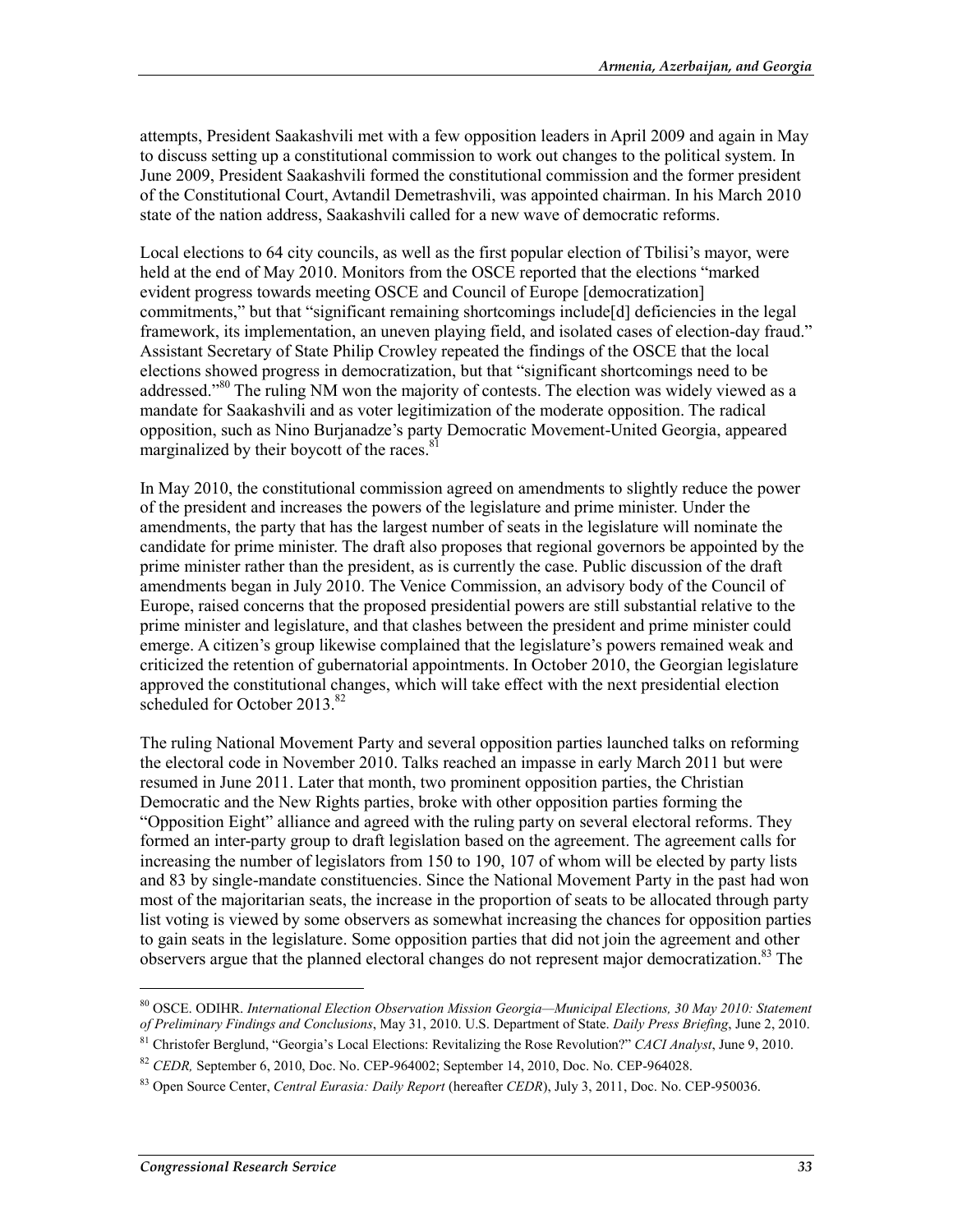draft electoral code was publicized for public discussion in September and then will be considered by the legislature.

On the night of May 25-26, 2011, Georgian security forces suppressed opposition demonstrators at Tbilisi's Freedom Square and Rustaveli Avenue, action that reportedly resulted in four deaths, dozens of injuries, and scores of detentions. The security forces were intent on clearing the area (just minutes after the expiration of the demonstration permit) in advance of an independence day military parade, which the opposition forces aimed to disrupt. The Georgian government has alleged that the Russia-backed protesters had planned to launch an armed overthrow of the government. The government has charged Badri Bitsadze, the husband of Nino Burjanadze, leader of the opposition Democratic Movement-United Georgia Party, with involvement in planning the alleged putsch. U.S. Ambassador Robert Bass, the United Nations High Commissioner for Human Rights, the EU, and various non-governmental organizations such as Amnesty International and Human Rights Watch called on the government to launch an inquiry into whether security forces used excessive force against the protesters. In July 2011, the Interior Ministry announced that an internal probe had resulted in 16 police being fired or disciplined, but the public defender called for continuing the probe and for possible prosecutions. In August 2011, Bitsadze was sentenced in absentia to 5.5 years in prison on charges of organizing attacks on police and disturbing the public order.

On October 5, 2011, reclusive Georgian oligarch Bidzina Ivanishvili declared that he would set up a party and would participate in 2012 legislative elections in opposition to the ruling National Movement Party of President Mikahil Saakashvili. A few days later, President Saakashvili signed an order revoking Ivanishvili's Georgian citizenship on the grounds that he also held Russian and French citizenship and the government reportedly began investigating and seizing assets of Ivanishvili's Cartu Bank. With his citizenship revoked, Ivanishvili is barred from running for office or providing donations to political parties, and may be vulnerable to deportation. Ivanishvili has pledged that if he is elected president, he will bolster democratization and free market reforms and follow a pro-Western foreign policy, including seeking NATO membership, but will also work toward better relations with Russia.

### **U.S. Aid Overview**

The United States is the largest bilateral aid donor by far to Armenia and Georgia, and the two states are among the five Eurasian states that each have received more than \$1 billion in U.S. aid FY1992-FY2009 (the others are Russia, Ukraine, and Kazakhstan, which have received sizeable Comprehensive Threat Reduction funds; see **Table 1**). U.S. assistance to the region FY1992- FY2009 amounts to about 15% of all aid to Eurasia and has included FREEDOM Support Act (FSA) programs, food aid (U.S. Department of Agriculture), Peace Corps, and security assistance. Armenia and Georgia have regularly ranked among the top world states in terms of per capita U.S. aid, indicating the high level of concern within the Administration and Congress. In Foreign Operations Appropriations for FY1998 (P.L. 105-118), Congress created a new South Caucasian funding category to emphasize regional peace and development, and since then has upheld this funding category in yearly appropriations.

Congress also has directed that humanitarian aid be provided to displaced persons and needy civilians in NK out of concern that otherwise the region might not get aid. Such aid expenditures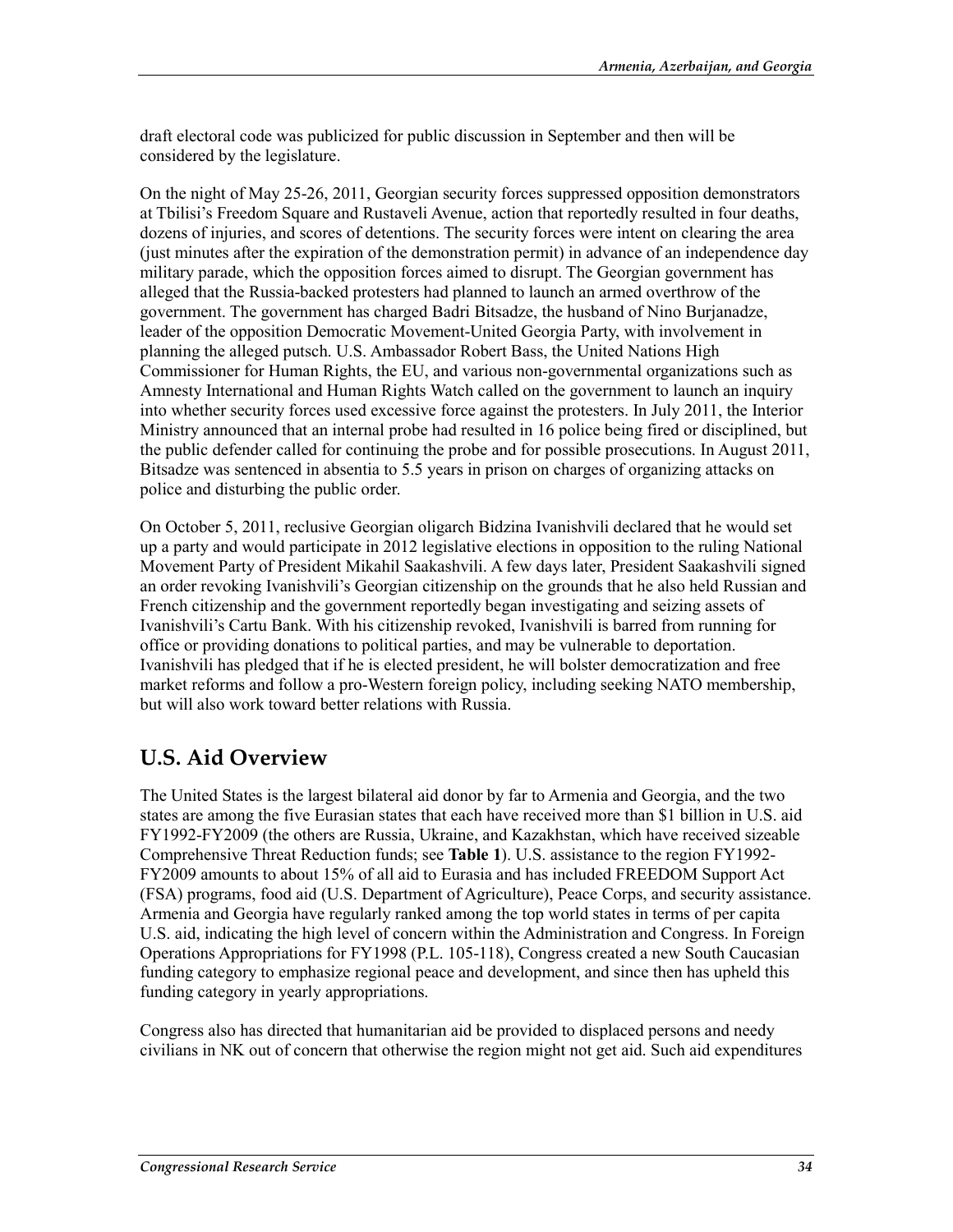have amounted to about \$34 million from FY1998 through FY2010. See **Table 3.** In the Omnibus Appropriations Act for FY2009 (P.L. 111-8) and the Consolidated Appropriations Act for FY2010  $(PL. 111-117)$  up to \$8 million was made available for NK.<sup>84</sup> Actual aid to NK has been about \$2 million per year since FY2002. Aid has been provided to NGOs to rehabilitate homes, renovate health clinics and train personnel, repair water systems, provide micro-loans for agriculture, and clear landmines. Besides bilateral aid, the United States contributes to multilateral organizations such as the International Monetary Fund and the World Bank that aid the South Caucasus region.

In January 2004, Congress authorized a major new global assistance program, the Millennium Challenge Account (Section D of P.L. 108-199). A newly established Millennium Challenge Corporation (MCC) deemed that Georgia was eligible as a democratizing country for assistance, even though it did not meet criteria on anti-corruption efforts. In September 2005, MCC signed a five-year, \$295.3 million agreement (termed a "compact") with Georgia to improve a road from Javakheti to Samtskhe, repair a gas pipeline, create a small business investment fund, set up agricultural grants, and improve municipal and rural water supply, sanitation, irrigation, roads, and solid waste treatment. In the wake of the August 2008 Russia-Georgia conflict, the MCC announced plans for an extra \$100 million for road-building, water and sanitation facilities, and a natural gas storage facility. The MCC reported in April 2011 that it had completed its compact with Georgia. MCC reportedly is considering a new compact with Georgia.

In December 2005, the MCC approved plans to sign a five-year, \$235.65 million compact with Armenia—to bolster rural agriculture through road-building and irrigation and marketing projects—but raised concerns about the November 2005 constitutional referendum. Following assurances by then-Foreign Minister Oskanyan that Armenia would address democratization shortfalls, the MCC and Armenia signed the compact, and it went into force in September 2006.<sup>85</sup> After the political turmoil in Armenia in March 2008, the MCC indicated that as an expression of its "serious concern," it would halt contracting for road-building. In December 2008, the MCC Board reiterated its concerns about democratization progress in Armenia and decided to retain the suspension of some road work, while moving ahead on other projects. In June 2009, the MCC Board announced that it was cancelling \$67.1 million in funding for the road building project because of Armenia's halting democratization, although other projects would continue (later this canceled amount was said to be about \$59 million).<sup>86</sup> The MCC reported in October 2011 that it had completed its compact with Armenia by disbursing \$177 million. Some of the road-building projects canceled by MCC subsequently were funded by the World Bank.

<sup>&</sup>lt;sup>84</sup> Several Azerbaijani legislators protested the conference agreement to H.R. 3288 (P.L. 111-117) to direct up to \$8 million in humanitarian aid to NK. Some legislators and the Azerbaijani presidential administration reportedly suggested that such aid be shared with those who had fled the region. An Azerbaijani Foreign Ministry note to the State Department said that the aid "decreases confidence and trust toward the United States in Azerbaijan." *CEDR*, December 16, 2009, Doc. No. CEP-950112; December 20, 2009, Doc. No. CEP-95002; January 4, 2010, Doc. No. CEP-950063; *OSC Report*, January 12, 2010.

<sup>85</sup> Millennium Challenge Corporation. *Ambassador Danilovich's letter to Armenian President Robert Kocharyan*, December 16, 2005; *Press Release: Millennium Challenge Corporation Board Approves Armenia Compact but Expresses Concern Regarding Irregularities in the November Referendum*, December 19, 2005; and Ambassador Danilovich's letter to Armenian President Robert Kocharyan, January 18, 2006, at http://www.mcc.gov. See also Armenian Foreign Ministry. *Oskanyan Thanks MCC for Millennium Compact*, January 12, 2006, at http://www.armeniaforeignministry.com.

<sup>86</sup> U.S. Embassy in Yerevan. *Background Information on the Status of the MCA-Armenia Program*," December 16, 2008; MCC. *Press Release: MCC Board of Directors Meets to Address U.S. Government Global Development Priorities*, June 10, 2009.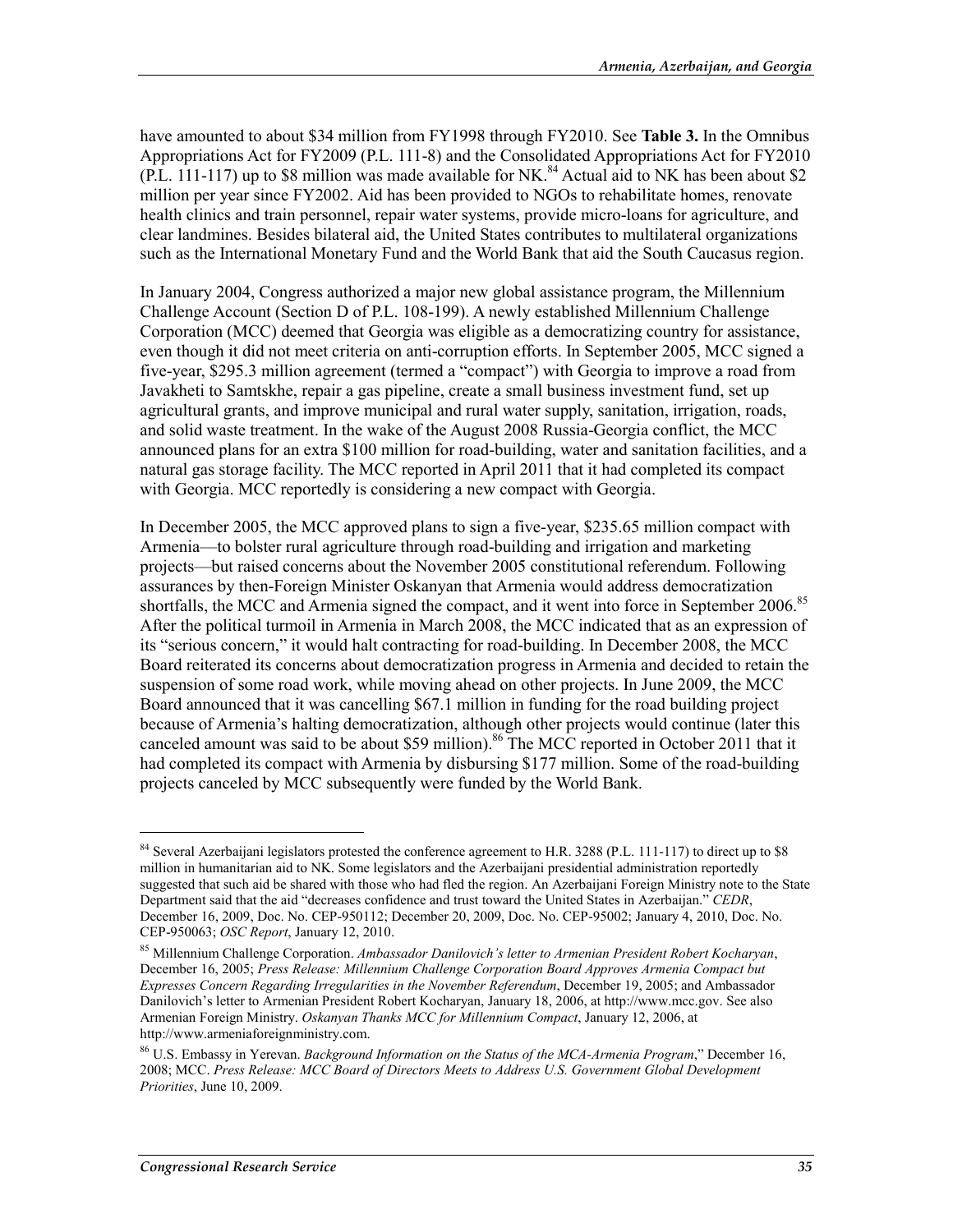### **U.S. Assistance After the Russia-Georgia Conflict**

To address Georgia's urgent humanitarian needs in the wake of the August 2008 Russia-Georgia conflict, the U.S. Agency for International Development (USAID) and the Defense and State Departments provided Georgia with urgent humanitarian assistance. The Defense Department announced on September 8 that it had completed its naval and air delivery of these urgent humanitarian supplies to Georgia.

On September 3, 2008, then-Secretary of State Rice announced a multi-year \$1 billion aid plan for Georgia. The Administration envisaged that the proposed \$1 billion aid package would be in addition to existing aid and requests for Georgia, such as FREEDOM Support Act assistance. The added aid was planned for humanitarian needs, particularly for internally displaced persons, for the reconstruction of infrastructure and facilities that were damaged or destroyed during the Russian invasion, and for safeguarding Georgia's continued economic growth.87

Congress acted quickly to flesh out the Administration's aid proposals for Georgia. The Consolidated Security, Disaster Assistance, and Continuing Appropriations Act, 2009 (H.R. 2638/P.L. 110-329), signed into law on September 30, 2008, appropriated an additional \$365 million in aid for Georgia and the region (beyond that provided under continuing appropriations based on FY2008 funding) for humanitarian and economic relief, reconstruction, energy-related programs and democracy activities. Of that amount, \$315 million was actually budgeted for Georgia. The Supplemental Appropriations Act for FY2009 (P.L. 111-32; signed into law on June 24, 2009) provided an additional \$242 million in Freedom Support Act assistance to Georgia, "the final portion of the \$1 billion pledge." See **Table 3.**88

## **U.S. Security Assistance**

The United States has provided some security assistance to the region, and bolstered such aid after September 11, 2001. General Bantz Craddock, then-Commander of the U.S. European Command (EUCOM) testified in March 2009 that the "Caucasus is an important area for the United States and its partners. Caucasus nations actively support Operation Iraqi Freedom and ISAF by providing both with troops and land and air access for critical supply lines from EUCOM to the CENTCOM area of responsibility. They provide alternative energy sources from the Caspian Sea basin and alternative routes of access to Central Asian energy reserves. It is an important region for European energy diversification."89 Perhaps in contrast to this assessment, in testimony to Congress in early 2011, EUCOM Commander James Stavridis did not focus on the South Caucasus.

EUCOM initiatives in the region have included the Georgia Deployment Program, the South Caucasus Clearinghouse, and the Caspian Regional Maritime Security Cooperation program. The

<sup>&</sup>lt;sup>87</sup> U.S. Department of State. Secretary Condoleezza Rice. Remarks On U.S. Economic Support Package for Georgia, September 3, 2008; Briefing On U.S. Economic Support Package for Georgia, September 3, 2008.

<sup>88</sup> U.S. Senate. Committee on Foreign Relations. Subcommittee on Europe. Hearing on Georgia: One Year After the August War. *Statement of S. Ken Yamashita, Acting Assistant Administrator for the Bureau for Europe and Eurasia, United States Agency for International Development*, August 4, 2009.

<sup>89</sup> U.S. House of Representatives. Committee on Armed Services. *Testimony by Gen. Bantz J. Craddock*, March 24, 2009.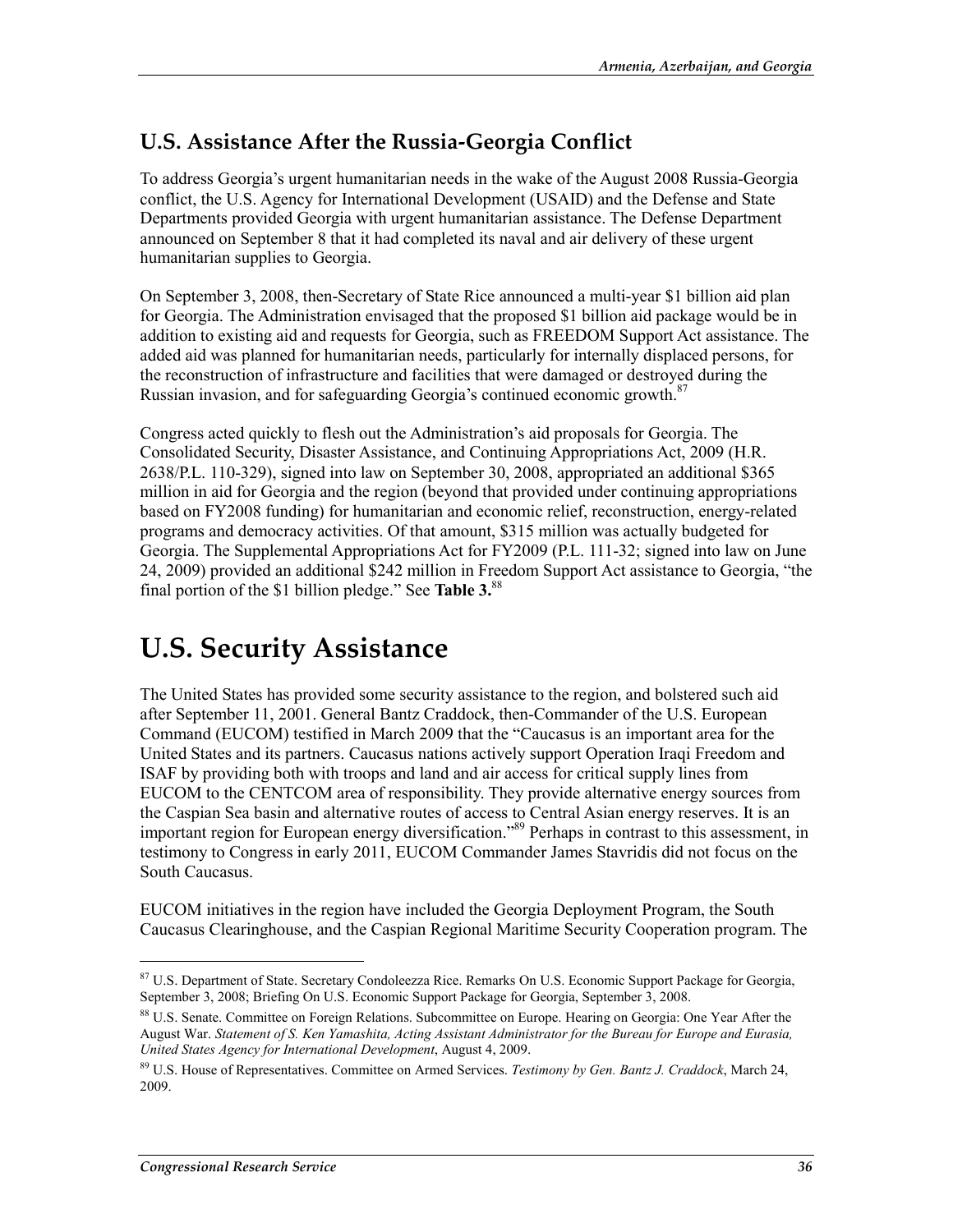Georgia Deployment Program-ISAF, a two-year program that began in late 2009, is supported by Marine Forces Europe to deploy Georgian forces alongside U.S. Marine Forces to Afghanistan. The program encompasses four rotations of a Georgian battalion with a Marine Corps Marine Expeditionary Brigade to Afghanistan. As capabilities improve, the Georgian forces will operate independently, and a Georgian training group will be created that can largely take over the Partnership Training Program by the fourth rotation. As of early 2011, two battalions have been trained and have deployed to Afghanistan.<sup>90</sup>

The Clearinghouse aims to facilitate cooperation by sharing data on security assistance among both donor and recipient countries. General Craddock testified in March 2008 that the Caspian Regional Maritime Security Cooperation program aims to "coordinate and complement U.S. government security cooperation activities in Azerbaijan and Kazakhstan. U.S. Naval Forces Europe continues to promote Maritime Safety and Security and Maritime Domain Awareness in the Caspian Sea through routine engagement with Azerbaijan. These efforts are targeted to create an organic ability within Azerbaijan to 'observe, evaluate, and respond' to events in their maritime domain."<sup>91</sup> (This program appears to combine elements of the former Caspian Guard and Hydrocarbons programs.) For FY2012, the Administration has requested FMF assistance for Azerbaijan, Kazakhstan, and Turkmenistan to bolster their naval capabilities or otherwise enhance Caspian Sea maritime security.

In the wake of the August 2008 Russia-Georgia conflict that severely damaged Georgia's military capabilities, General Craddock visited Georgia on August 21 to survey the destruction of infrastructure and military assets. According to Assistant Secretary of Defense Vershbow, EUCOM carried out a "comprehensive multi-month assessment of Georgia's Armed Forces." In October 2008, the Defense Department also held yearly bilateral defense consultations with Georgia. Vershbow testified that as a result of these assessments, "many previously unrecognized or neglected deficiencies in the various required capacities of the Georgian Armed Forces and Ministry of Defense [came to light]. In practically all areas, defense institutions, strategies, doctrine, and professional military education were found to be seriously lacking."<sup>92</sup>

In March 2009, General James Cartwright, the Vice Chairman of the Joint Chiefs of Staff, visited Georgia to further assess its defense needs. He stated that "the United States remains committed to the U.S.-Georgia charter on strategic partnership and to provide training and other assistance to the Georgian military in support of their reform efforts and continued independence." He pledged added training that would be "focused on the defense of Georgia, on its self and internal defense," and equipment transfers that would be based on "what equipment needs to be upgraded and then what new types of equipment that are necessary for their homeland defense.<sup> $93$ </sup> Assistant Secretary Vershbow similarly testified in August 2009 that "we are focusing on building defense institutions, assisting defense sector reform, and building the strategic and educational

<sup>&</sup>lt;sup>90</sup> U.S. House of Representatives, Committee on Appropriations, Subcommittee on Military Construction, Veterans Affairs, and Related Agencies, Budget Hearing: US European Command, *Testimony of Admiral James G. Stavridis, Commander, United States European Command*, March 31, 2011.

<sup>91</sup> U.S. Senate. Committee on Armed Services. *Statement of General Bantz J. Craddock*, March 13, 2008.

<sup>&</sup>lt;sup>92</sup> U.S. Senate. Committee on Foreign Relations. Subcommittee on Europe. Hearing on Georgia: One Year After the August War. *Testimony of Alexander Vershbow, Assistant Secretary of Defense for International Security Affairs*, August 4, 2009.

<sup>93</sup> Air Force Master Sgt. Adam Stump, "U.S., Georgia to Continue Strategic Partnership," *American Forces Press Service*, March 31, 2009; *CEDR*, March 30, 2009, Doc. No. CEP-950352; Giorgi Lomsadze, "Georgia: Pentagon to Start Military Training Program," *Eurasia Insight*, March 30, 2009.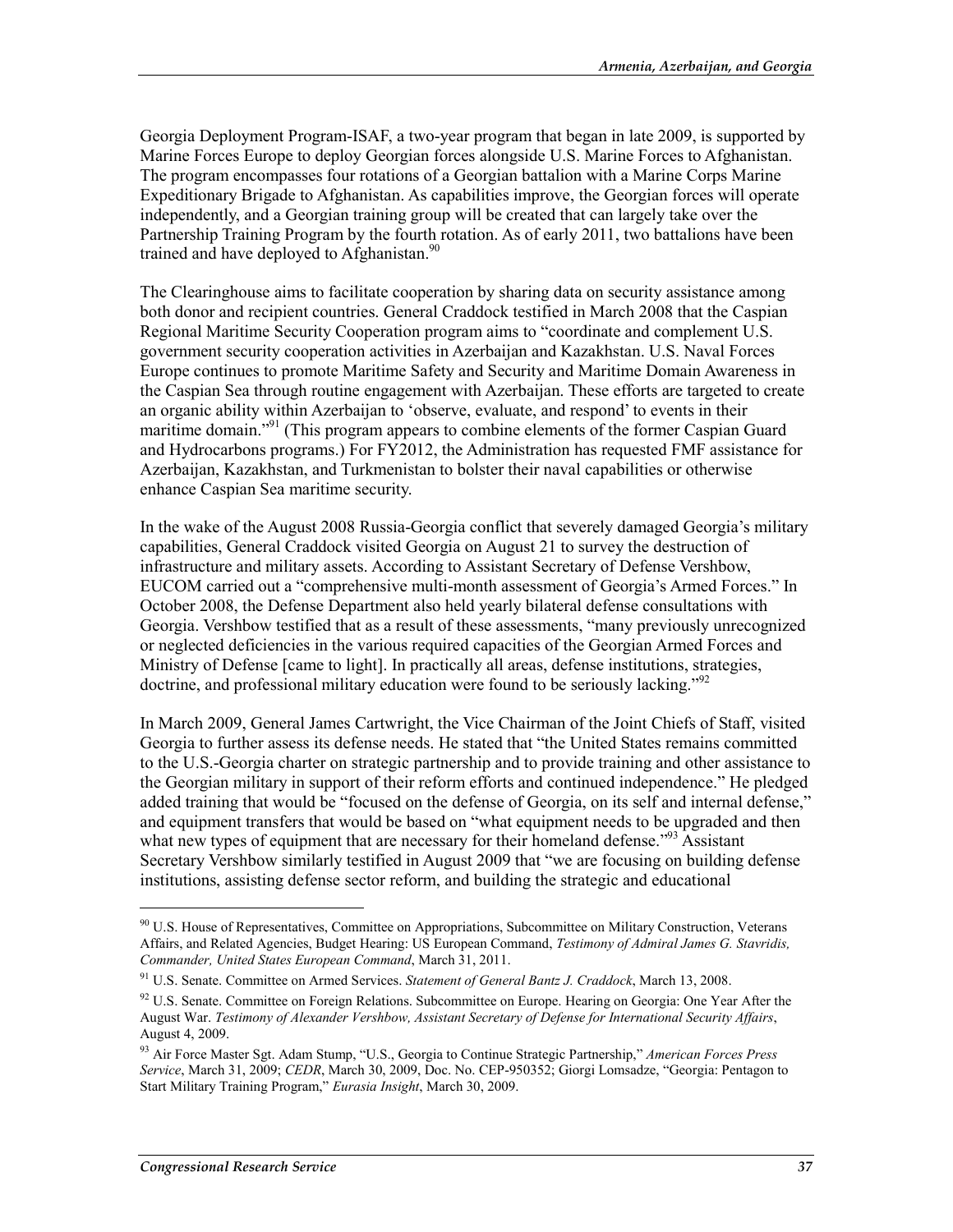foundations that will facilitate necessary training, education, and rational force structure design and procurement. We are assisting Georgia to move along the path to having modern, westernoriented, NATO-interoperable armed forces capable of territorial defense and coalition contributions."94 He stressed, however, that "the United States has not 'rearmed' Georgia as some have claimed. There has been no lethal military assistance to Georgia since the August [2008] conflict. No part of the \$1 billion U.S. assistance package went to the Ministry of Defense."<sup>95</sup>

Some in Congress and elsewhere have criticized this dearth of lethal security assistance to bolster Georgia's territorial defense capabilities.<sup>96</sup> Although President Saakashvili seemed to indicate during Secretary Clinton's July 2010 visit that U.S. security cooperation with Georgia was adequate, he stated in September 2010 that "leaving Georgia defenseless doesn't help the situation. Georgia cannot attack Russia, while a defenseless Georgia is a big temptation for Russia to change our government through military means…. As part of ongoing security cooperation, we hope that the U.S. will help us with defense-weapons capabilities."<sup>97</sup> On December 12, 2010, U.S. Senator John McCain called for the Obama Administration to resume some defensive arms transfers to Georgia, including early warning radars. Three days later, Giorgiy Baramidze, the Georgian deputy prime minister and state minister for Euro-Atlantic integration, also called for the United States to resume the transfer of defensive weapons to Georgia. During his March 10-17, 2011, visit to the United States, President Saakashvili reportedly requested U.S. transfers of defensive weapons. In late March 2011, he reportedly stated that while some U.S. small arms transfers were "in the pipeline," Georgia needed anti-air and anti-tank weapons from the United States.<sup>98</sup>

During a hearing of the Senate Armed Services Committee on March 29, 2011, Senator McCain asked whether the United States was providing defensive weapons to Georgia, and EUCOM Commander Stavridis stated that "at this moment we are not providing them [with] what I would term high-end military defensive weapons." Senator McCain responded that "it is hard for me to understand, since the Russians still occupy territory that is clearly Georgian territory and continue to threaten Georgia, and yet we're not even giving them weapons with which to defend themselves. It is not comprehensible."<sup>99</sup>

After a meeting between U.S. Members of Congress and Georgian legislators on the sidelines of the annual meeting of the NATO Parliamentary Assembly in Bucharest, Romania, in mid-October 2011, the U.S. delegation head, Representative Mike Turner, released a statement of support for Georgia. According to the statement, "the United States recently approved a commercial arms

<sup>94</sup> Vershbow, August 4, 2009.

<sup>&</sup>lt;sup>95</sup> U.S. Senate. Committee on Foreign Relations. Subcommittee on Europe. Hearing on Georgia: One Year After the August War. *Testimony of Alexander Vershbow, Assistant Secretary of Defense for International Security Affairs*, August 4, 2009.

<sup>96</sup> U.S. Senate. Committee on Foreign Relations. *Striking The Balance: U.S. Policy And Stability In Georgia, a Report to the Committee on Foreign Relations*, S. PRT. 111–37, December 22, 2009; Joshua Kucera, "Georgia: Senate Staff Report Stokes Unease in the Caucasus," *Eurasia Insight*, January 5, 2010.

<sup>97</sup> Jerry Guo, "Russia's Occupation Won't Last," *Newsweek*, September 12, 2010.

<sup>98</sup> Josh Rogin, "Georgian President: Russia has to Compromise if it Wants into WTO," *The Cable, Foreign Policy*, March 30, 2011, at http://thecable.foreignpolicy.com/posts/2011/03/30/

georgian\_president\_russia\_has\_to\_compromise\_if\_it\_wants\_into\_wto.

<sup>99</sup> U.S. Congress, Senate, Committee on Armed Services, *Hearing on the U.S. European Command and U.S. Strategic Command Budget for Fiscal Year 2012*, March 29, 2011.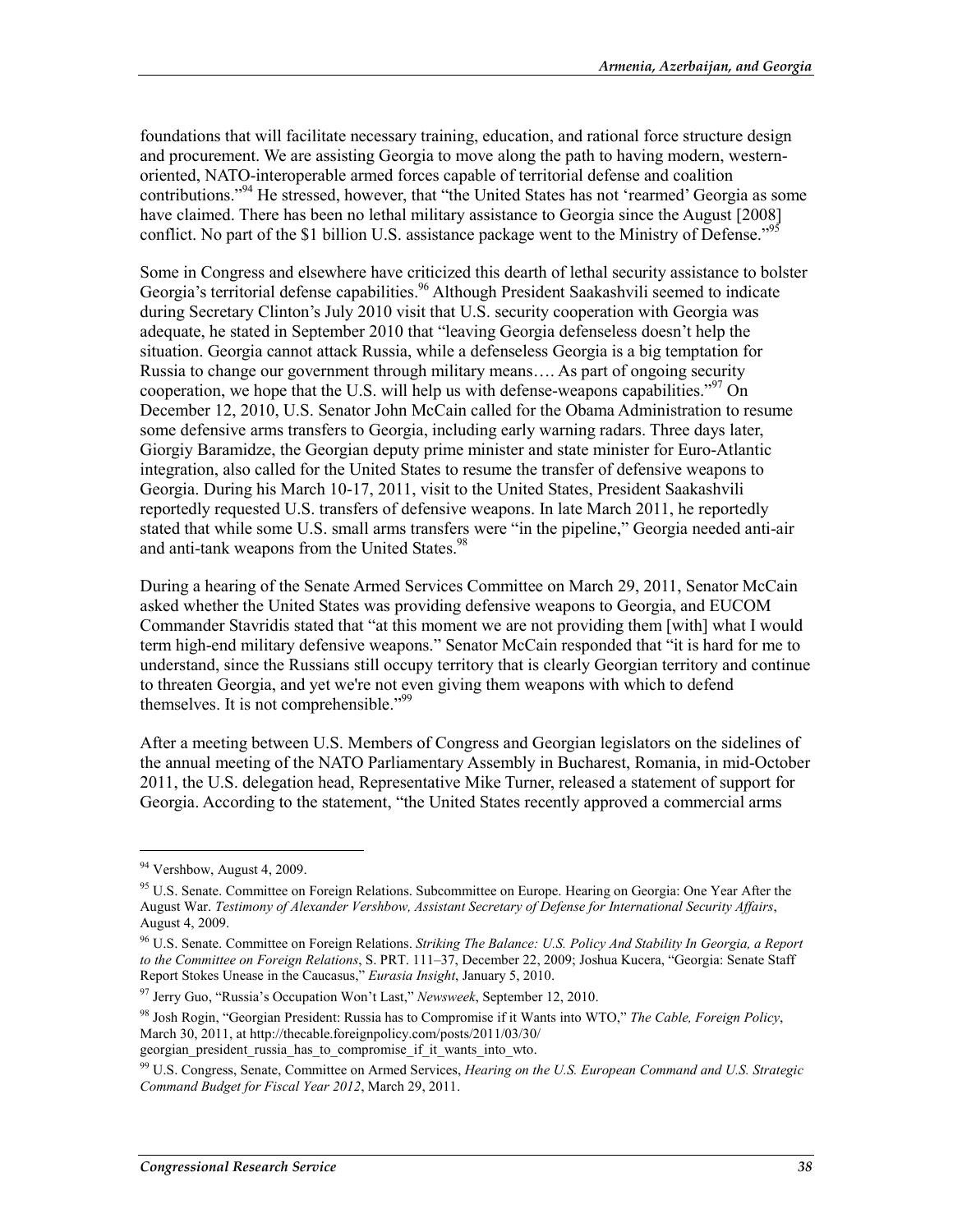sale to Georgia; all NATO states should look to arms sales with Georgia that can add to the collective defense.... A stronger Georgia is clearly in the interest of all NATO members."<sup>100</sup>

All three regional states joined NATO's Partnership for Peace (PFP) in 1994. The June 2004 NATO summit pledged enhanced attention to the South Caucasian and Central Asian PFP members. A Special Representative of the NATO Secretary General was appointed to encourage democratic civil-military relations, transparency in defense planning and budgeting, and enhanced force inter-operability with NATO. In 2004-2005, all three states agreed with NATO to participate in Individual Partnership Action Plans (IPAPs) for military and civil-military reforms.

- Troops from all three regional states served as peacekeepers in the NATO Kosovo Force (KFOR).
- All three regional states have deployed troops to support the International Security Assistance Force (ISAF) in Afghanistan.

Although the United States urged that Georgia be considered for a Membership Action Plan (MAP; preparatory to membership), NATO's Riga Summit in November 2006 reaffirmed support for an "intensified dialogue" to assist Georgia in implementing reforms.<sup>101</sup> A MAP for Georgia was a matter of contention at the April 2008 NATO Summit. Although Georgia was not offered a MAP, the Alliance pledged that Georgia would eventually become a member of NATO, and stated that the issue of a MAP for Georgia would be revisited later in the year.

After the August 2008 Russia-Georgia conflict, several allies raised heightened concerns that Georgia was not ready to be granted a MAP because of the destruction of much of its military infrastructure by Russia, the uncertain status of the breakaway regions, and the uncertain quality of conflict decision-making by Georgia's political and military leadership. At a NATO foreign ministers' meeting in early December 2008, the allies agreed to step up work within the Georgia-NATO Council (established soon after the Russia-Georgia conflict) to facilitate Georgia's eventual NATO membership, and to prepare annual plans on Georgia's progress toward eventual membership. The first annual national plan was worked out during meetings of the Georgia-NATO Council and started to be implemented in May 2009.

The U.S. Congress approved the NATO Freedom Consolidation Act of 2007, signed into law in April 2007 (P.L. 110-17), to urge NATO to extend a MAP for Georgia and to designate Georgia as eligible to receive security assistance under the program established by the NATO Participation Act of 1994 (P.L. 103-447). The statement released by the U.S. delegation to the NATO Parliamentary Assembly in October 2011 (mentioned above) called for NATO to extend a MAP for Georgia at the upcoming NATO Summit in Chicago in May 2012. Other observers have called for the Chicago summit to affirm that Georgia's participation in the NATO-Georgia Council and annual plans can pave the way to membership without the need for a formal MAP process.<sup>102</sup>

<sup>100 &</sup>quot;Meeting of US and Georgian Delegations at NATO Parliamentary Assembly," *The Messenger*, October 11, 2011; "U.S. Congresspersons Release Strong Statement of Support for Georgia in NATO," *The Messenger*, October 12, 2011.

<sup>101</sup> NATO. North Atlantic Council. *Riga Summit Declaration*, November 29, 2006. Sen. Richard Lugar urged soon granting Georgia a MAP and suggested that NATO's energy security would be facilitated by eventually offering NATO membership to Azerbaijan and Kazakhstan. "Senator Lugar Delivers Remarks at the Riga Summit, Latvia," *Congressional Quarterly Transcripts*, November 27, 2006.

<sup>&</sup>lt;sup>102</sup> The Atlantic Council, *Georgia in the West: A Policy Road Map to Georgia's Euro-Atlantic Future*, October 13, 2011.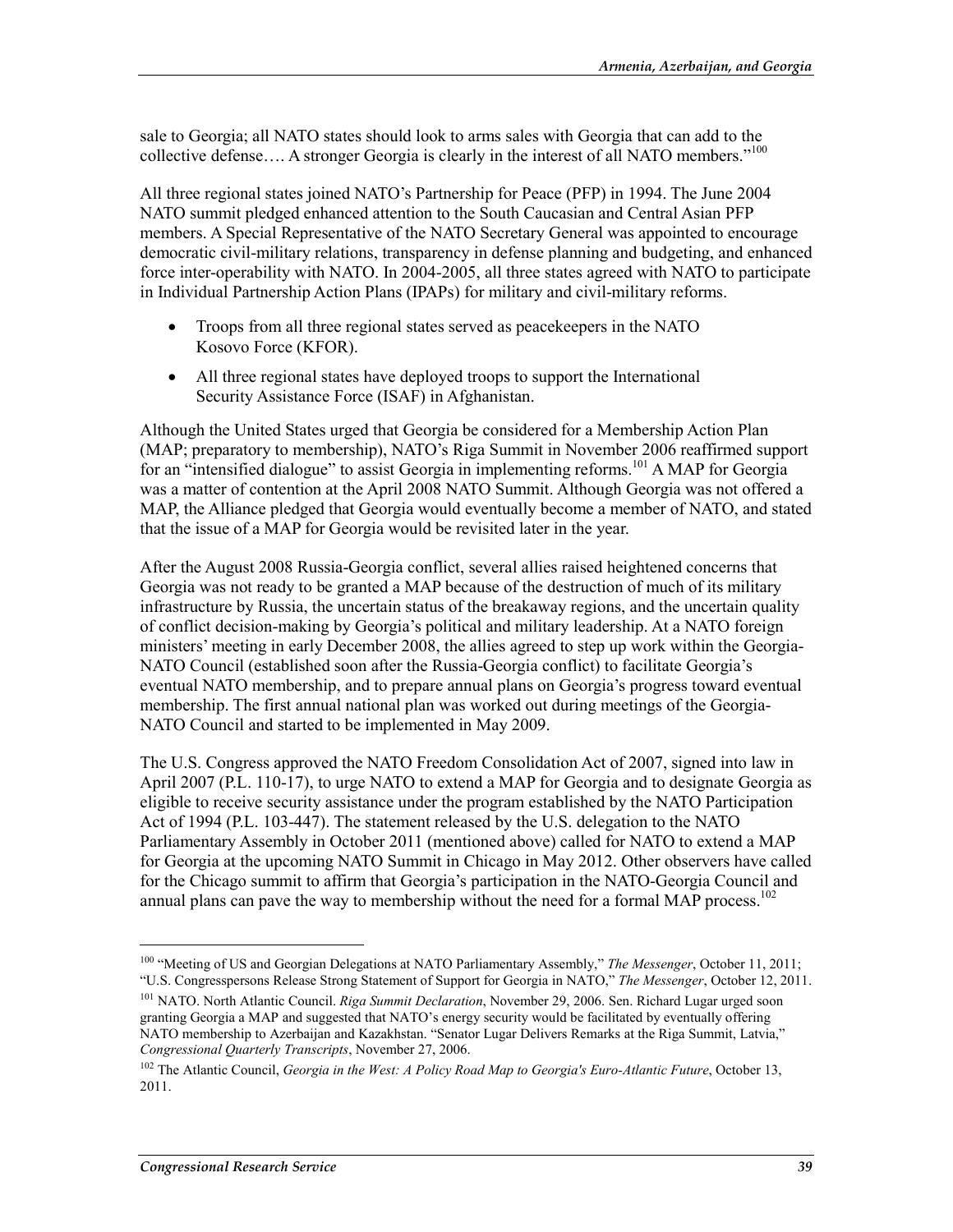Until waived, Section 907 had prohibited much U.S. security aid to Azerbaijan, including Foreign Military Financing (FMF), and International Military Education & Training (IMET). Under U.S. policy, similar aid had not been provided to Azerbaijan's fellow combatant Armenia. From 1993- 2002, both had been on the Munitions List of countries ineligible for U.S. arms transfers. Since the waiver provision to Section 907 was enacted, some Members have maintained that the Armenian-Azerbaijani military balance is preserved by providing equal amounts (parity) in IMET and FMF assistance to each country. The *Congressional Budget Justification for Foreign Operations for FY2012* calls for \$3.0 million in FMF for each country, but for \$450,000 for IMET for Armenia and \$900,000, for Azerbaijan.

## **U.S. Trade and Investment**

The former Bush Administration and others have maintained that U.S. support for privatization and the creation of free markets directly serve U.S. national interests by opening markets for U.S. goods and services and sources of energy and minerals. Among U.S. economic links with the region, bilateral trade agreements providing for normal trade relations for products have been signed and entered into force with all three states. Bilateral investment treaties providing national treatment guarantees have entered into force. U.S. investment is highest in Azerbaijan's energy sector, but rampant corruption in the three regional states otherwise has discouraged investors. With U.S. support, in June 2000 Georgia became the second Eurasian state (after Kyrgyzstan) to be admitted to the WTO. The application of Title IV of the Trade Act of 1974, including the Jackson-Vanik amendment, was terminated with respect to Georgia in December 2000, so its products receive permanent nondiscriminatory (normal trade relations or NTR) treatment. Armenia was admitted into WTO in December 2002. The application of Title IV was terminated with respect to Armenia in January 2005. H.Res. 374 (Shuster) calls for opening negotiations on a U.S.-Georgia free trade agreement.

### **Georgia and Russia's Bid for WTO Membership**

When Georgia became a member of the WTO in 2000, it joined an existing Working Party of interested WTO members—established in 1993—that has been considering Russia's WTO bid. Georgia added its main concerns to those of the other 60-odd members of the Working Party, that market access be upheld and that Georgia establish control over customs clearance at posts located along its borders with Russia (including between its breakaway regions and Russia), in accordance with its sovereign territorial rights and the provisions of a 1994 free trade agreement signed by Georgia and Russia (never ratified by Russia). This Georgian request for customs control did not fundamentally change after Russia recognized the independence of the breakaway regions in late August 2008. Although Russia held bilateral talks with all members of the Working Party and by late October 2011 had resolved most of their concerns, Russia long continued to refuse to resolve Georgia's concerns about customs control, arguing that the issue was political and hence irrelevant to WTO accession. Instead, Russia demanded that the United States put pressure on Georgia to drop its request or that the WTO use an unprecedented majority vote of the membership to admit Russia to get around Georgia's request. The Russia-Georgia dispute became the last major obstacle to Russia's WTO accession. According to some observers,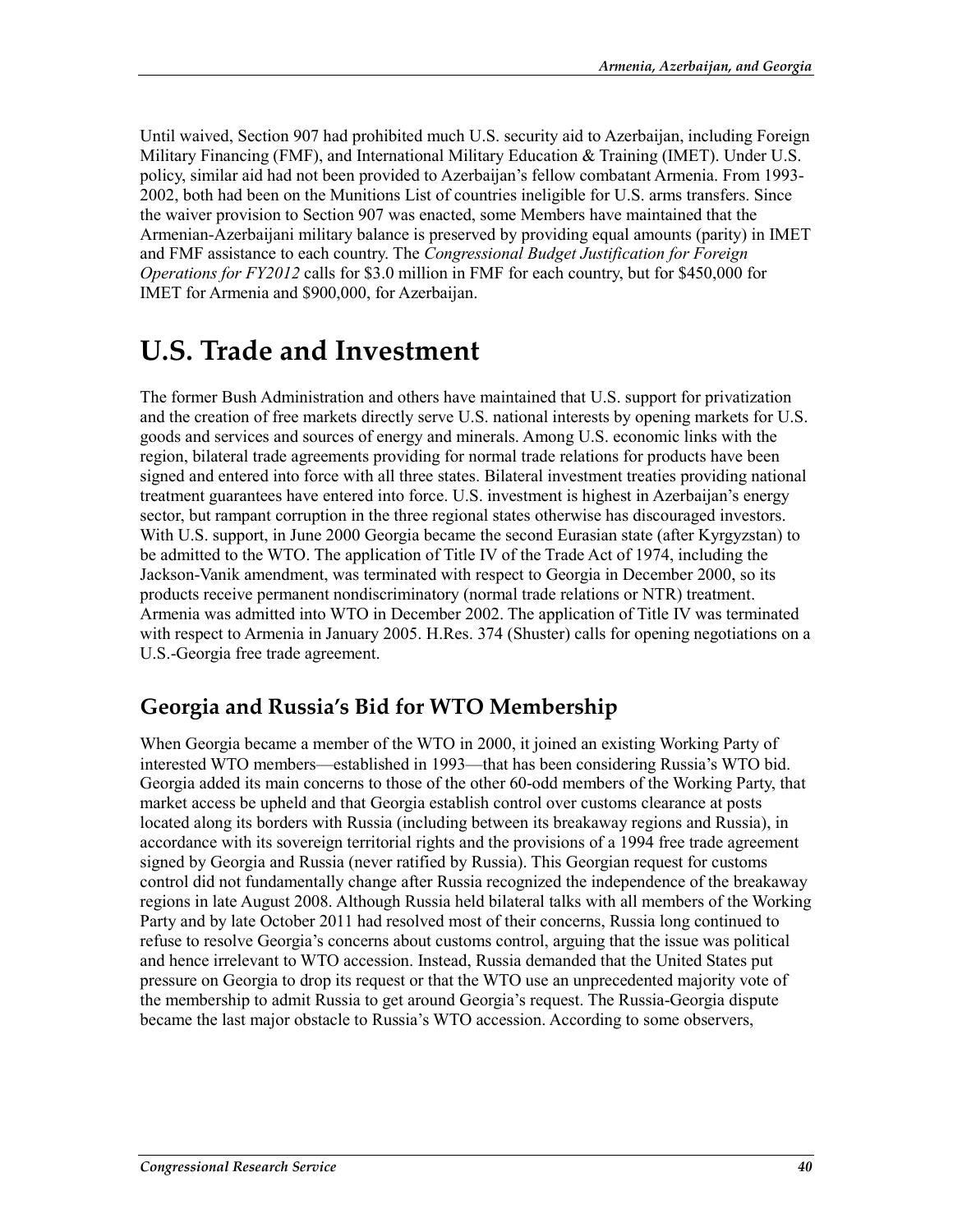powerful interests in Russia that remained opposed to WTO membership were using the dispute to convince others in the Russian leadership to cease efforts to join  $WTO$ <sup>103</sup>

At talks moderated by Switzerland that began in March 2011 between Russia and Georgia, Switzerland reportedly proposed in mid-2011 that an international monitoring group could be established, similar to the EU Border Assistance Mission to Moldova and Ukraine (EUBAM), to work at customs posts between Russia and the breakaway regions. The Swiss proposal also reportedly included, as an adjunct or alternative element, the establishment of a computerized reporting system to bolster the transparency of cross-border trade. EUBAM was set up in late 2005 between Moldova's border with Ukraine, and works to monitor trade involving Ukraine and Moldova, including to a substantial degree the latter's breakaway region of Transnistria. Corruption and crime had previously been an increasing problem along these borders. Russia has objected to the monitoring by EUBAM, terming it as supporting Moldova's "economic blockade" of Transnistria. At the same time, many Transnistrian companies, including those that are Russian-owned, have cooperated with Moldovan customs regulations in order to gain access to WTO and EU markets (Moldova is a member of WTO and receives trade preferences from the EU).

According to some sources, the Working Party in October 2011 had rejected a Georgia request to postpone the last planned formal meeting of the Working Party in November 2011. At this meeting, the Working Party hopes to finalize its Working Party Report and a Protocol of Accession for forwarding to the WTO Ministerial Conference planned for mid-December 2011, which could decide on admitting Russia to the WTO. Some reports have alleged that U.S. Deputy Secretary of State William Burns and EU Foreign Policy Department official Gunnar Wiegand who visited Georgia days before the October 25 Swiss-moderated Russia-Georgia meeting urged Georgia's leadership to work with the Swiss to reach agreement with Russia. The head of Georgia's National Security Council, Giga Bokeria, has asserted that the United States and the EU have not threatened to circumvent the WTO consensus principle on accession if Georgia does not give in to Russian demands.<sup>104</sup>

### **Energy Resources and U.S. Policy**

The U.S. Energy Department reports estimates of 7 billion barrels of proven oil reserves, and estimates of 30 trillion cubic feet of proven natural gas reserves in Azerbaijan.<sup>105</sup> In addition,

 $\overline{a}$ 

<sup>&</sup>lt;sup>103</sup> Russian Prime Minister Vladimir Putin recently at times has appeared lukewarm or mildly supportive of the benefits of WTO membership to Russia's economy, and at other times has appeared to side with interests opposing WTO accession. Anders Aslund, "Why Doesn't Russia Join the WTO?" *The Washington Quaterly*, April 2010; Mamuka Tsereteli, "Russia's WTO Accession: Is Georgia an Obstacle?" Center for Black Sea/Caspian Studies, The American University, 2011. In an interview in mid-October 2011, Putin raised concerns that by joining the WTO, Russia might become more vulnerable to global economic shocks, and pledged that "we will make the final decision [on joining the WTO] only if all parameters associated with the need to protect our national economic interests at any given stage are discussed and formalized." Government of the Russian Federation, Prime Minister, *Transcript: Interview with Prime Minister Vladimir Putin*, October 17, 2011, at http://premier.gov.ru. President Medvedev has argued that WTO accession is in Russia's "best interests," but has stated that "if we hear that we do not fit [into WTO] for some reason, we will get over this." *Interfax*, October 19, 2011.

<sup>&</sup>lt;sup>104</sup> "Georgia Agrees [to] 'Final Proposal' in Russia WTO Talks," AFP, October 27, 2011. During his October 12, 2011, confirmation hearing, ambassador-designate to Russia Michael McFaul stated that the United States rejected Russia's calls for U.S. pressure on Georgia to withdraw its concerns about Russia's accession to membership in the WTO.

<sup>105</sup> U.S. Energy Department. Energy Information Administration. *Azerbaijan: Country Analysis Brief*, November 2010. (continued...)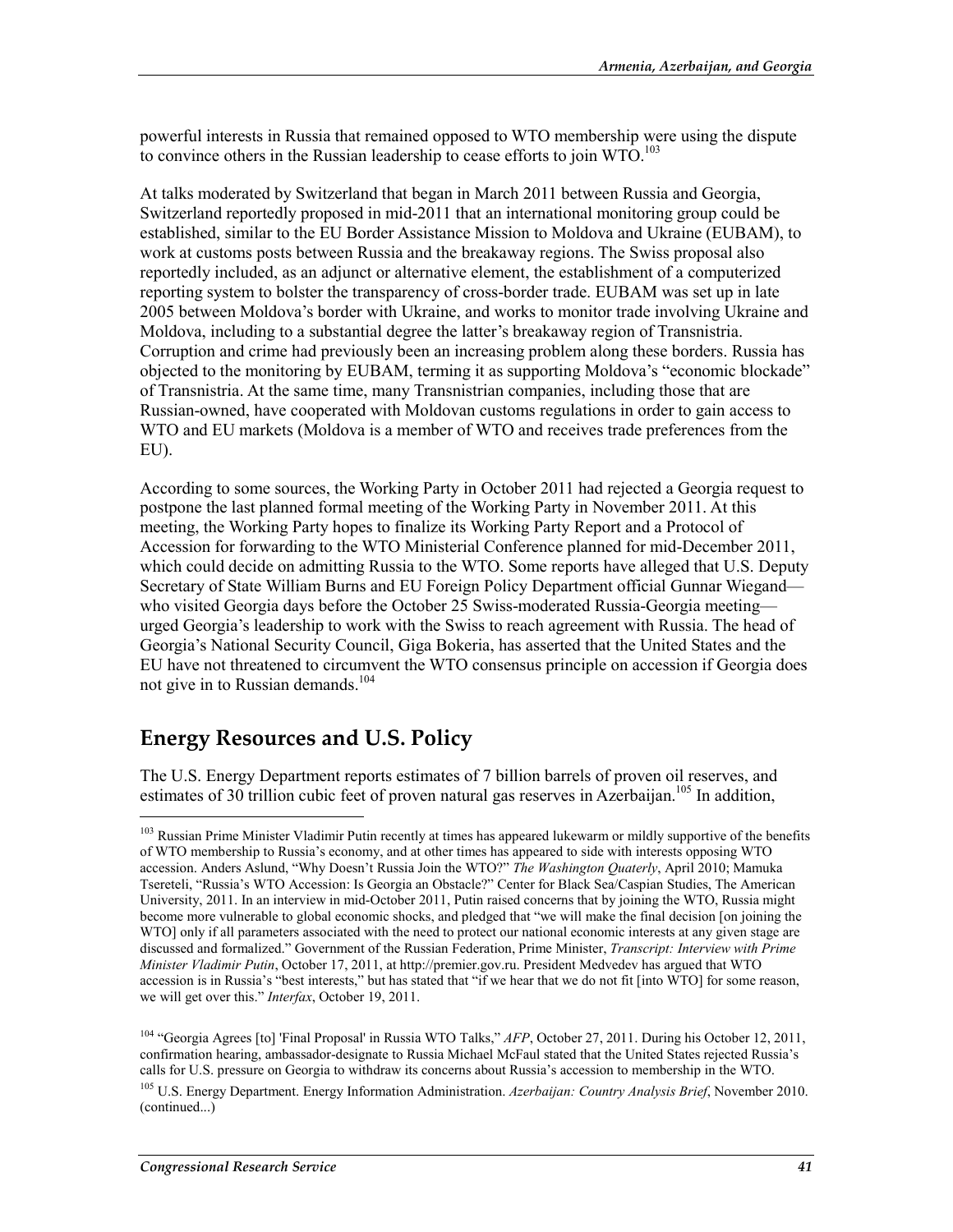added gas has been discovered in 2011 at the Umid and Apsheron offshore fields. Critics argue that oil and gas from Azerbaijan will amount to a tiny percent of world exports of oil and gas, but successive U.S. administrations have argued that these exports could nonetheless boost energy security somewhat for European customers currently relying more on Russia.

In testimony in June 2011, Richard Morningstar, the U.S. Special Envoy for Eurasian Energy, stated that U.S. policy encourages the development of new Eurasian oil and gas resources to increase the diversity of world energy supplies. In the case of oil, increased supplies may directly benefit the United States, he stated. A second U.S. goal is to increase European energy security, so that some countries in Europe that largely rely on a single supplier (presumably Russia) may in the future have diverse suppliers. A third goal is assisting Caspian regional states to develop new routes to market, so that they can obtain more competitive prices and become more prosperous. In order to achieve these goals, the Administration supports the development of the Southern Corridor of Caspian (and perhaps Iraq) gas export routes transiting Turkey to Europe. Of the vying pipeline proposals, the Administration will support the project "that brings the most gas, soonest and most reliably, to those parts of Europe that need it most." At the same time, Morningstar rejected views that Russia and the United States are competing for influence over Caspian energy supplies, stating that the Administration has formed a Working Group on Energy under the U.S.-Russia Bilateral Presidential Commission.<sup>106</sup> According to some observers, the construction of such pipelines will bolster the strategic importance to the West of stability and security in the Caspian region. $107$ 

Ambassador Morningstar has argued that Azerbaijani gas "is absolutely essential to the development of the Southern Corridor," and will be able to supply at least some if not most of the needed gas for both the proposed Interconnector-Turkey-Greece-Italy (ITGI) gas pipeline and the first phase of the Nabucco pipeline, if built.<sup>108</sup> In March 2007, Azerbaijan and the United States signed a memorandum of understanding on energy cooperation that called for discussions on the proposed ITGI and Nabucco gas pipelines. In August 2007, the U.S. Trade Development Administration granted Azerbaijan \$1.7 million to fund feasibility studies on building both an oil and a gas pipeline across the Caspian Sea to link Central Asia to the BTC pipeline and the SCP.

#### **Building the Baku-Tbilisi-Ceyhan and South Caucasus Pipelines**

During the Clinton Administration, the United States in 1995 encouraged the building of one small oil pipeline (with a capacity of about 155,000 barrels per day) from Azerbaijan to the Georgian Black Sea port of Supsa as part of a strategy of ensuring that Russia did not monopolize east-west export pipelines. As part of this strategy, the United States also stressed building the

 $\overline{a}$ 

<sup>(...</sup>continued)

The *BP Statistical Review of World Energy*, June 2011, reports proven gas reserves of 44.9 trillion cubic feet in Azerbaijan at the end of 2010.

<sup>&</sup>lt;sup>106</sup> U.S. House of Representatives, Committee on Foreign Affairs, Subcommittee on Europe and Eurasia, Hearing on European and Eurasian Energy: Developing Capabilities for Security and Prosperity, *Testimony of Ambassador Richard L. Morningstar, Special Envoy for Eurasian Energy*, June 2, 2011. See also U.S. Embassy, Baku, Azerbaijan, *Speech to Plenary Session of Caspian Oil and Gas Conference, Ambassador Richard L. Morningstar, Special Envoy for Eurasian Energy,* June 8, 2011.

<sup>107</sup> Sedat Laciner, "Turkey's Pipeline Politics," *The Journal of Turkish Weekly Online*, International Strategic Research Organization, September 16, 2009.

<sup>108</sup> *Speech to Plenary Session of Caspian Oil and Gas Conference.*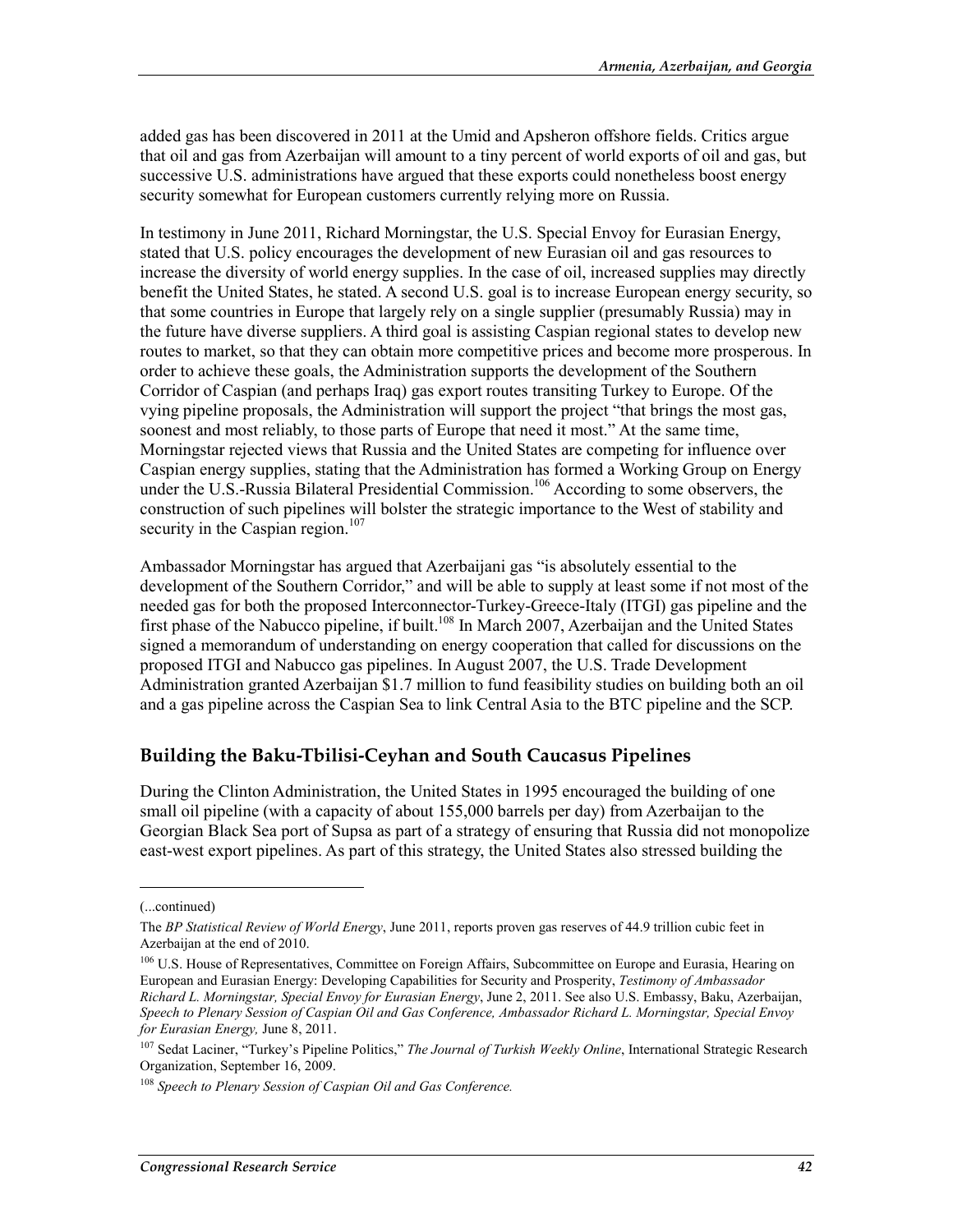Baku-Tbilisi-Ceyhan (BTC) pipeline (with a capacity of about 1 million barrels per day) as part of a "Eurasian Transport Corridor." In November 1999, Azerbaijan, Georgia, Turkey, and Kazakhstan signed the "Istanbul Protocol" on construction of the 1,040-mile long BTC oil pipeline. In August 2002, the BTC Company (which includes U.S. firms Conoco-Phillips, Amerada Hess, and Chevron) was formed to construct, own, and operate the oil pipeline. The first tanker on-loaded Azeri oil at Ceyhan at the end of May 2006. The BTC Company reported in September 2010 that the BTC pipeline had transported 1 billion barrels of oil to Ceyhan since 2006. Reportedly, some Azerbaijani oil reaches U.S. markets.

A gas pipeline from Azerbaijan to Turkey (termed the South Caucasus Pipeline or SCP) was completed in March 2007. Exports to Georgia, Turkey, and Greece were 53 billion cubic feet of gas in 2007, more than 160 billion cubic feet in 2008, 184 billion cubic feet in 2009, and 162 billion cubic feet in January through November 2010. The ultimate capacity of the SCP is about 706 billion cubic feet per year, according to British Petroleum. The joint venture for the SCP includes Norway's Statoil (20.4%), British Petroleum (20.4%), Azerbaijan's Ministry of Industry and Energy (20%), and companies from Russia, Iran, France, and Turkey. Some in Armenia object to lack of access to the BTC and SCP pipelines.

The August 2008 Russia-Georgia conflict did not result in physical harm to the BTC pipeline or the SCP. The BTC pipeline was closed due to other causes. The SCP and the small Baku-Supsa oil pipeline were closed temporarily as a safety precaution. Russian gas shipments via Georgia to Armenia decreased in volume for a few days at the height of the conflict. Rail shipments of oil by Azerbaijan to the Kulevi oil terminal (owned by Azerbaijan) on Georgia's Black Sea coast were disrupted temporarily.

At the end of October 2008, the first oil from Kazakhstan started to be pumped through the BTC pipeline. Reportedly, about 70,000 barrels per day of Kazakh oil is being barged across the Caspian Sea to the BTC pipeline. In addition, some Kazakh oil is barged to Azerbaijan to be shipped by rail to Georgia's Black Sea port of Batumi. Kazakhstan plans to increase its shipments to Azerbaijan to 500,000 barrels per day by 2012. Some Turkmen oil began to be transported through the BTC pipeline in June 2010. Some observers argue that the completion of the BTC and SCP boosted awareness in the European Union and the United States of the strategic importance of the South Caucasus.<sup>109</sup>

#### **Other Export Pipeline Proposals**

In mid-November 2007, Greek Prime Minister Kostas Karamanlis and Turkish Prime Minister Recep Tayyip Erdogan inaugurated a gas pipeline connecting the two countries. Since some Azerbaijani gas reaches Greece, the pipeline represents the first gas supplies from the Caspian region to the EU. If a pipeline extension is completed to Italy, this Interconnector Turkey-Greece-Italy (ITGI) gas pipeline could permit Azerbaijan to supply gas to two and perhaps more EU members, providing a source of supply besides Russia.

The Nabucco pipeline has faced numerous delays, some of them attributable to Russia's counterproposals to build pipelines that it asserts would reduce the efficacy of the Nabucco pipeline and

<sup>109</sup> Jaba Devdariani and Blanka Hancilova, "EU Broaches Peacekeeping Possibility in Georgia," *Central Asia-Caucasus Analyst*, March 7, 2007; Rovshan Ismayilov, "Azerbaijan, Georgia and Turkey: Building a Transportation Triumvirate?" *Eurasia Insight*, February 7, 2007.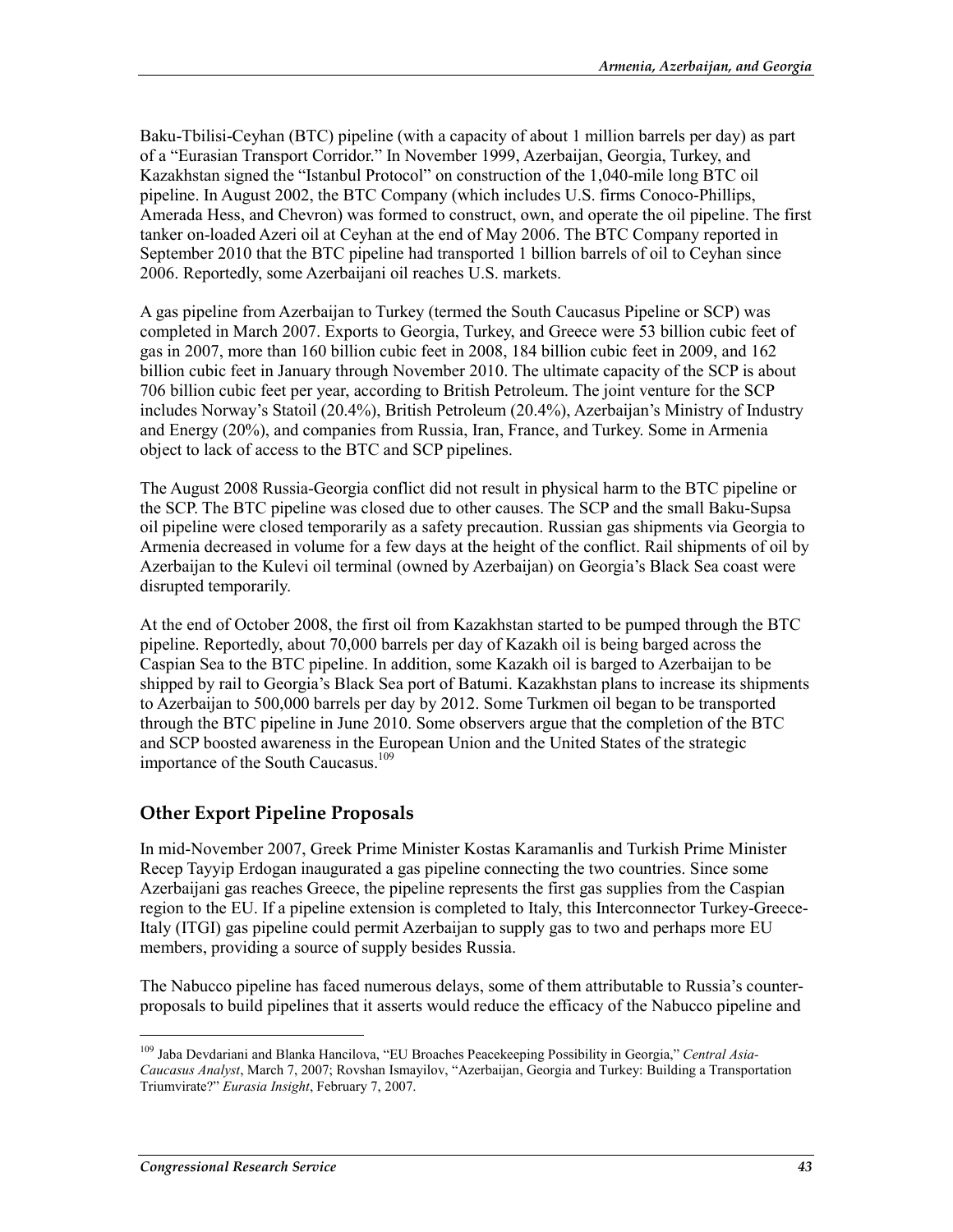to questions about supplies for the pipeline. In early September 2010, the European Investment Bank, the European Bank for Reconstruction and Development, and the World Bank announced a commitment—pending environmental and social feasibility studies—to provide \$5.2 billion to build the Nabucco pipeline. Latest EU planning calls for construction of the 1.1 tcf-capacity Nabucco pipeline to begin in 2012 and for shipments to begin in 2017. In 2011, new higher cost estimates for building the pipeline appeared to place these plans at risk.

At a meeting in early May 2009 in Prague, the EU, Azerbaijan, Georgia, Turkey, and Egypt signed a declaration on a "Southern [energy] Corridor" to bolster east-west energy transport. The declaration called for cooperation among supplier, transit, and consumer countries in building the Nabucco gas pipeline, finishing the Italian section of the ITGI gas pipeline, and other projects. Ambassador Morningstar stated that the Obama Administration supported the "Southern Corridor" program and endorsed an EU proposal to consider forming a private "Caspian Development Corporation" to assist Turkmenistan in developing gas fields and pipelines to transport Turkmen gas across the Caspian. $110$ 

One difficulty hindering construction of Nabucco appeared to be worked out in late June 2009, when the EU announced that it had reached an agreement with Turkey and the members of the Nabucco consortium that permitted Turkey to drop its demand for the right to 15% of the natural gas pumped through the link at preferential prices, reportedly in return for some assurances on the security of supplies. An intergovernmental agreement on transit arrangements for Nabucco was signed in Turkey by five countries in July 2009.

In 2009, Azerbaijan stepped up its efforts to diversify the routes and customers for its gas exports beyond the SCP and the planned Nabucco route. President Aliyev attributed some of this increased interest in added gas export routes—including to Russia and Iran—to the country's difficult negotiations with Turkey over gas transit fees and prices (excluding the agreed-upon arrangements for Nabucco). In October 2009, Azerbaijan's State Oil Company (SOCAR) and Russia's Gazprom gas firm signed agreements that SOCAR would supply 17.7 billion cubic feet of gas per year to Russia beginning in 2010. The gas would be transported by a 140-mile gas pipeline from Baku to Russia's Dagestan Republic that was used until 2007 to supply Azerbaijan with up to 282.5 billion cubic feet of gas per year. During a visit by President Medvedev to Azerbaijan in September 2010, the two countries agreed that Azerbaijan would provide up to 35.4 billion cubic feet of gas per year beginning in 2011 (this increase had been under consideration since the signing of the 2009 accord). President Aliyev stressed that this small supply agreement would not jeopardize plans to supply gas for Nabucco, since Azerbaijan possessed huge gas reserves.<sup>111</sup>

As another alternative to gas shipments through Turkey, Azerbaijan, Romania and Georgia signed a memorandum of understanding in April 2010 to transport liquefied natural gas (LNG) from Azerbaijan to the EU through Georgia and Romania. This Azerbaijan-Georgia-Romania-Interconnection (AGRI) project envisions the construction of a gas pipeline from Azerbaijan to the Georgian port of Kalevi, where the gas would be liquefied, shipped across the Black Sea, and regasified at the Romanian port of Constanta. The output is expected to be 247 billion cubic feet per year, with 71 billion cubic feet of the gas used by Romania and the rest by other EU countries.

<sup>110</sup> U.S. Department of State. *Press Release: Remarks at the EU Summit "Southern Corridor-New Silk Road*," May 8, 2009.

<sup>111</sup> *CEDR,* September 6, 2010, Doc. No CEP-950267.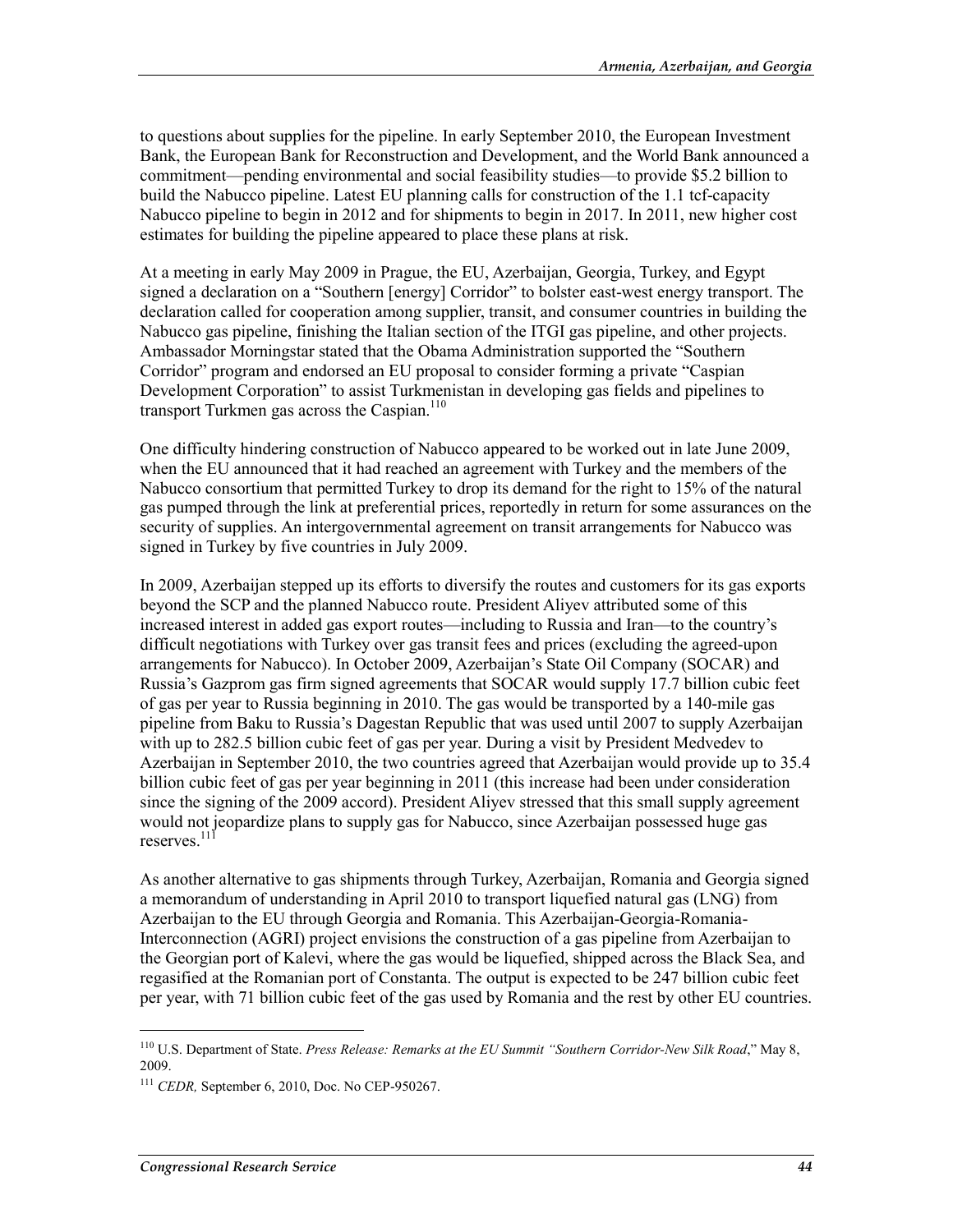The presidents of the three countries (and the prime minister of Hungary, which joined the project) met in Baku on September 15, 2010, to sign the Baku Declaration of political support for the project. President Aliyev argued that the AGRI project would not make Nabucco less feasible.

Some of the tensions between Turkey and Azerbaijan involving energy issues appeared resolved in June 2010, during President Aliyev's visit to Turkey, when the two countries signed accords on the sale and transportation of Azerbaijani natural gas to Turkey and to other countries via Turkey. A memorandum of understanding permitting Azerbaijan to conclude direct sales with Greece, Bulgaria, and Syria involving gas transiting Turkey was signed. Many observers viewed the MOU as increasing the feasibility of the TGI and Nabucco pipelines.<sup>112</sup>

In January 2011, President Aliyev and the President of the European Commission, Jose Manuel Barroso, signed a joint declaration committing Azerbaijan to supplying substantial volumes of gas over the long term to the European Union. Nonetheless, some analysts raised concerns that there would not be enough Azerbaijani gas to fill the ITGI and Nabucco pipelines (deliveries will be 406 billion cubic feet per year for ITGI and 158 to 459 billon cubic feet per year for Nabucco) and to provide for the proposed AGRI project without a trans-Caspian gas pipeline or participation by Iran or Iraq. Others suggested that Azerbaijan would be able to supply at least most of the needed gas for both the ITGI and Nabucco pipelines and the AGRI project, including because of recent results from exploratory drilling off the Caspian seacoast.<sup>113</sup>

In September 2011, the Council of the European Union approved opening talks with Azerbaijan and Turkmenistan to facilitate an accord on building a trans-Caspian gas pipeline. Such a link would provide added gas to ensure adequate supplies for the planned Nabucco and other pipelines. Hailing the decision, EU Energy Commissioner Günther Oettinger stated that "Europe is now speaking with one voice. The trans-Caspian pipeline is a major project in the Southern Corridor to bring new sources of gas to Europe. We have the intention of achieving this as soon as possible."114 The Russian Foreign Ministry denounced the plans for the talks, and claimed that the Caspian Sea littoral states had agreed in a declaration issued in October 2007 that decisions regarding the Sea would be adopted by consensus among all the littoral states (Russia itself has violated this provision by agreeing with Kazakhstan and with Azerbaijan on oil and gas field development). It also claimed that the proposed pipeline was different from existing sub-sea pipelines in posing an environmental threat.

Meeting an October 1, 2011, deadline, the State Oil Company of Azerbaijan (SOCAR) received final proposals for pipelines to export gas from the second phase development of the Shah Deniz offshore oil and gas fields. Proposals were received from consortia backing the ITGI, Nabucco, and Trans Adriatic Pipeline (TAP; from Turkey through Greece, Albania, and the Adriatic Sea to Italy) projects, as well as from BP, which reportedly proposed building an 808-mile "South East Europe Pipeline" from western Turkey through Bulgaria, Romania, and Hungary to Austria. A proposal for AGRI was not reported. SOCAR and other members of the Shah Deniz consortium are expected to decide on a pipeline by the end of the year.

<sup>112 &</sup>quot;Azerbaijan to Move Quickly to Negotiate Sales of Gas to Europe," *Oil Daily*, June 14, 2010.

<sup>113</sup> Eric Watkins, "New USGS Report Confirms Big Caspian Stakes," *Oil & Gas Journal*, January 3, 2011.

<sup>114</sup> European Commission, *Press Release: EU Starts Negotiations on Caspian Pipeline to Bring Gas to Europe*, September 12, 2011.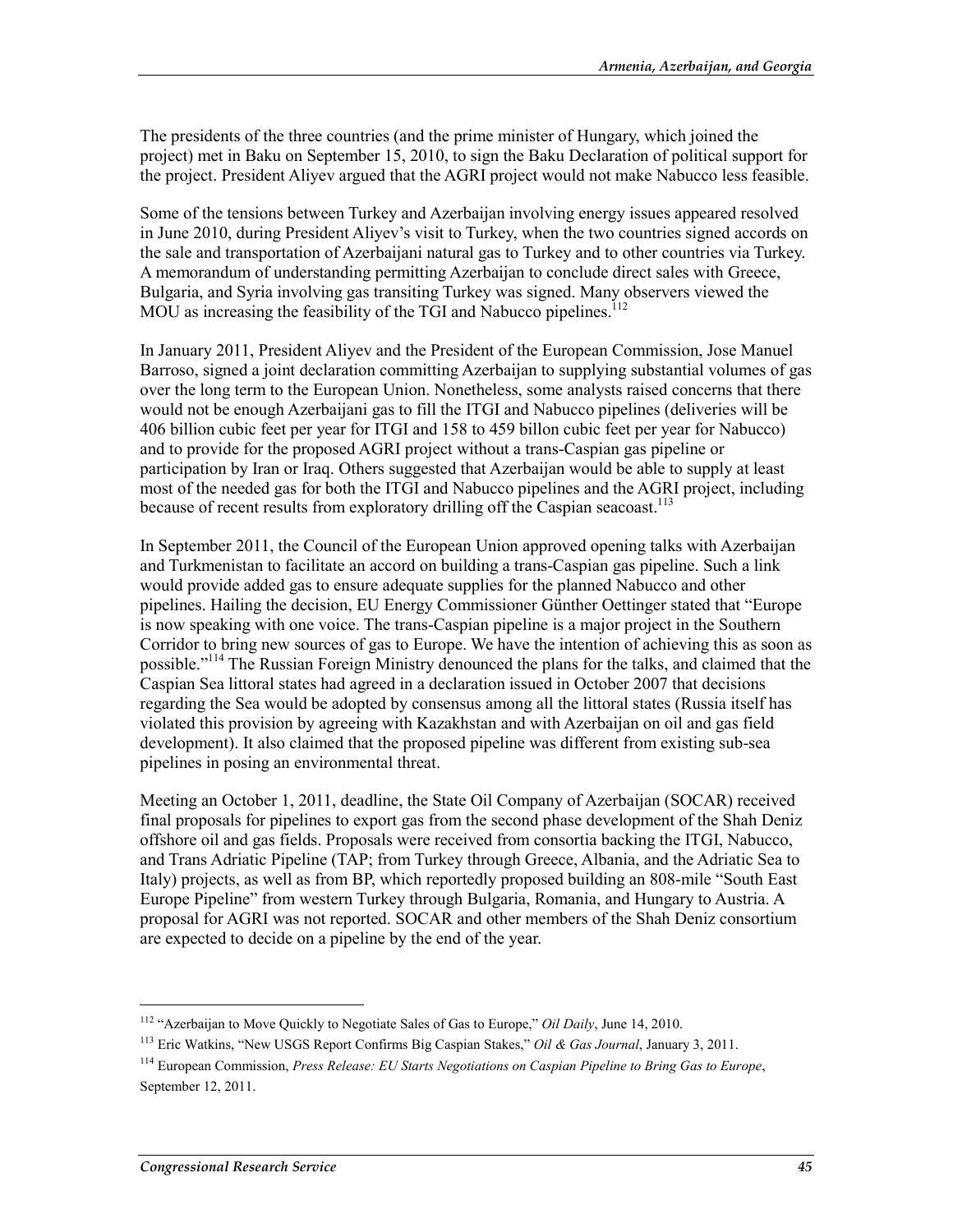On October 25, 2011, Azerbaijan and Turkey announced that they had reached agreement on the final terms for the transit of Shah Deniz phase 2 gas through the Southern Corridor. The agreement was signed during President Aliyev's visit to Turkey.

#### **Regional Energy Cooperation with Iran**

On March 19, 2007, Armenia's then-President Robert Kocharyan and Iranian President Mahmoud Ahmadinejad inaugurated an 88-mile gas pipeline from Tabriz in Iran to Kadjaran in Armenia. Work was completed on the second section of the pipeline, a 123 mile section from Kadjaran to Ararat, in December 2008. The Russian-controlled ArmRosGazprom joint venture built this second section and operates the pipeline. Initial deliveries reportedly are 10.6-14.1 billion cubic feet of gas per year, with plans for more gas deliveries in future years. Some of this gas will be used to generate electricity for Iran and Georgia, but the remainder eventually may satisfy all Armenia's consumption needs, alleviating its dependence on Russian gas transported via Georgia.<sup>115</sup>

At the end of 2005, Azerbaijan began sending about 7 billion cubic feet of gas per year through a section of Soviet-era pipeline to the Iranian border at Astara, partly in exchange for Iranian gas shipments to Azerbaijan's Nakhichevan exclave. On November 11, 2009, Azerbaijan signed an accord with Iran to supply 17.7 billion cubic feet of gas annually through the pipeline. These gas supplies could increase in coming years.

| (millions of dollars)            |                                       |                          |                                               |                                              |
|----------------------------------|---------------------------------------|--------------------------|-----------------------------------------------|----------------------------------------------|
| <b>South Caucasus</b><br>Country | FY1992-FY2009<br><b>Budgeted Aida</b> | <b>FY2010</b><br>Actualb | <b>FY2011</b><br><b>Estimate</b> <sup>b</sup> | <b>FY2012</b><br><b>Request</b> <sup>b</sup> |
| Armenia                          | 1,892.4                               | 45.6                     | 44.7                                          | 44.3                                         |
| Azerbaijan                       | 908.7                                 | 28.1                     | 26.9                                          | 16.6                                         |
| Georgia                          | 2,932.7                               | 79.0                     | 88.8                                          | 78.607                                       |
| Total                            | 5,733.8                               | 152.7                    | 160.4                                         | 139.507                                      |
| Percent                          | 15                                    | 25                       | 28                                            | 24                                           |

#### **Table 1. U.S. Foreign Aid to the South Caucasus States, FY1992 to FY2011, and the FY2012 Request**

**Sources:** State Department, *Congressional Budget Justification for Foreign Operations for FY2011*, March 2010.

a. Assistance to Europe, Eurasia, and Central Asia (AEECA) and Agency budgets.

b. AEECA and other "Function 150" funds. Does not include Defense or Energy Department funding, funding for exchanges, Peace Corps, or Millennium Challenge Corporation programs in Armenia and Georgia. Percentage of funding excludes some Eurasian regional programs involving the South Caucasus.

<sup>115</sup> *Platt's Commodity News*, May 31, 2007.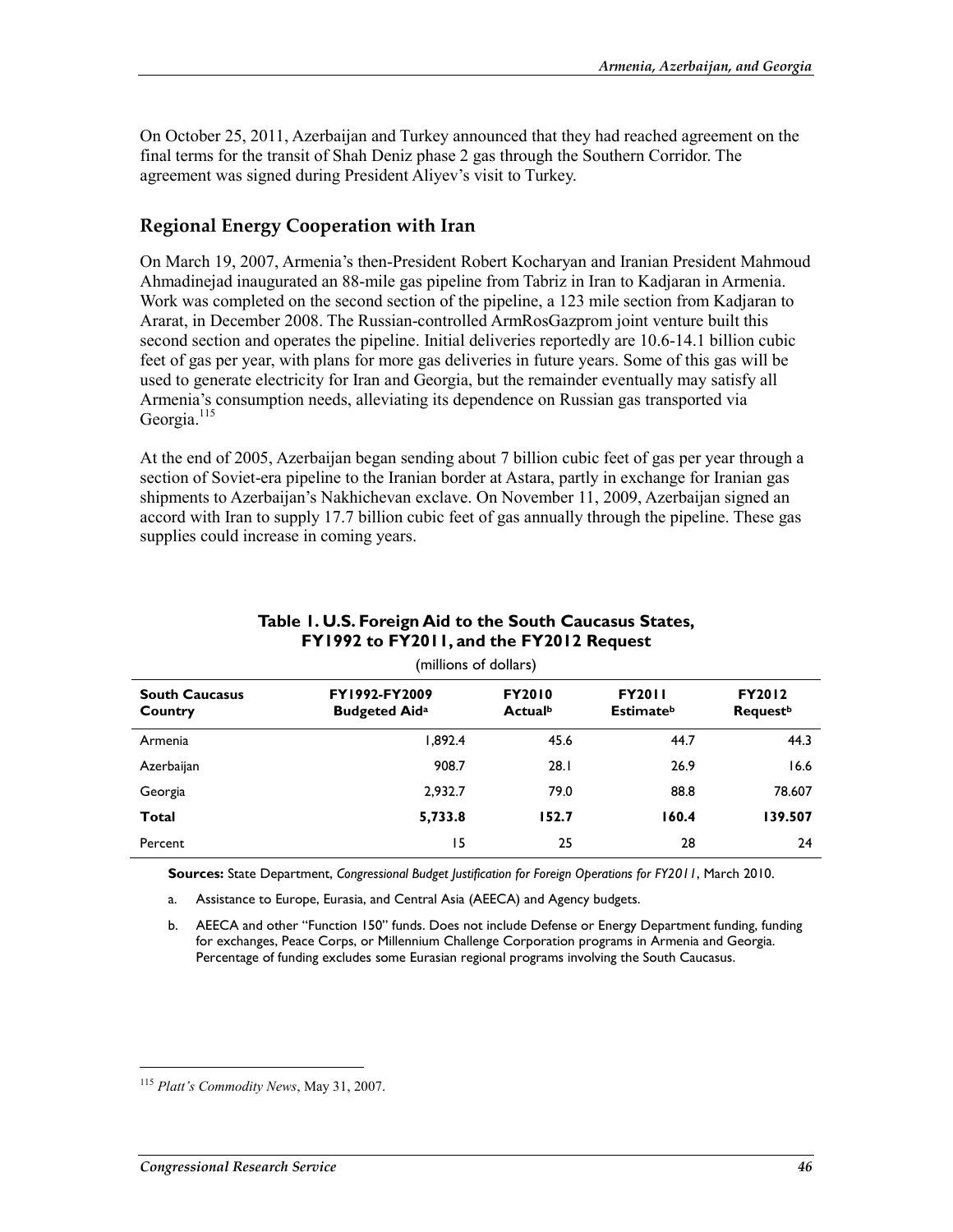| (millions of dollars)        |                 |  |
|------------------------------|-----------------|--|
| Year                         | <b>Budgeted</b> |  |
| 1998                         | 8.6             |  |
| 1999                         | 3.5             |  |
| 2000                         | 2.0             |  |
| 2001                         | 4.4             |  |
| 2002                         | 2.3             |  |
| 2003                         | 1.987           |  |
| 2004                         | 2.0             |  |
| 2005                         | 2.43            |  |
| 2006                         | 1.98            |  |
| 2007                         | 2.51            |  |
| 2008                         | 2.0             |  |
| 2009                         | 1.996           |  |
| 2010                         | 2.0             |  |
| Prior-Year De-obligated      | $-0.71$         |  |
| <b>Total Budgeted</b>        | 37.7            |  |
| Of which, Total Obligations  | 35.994          |  |
| Of which, Total Expenditures | 34.171          |  |

#### **Table 2. U.S. Humanitarian Assistance to Nagorno Karabakh Provided by the U.S. Agency for International Development and Other Agencies, and Totals for Budgeted, Obligated, and Expended Funding, FY1998-FY2010**

**Source:** Source: State Department. Office of the Coordinator of U.S. Assistance to Europe and Eurasia.

**Note:** Does not include \$480,000 in FY2009 AEECA funding provided for a Track II diplomacy project to increase cross-border communication and understanding among Armenians, Azeris and Karabakhis, with the goal of fostering reconciliation in the NK conflict.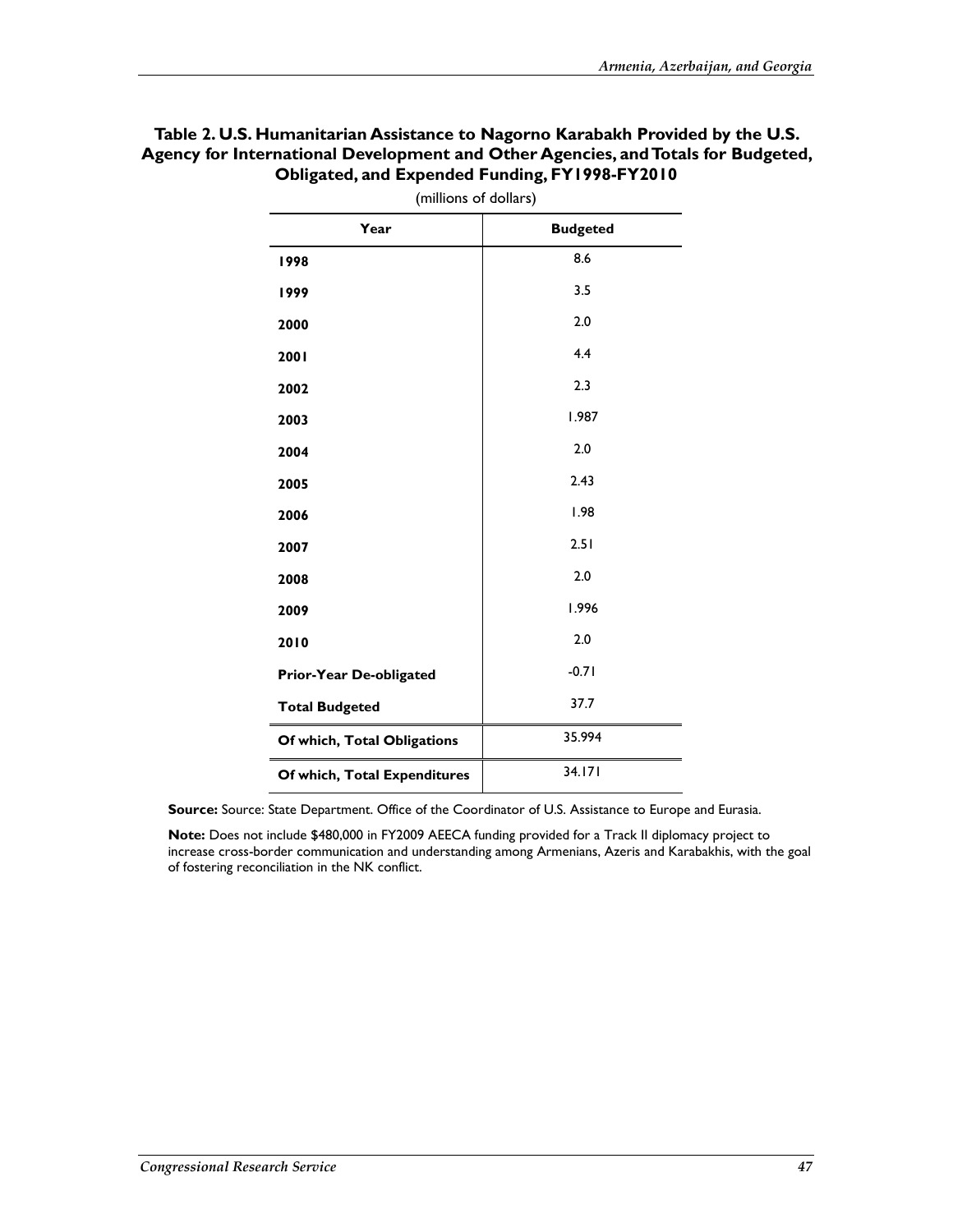| Area                                                        | Level   |
|-------------------------------------------------------------|---------|
| Restoring Peace and Security                                | 47.577  |
| Strengthening Democracy, Governance, and<br>the Rule of Law | 48. I   |
| Economic Recovery and Growth                                | 466.64  |
| Aid to Internally Displaced Persons and Social<br>Recovery  | 185.683 |
| Management Support                                          | 5.5     |
| Direct Budget Support                                       | 250.0   |
| <b>Total Committed or Expended</b>                          | 1003.5  |

#### **Table 3. The \$1 Billion in Added Aid to Georgia by Priority Area**  (millions of dollars)

**Source:** U.S. Senate. Committee on Foreign Relations. Subcommittee on Europe. Hearing on Georgia: One Year After the August War. *Statement of S. Ken Yamashita, Acting Assistant Administrator for the Bureau for Europe and Eurasia, United States Agency for International Development*, August 4, 2009; USAID. *Completion of the \$1 Billion Pledge*, February 5, 2010.



#### **Figure 1. Map of Caucasus Region**

**Source:** CRS.

**Notes:** Administrative borders of the former Nagorno Karabakh Autonomous Region.